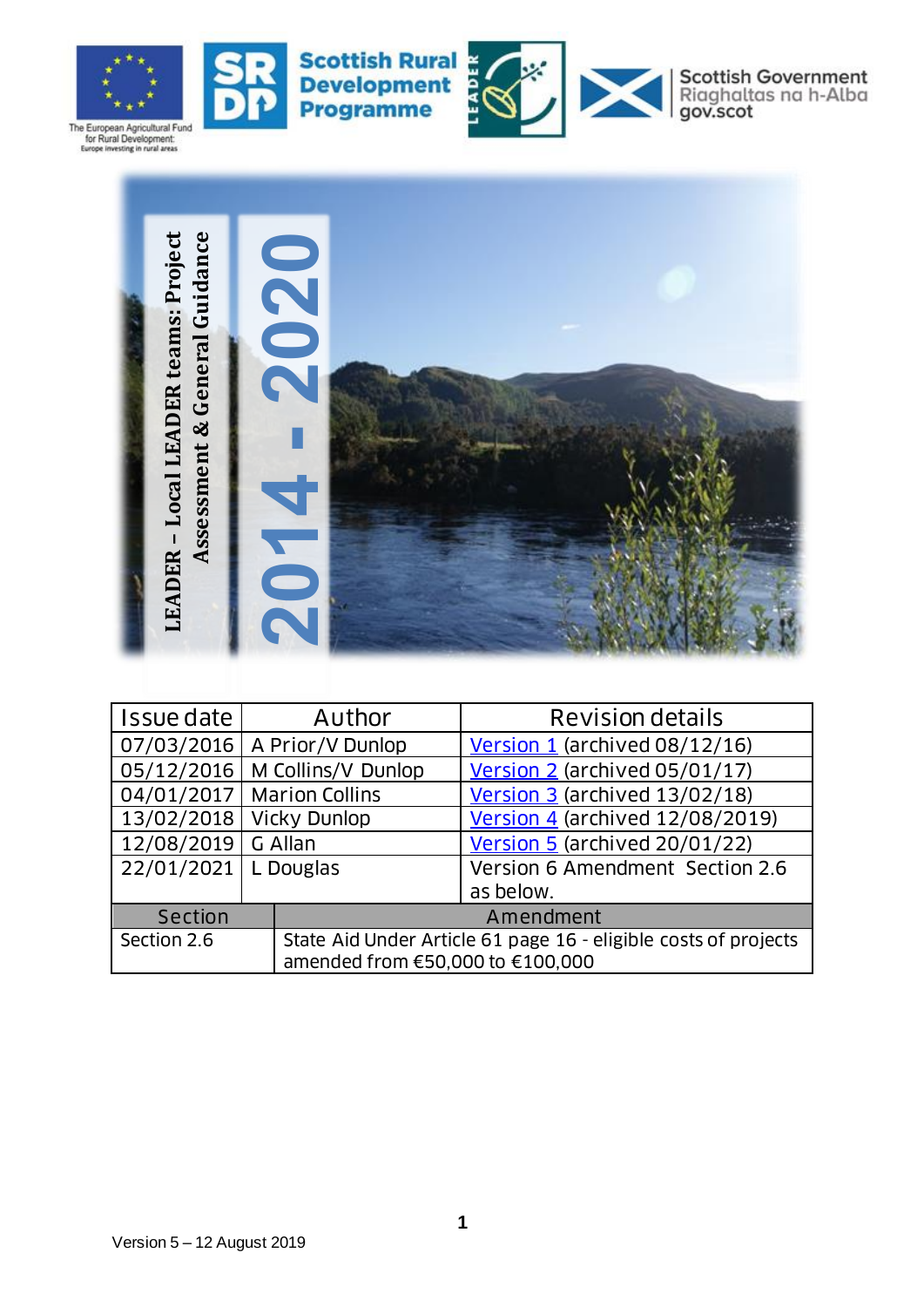## **Contents**

| Background<br>1.                                                      | 4              |  |  |  |
|-----------------------------------------------------------------------|----------------|--|--|--|
| 1.1 Delivery Structure                                                | 4              |  |  |  |
| Legal Framework<br>1.2                                                |                |  |  |  |
| 1.3 European Union Legislation                                        | 4              |  |  |  |
| <b>National Documentation</b><br>1.4                                  | 6              |  |  |  |
| Scottish Chapter of the UK Partnership Agreement<br>1.4.1             | 6              |  |  |  |
| 1.4.2 Scottish Rural Development Programme (SRDP)                     | 6              |  |  |  |
| 1.4.3 Scottish Statutory Instrument (SSI) No 192/2015                 | 6              |  |  |  |
| 1.4.4 Service Level Agreement (SLA)                                   | $\overline{7}$ |  |  |  |
| Guidance<br>1.4.5                                                     | $\overline{7}$ |  |  |  |
| Local Action Groups (LAG)<br>1.5                                      | $\overline{7}$ |  |  |  |
| 1.6<br>Local Development Strategy (LDS)                               | 8              |  |  |  |
| 1.7 Local Actions in Rural Communities system (LARCs)                 | 8              |  |  |  |
| Technical Assessment/Checklist<br>2.                                  | 8              |  |  |  |
| <b>Expression of Interest</b><br>2.1                                  | 8              |  |  |  |
| 2.2 Project Applications - basics                                     | 8              |  |  |  |
| 2.3<br>Micro and Small Enterprises                                    | 9              |  |  |  |
| <b>Project Applications</b><br>2.4                                    | 10             |  |  |  |
| 2.4.1 Standard Applications                                           | 10             |  |  |  |
| 2.4.2 Co-operation Applications                                       | 11             |  |  |  |
| Preparatory support<br>2.4.2.1                                        | 12             |  |  |  |
| Inter-territorial Scotland<br>2.4.2.2                                 | 13             |  |  |  |
| 2.4.2.3 Inter-territorial UK                                          | 13             |  |  |  |
| Transnational<br>2.4.2.4                                              | 14             |  |  |  |
| Co-operation Agreements<br>2.4.2.5                                    | 14             |  |  |  |
| 2.4.3 Scottish Government (SG) co-operation checks                    | 14             |  |  |  |
| Early termination of projects<br>2.4.4                                | 14             |  |  |  |
| Intervention rates<br>2.5                                             | 15             |  |  |  |
| 2.6<br>State Aid                                                      | 15             |  |  |  |
| Agricultural Block Exemption (ABER) - Regulation EU 702/2014<br>2.6.1 | 18             |  |  |  |
| General Block Exemption (GBER) - Regulation EU 651/2014<br>2.6.2      | 20             |  |  |  |
| De Minimis<br>2.6.3                                                   | 23             |  |  |  |
| Financials/Additionality<br>2.7                                       | 23             |  |  |  |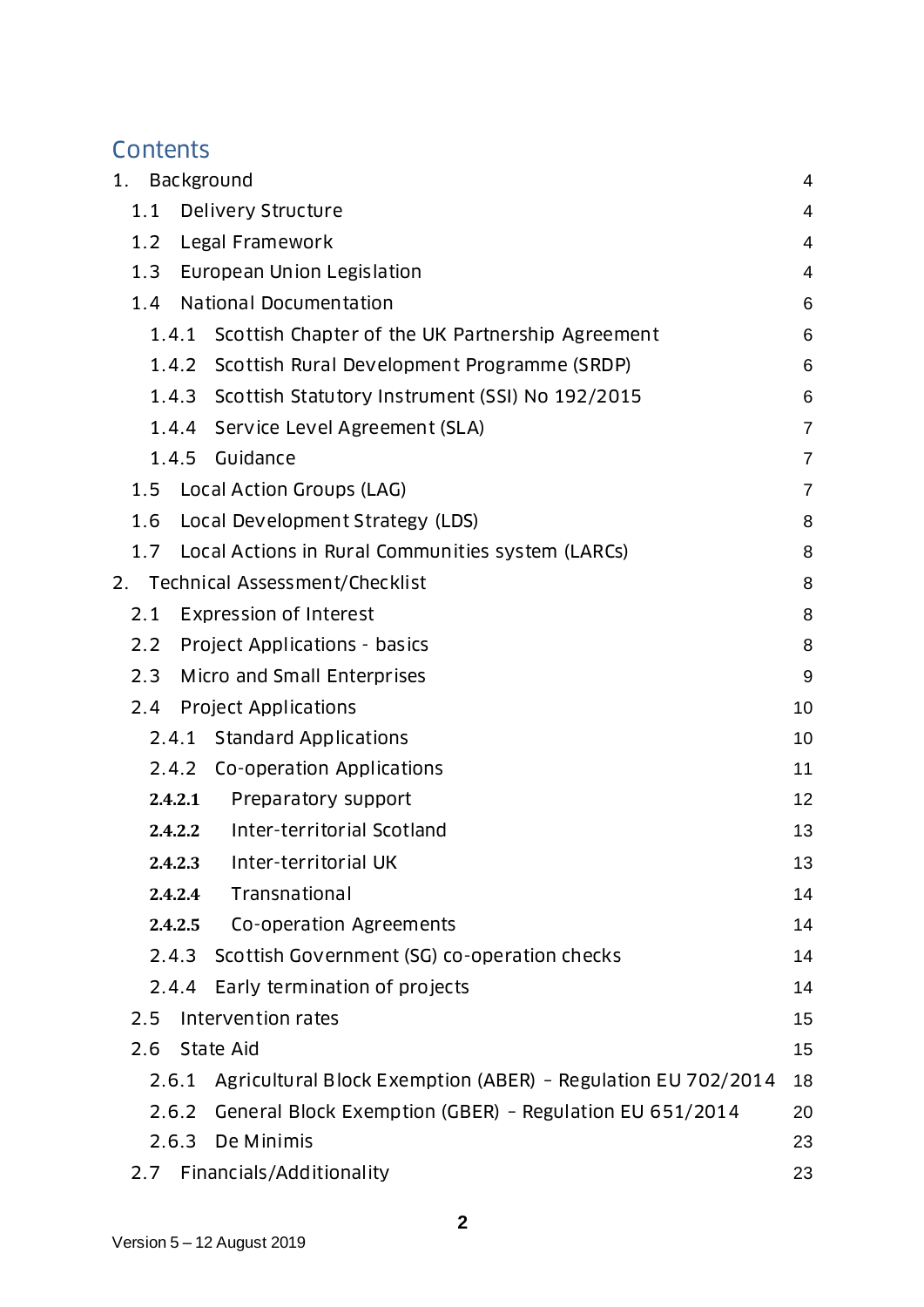| 2.8<br>Match funding<br>24                                                     |    |  |  |  |
|--------------------------------------------------------------------------------|----|--|--|--|
| Reasonableness of costs/Procurement<br>2.9<br>24                               |    |  |  |  |
| Admin checks<br>2.9.1<br>25                                                    |    |  |  |  |
| 2.9.2 Demonstrating Project Costs<br>25                                        |    |  |  |  |
| Demonstrating project outputs/targets<br>2.10                                  | 26 |  |  |  |
| Alternative funding options<br>2.11                                            | 27 |  |  |  |
| <b>Broadband Infrastructure</b><br>2.11.1                                      | 27 |  |  |  |
| 2.11.2 Food & Drink                                                            | 28 |  |  |  |
| 2.11.3<br><b>Access</b>                                                        | 28 |  |  |  |
| 2.11.4<br>Skills Development & Knowledge Transfer                              | 29 |  |  |  |
| 2.11.5<br>European Regional Development Fund & European Social Fund            | 29 |  |  |  |
| Strategic Interventions and the Lead Partners<br>2.11.6                        | 29 |  |  |  |
| Assessing applications by the LAG Committee<br>3.                              | 32 |  |  |  |
| <b>Application Decisions</b><br>3.1                                            | 33 |  |  |  |
| Complaints<br>33<br>4.                                                         |    |  |  |  |
| Complaints against the general standard of service<br>4.1                      | 33 |  |  |  |
| 4.2<br>Complaints against non-selection or percentage of the Grant Offer<br>34 |    |  |  |  |
| 4.3<br><b>Complaints Process</b><br>34                                         |    |  |  |  |
| Appeals<br>5.<br>34                                                            |    |  |  |  |
| Breaches and penalties<br>6.<br>34                                             |    |  |  |  |
| 6.1<br>Penalties<br>35                                                         |    |  |  |  |
| 6.2<br><b>Breaches</b><br>35                                                   |    |  |  |  |
| 6.3 Exceptions to breaches and penalties<br>36                                 |    |  |  |  |
| 6.3.1<br>Force majeure<br>36                                                   |    |  |  |  |
| 6.3.2<br>Obvious error<br>36                                                   |    |  |  |  |
| Annex A - LAG Project Assessment & Matrix - Example<br>37                      |    |  |  |  |
| Annex B - LEADER and State Aid<br>41                                           |    |  |  |  |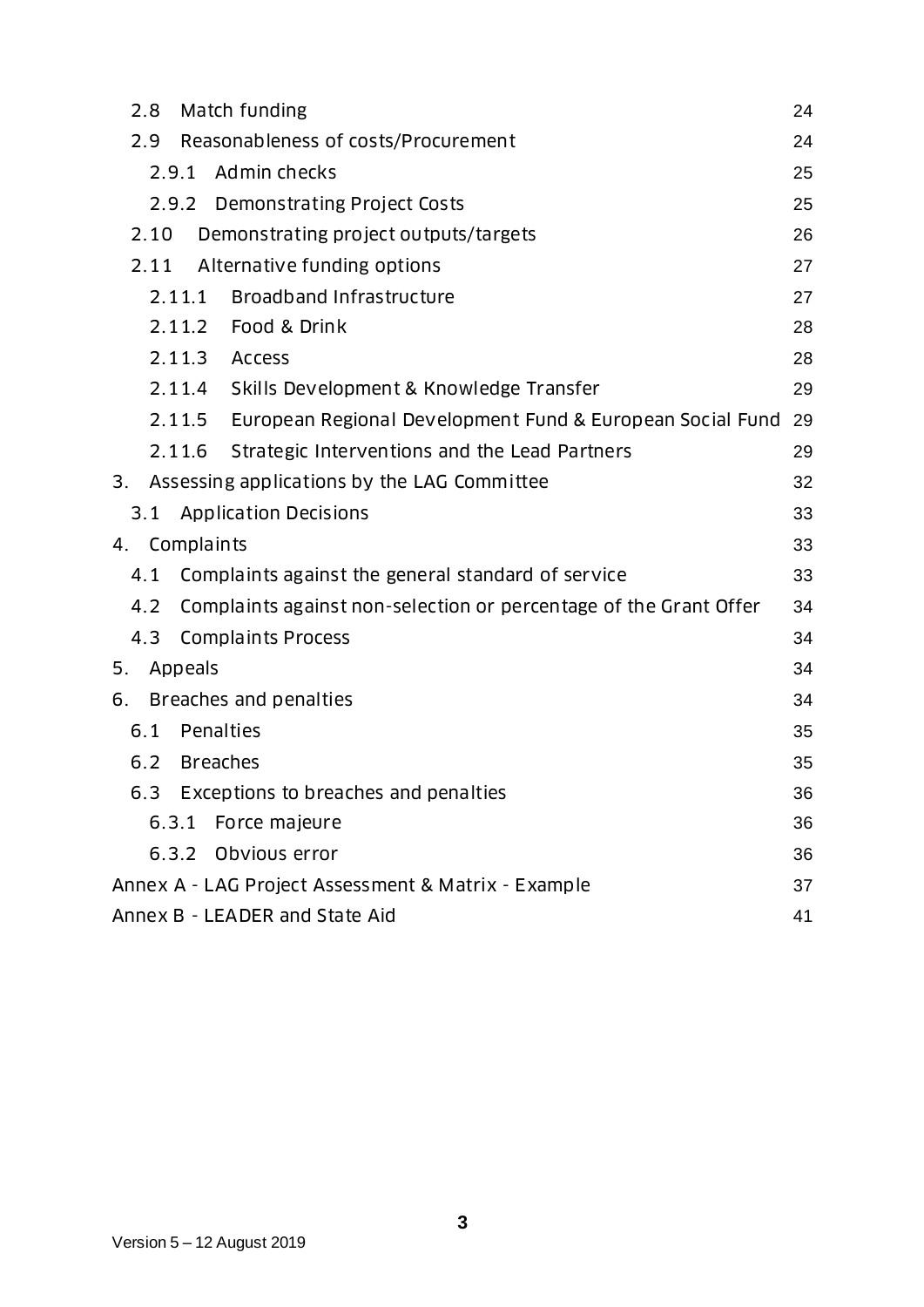# <span id="page-3-0"></span>1. Background

#### <span id="page-3-1"></span>1.1 Delivery Structure

In the 2014-20 programming period the LEADER approach has been mainstreamed across all ESI (European Structural Investment) funds – i.e. LDS (Local Development Strategies) can be supported by more than one fund. In Scotland this means that some LDSs have set objectives to allow them to support EMFF (European Maritime & Fisheries Fund) funded actions.

Under the Scottish Rural Development Programme (SRDP) the Scottish Government (SG) is the Paying Agency (PA) & Managing Authority (MA). Under the EMFF the SG is the Accountable Body responsible for project approval (validating FLAG (Fisheries Local Action Group) recommendations), and project claims. Running costs for FLAG activity are funded through the SRDP (LEADER).

#### <span id="page-3-2"></span>1.2 Legal Framework

Local Development Strategies are governed by EU law, principally Regulations 1303/2013 and 1305/2013. The Development and implementation of LDS are governed by the SRDP, domestic regulation and guidance. Local Action Groups, Accountable Bodies and local LEADER staff must be familiar with the legal framework, which is set out below.

### <span id="page-3-3"></span>1.3 European Union Legislation

The European Union Legislation is set out in a series of regulations.

The key regulations relating to LEADER are:

| Number    | Summary                                                                                                                                                                                                                                                                                                                                                                    |
|-----------|----------------------------------------------------------------------------------------------------------------------------------------------------------------------------------------------------------------------------------------------------------------------------------------------------------------------------------------------------------------------------|
| 1303/2013 | The Common Provisions Regulation. Lays down the common<br>provisions on the European Regional Development Fund<br>(ERDF), the European Social Fund (ESF), the Cohesion Fund, the<br>European Agricultural Fund for Rural Development (EAFRD)<br>and the European Maritime Fisheries Fund (EMFF). Funds are<br>known as the European Structural and Investment Funds (ESI). |
| 1305/2013 | Regulation on support for rural development by the European<br>Agricultural Fund for Rural Development (EAFRD).                                                                                                                                                                                                                                                            |
| 1306/2013 | Regulation on the financing, management and monitoring of<br>the common agricultural policy (CAP)                                                                                                                                                                                                                                                                          |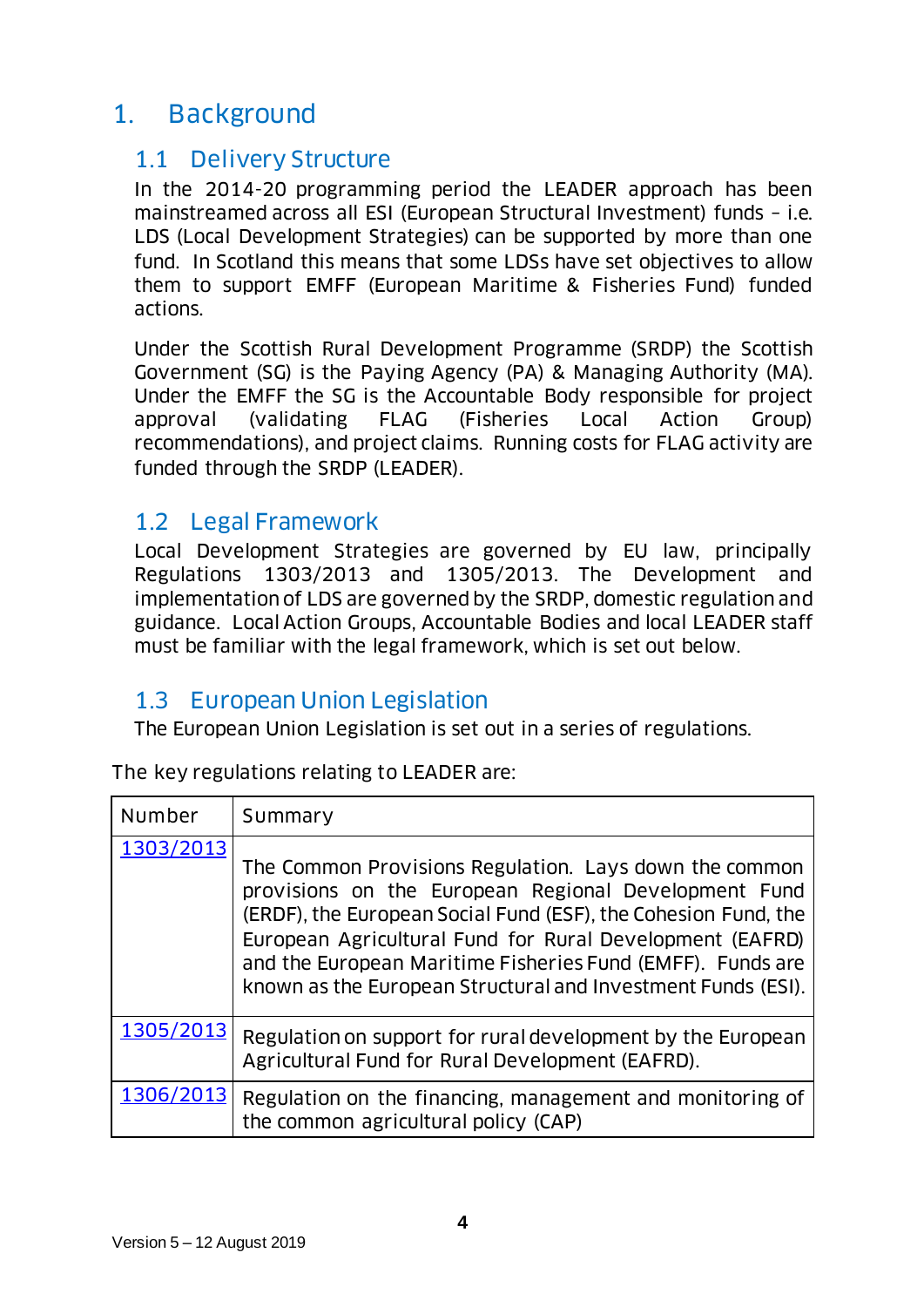|          | 2017/2393 Amending regulations 1305/2013 on support for rural<br>development by EAFRD and 1306/2013 on finance,<br>management and monitoring of CAP (regulation also includes<br>amendments to 1307/2013, 1308/2013 and 652/2014) |
|----------|-----------------------------------------------------------------------------------------------------------------------------------------------------------------------------------------------------------------------------------|
| 966/2012 | On the financial rules applicable to the general budget of the<br>Union. This is the financial regulation.                                                                                                                        |

The key regulations are supplemented by further implementing regulations:

| Number    | Summary                                                                                                                                                                                                                                                                                                                                                          |
|-----------|------------------------------------------------------------------------------------------------------------------------------------------------------------------------------------------------------------------------------------------------------------------------------------------------------------------------------------------------------------------|
| 480/2014  | Supplementing Regulation EU No 1303/2013. Provides<br>information on financial corrections.                                                                                                                                                                                                                                                                      |
| 640/2014  | Supplementing Regulation EU 1306/2013 with regard to the<br>integrated administration and control system and conditions<br>for the refusal of withdrawal of payments and administrative<br>penalties applicable to direct payments, rural development<br>support and cross compliance.                                                                           |
| 807/2014  | Supplementing Regulation EU 1305/2013 on support for rural<br>development by the EAFRD. Provides further details relating<br>to measures and intervention rates as outlined in 1305/2013.                                                                                                                                                                        |
| 808/2014  | Lays down the rules for the application of Regulation EU No.<br>1305/2013 on support for rural development by EAFRD.<br>Rules as regards the member state rural development<br>information and publicity for rural<br>programmes. Also<br>development programmes, implementation of certain rural<br>development measures, monitoring, evaluation and reporting. |
| 809/2014  | Lays down rules for the application of Regulation (EU) No.<br>1306/2013 with regard to the integrated administration and<br>controls systems, rural development measures and cross<br>compliance.                                                                                                                                                                |
| 2017/1242 | Amendment, which came in to effect on 01 January 2018 to<br>809/2014, laying down rules for the application of Regulation<br>1306/2013 with regard to the<br>(EU) No<br>integrated<br>administration and control system, rural development<br>measures and cross compliance                                                                                      |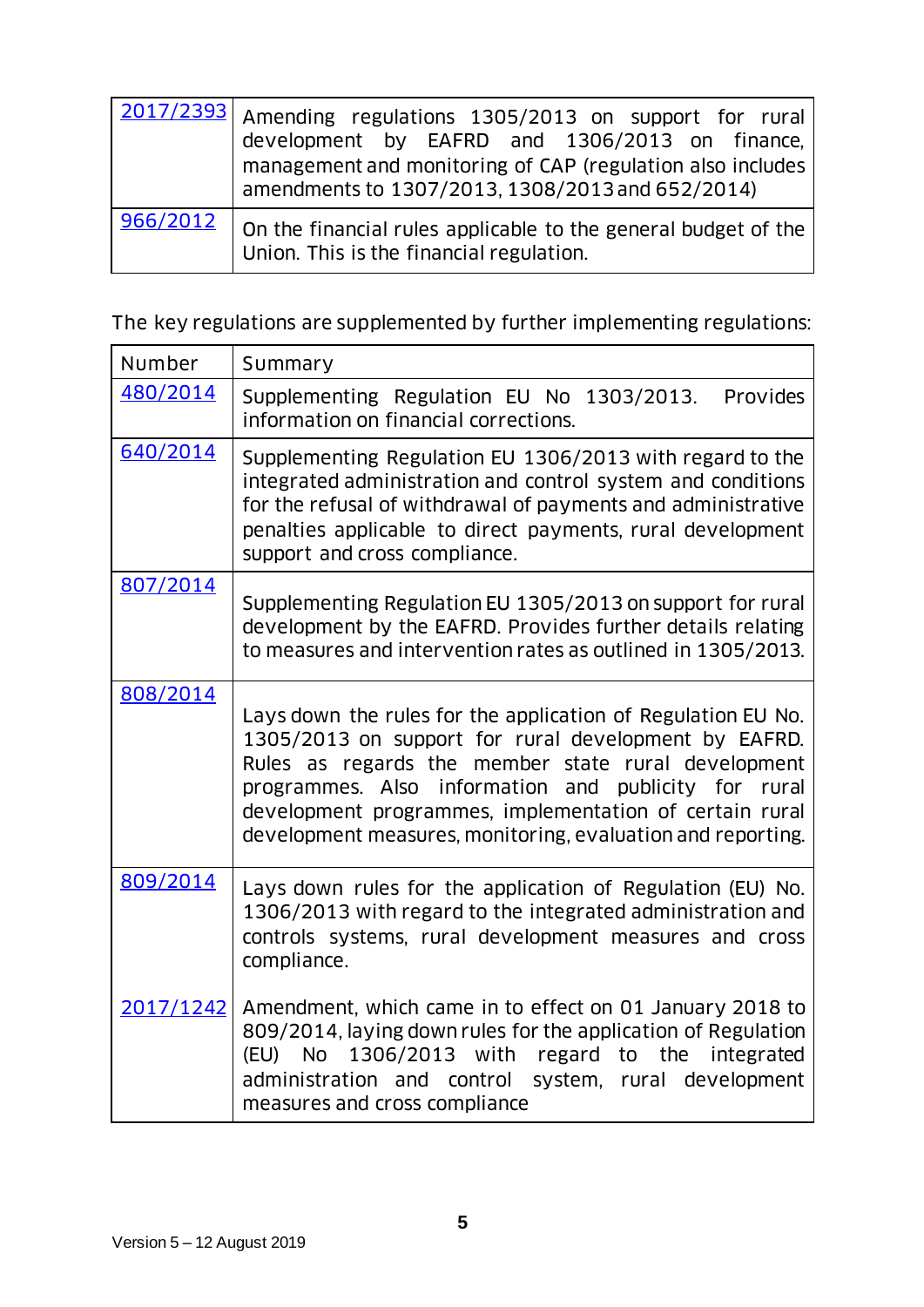| 821/2014  | Lays down the rules for the application of Regulation (EU)<br>1303/2013 for the transfer and management of programme<br>contributions, the reporting on financial instruments,<br>technical characteristics of information and communication<br>measures and the system to record and store data. |
|-----------|---------------------------------------------------------------------------------------------------------------------------------------------------------------------------------------------------------------------------------------------------------------------------------------------------|
| 907/2014  | Supplementing Regulation (EU) No 1306/2013 with regard to<br>paying agencies and other bodies, financial management,<br>clearance of accounts, securities and use of the euro. Details<br>paying agency activities and accreditation requirements.                                                |
| 908/2014  | Lays down the rules for the application of Regulation (EU)<br>1306/2013 with regard to paying agencies and other bodies,<br>financial management, clearance of accounts, rules on checks,<br>securities and transparency.                                                                         |
| 651/2014  | General Block Exemption Regulation in relation to State Aid                                                                                                                                                                                                                                       |
| 702/2014  | Agricultural Block Exemption Regulation in relation to State<br>Aid                                                                                                                                                                                                                               |
| 1407/2013 | De minimis regulations in relation to State Aid                                                                                                                                                                                                                                                   |
| 2003/361  | Definition of micro, small and medium-sized enterprises                                                                                                                                                                                                                                           |

### <span id="page-5-1"></span><span id="page-5-0"></span>1.4 National Documentation

### 1.4.1 Scottish Chapter of the UK Partnership Agreement

The Scottish Chapter of the UK Partnership Agreement<sup>1</sup> sets the overall strategy for all European Structural Investment Funds. There is a specific section on territorial development

### <span id="page-5-2"></span>1.4.2 Scottish Rural Development Programme (SRDP)

"M19 - Support for LEADER local development (CLLD – community-led local development) (art 35 Regulation (EU) No 1303/2013)" (pages 627- 648 – page numbers may change throughout programme) of the approved SRDP<sup>2</sup> sets out the details for the design & implementation of LEADER under the SRDP.

### <span id="page-5-3"></span>1.4.3 Scottish Statutory Instrument (SSI) No 192/2015

The Rural Development (Scotland) Regulations 2015<sup>3</sup> apply to LEADER with respect to payments and Service Level Agreements between the SG and Accountable Bodies.

l <sup>1</sup> <http://www.gov.scot/Resource/0044/00449277.pdf>

<sup>&</sup>lt;sup>2</sup> <http://www.gov.scot/Topics/farmingrural/SRDP/SRDPprogramme>

<sup>3</sup>[http://www.legislation.gov.uk/ssi/2015/192/pdfs/ssi\\_20150192\\_en.pdf?text=Scottish%20Rural%20De](http://www.legislation.gov.uk/ssi/2015/192/pdfs/ssi_20150192_en.pdf?text=Scottish%20Rural%20Development%20-%20match-1) [velopment%20-%20match-1](http://www.legislation.gov.uk/ssi/2015/192/pdfs/ssi_20150192_en.pdf?text=Scottish%20Rural%20Development%20-%20match-1)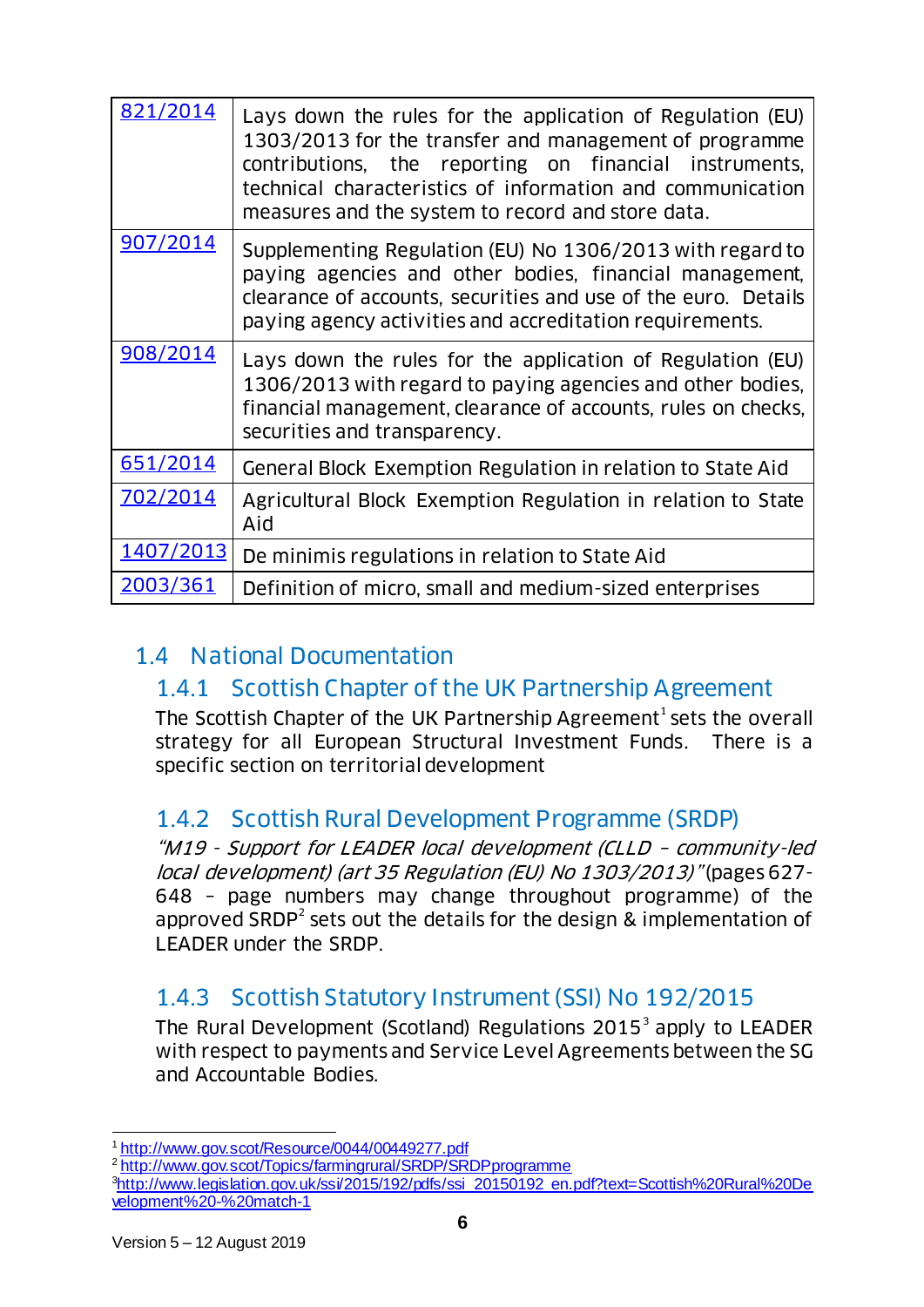## <span id="page-6-0"></span>1.4.4 Service Level Agreement (SLA)

The SLA is signed between Scottish Ministers and Accountable Bodies. It defines the responsibilities and obligations, duties and accountabilities of the SG (PA/MA) and the Accountable Body.

The SLA is a "live" document, alongside the Data Sharing Agreement (DSA-31), and may evolve throughout the 2014-20 programming period and will require formal approval via the SG LEADER team and Accountable Bodies Board.

### <span id="page-6-1"></span>1.4.5 Guidance

All Applicants, LAGs and local LEADER teams must follow all guidance produced to support the implementation of Local Development Strategies and administration of LEADER funding – targeted at a range of audiences including local LEADER teams, LAGs, Accountable Bodies and applicants.

- LEADER Admin & Animation Guidance
- Expression Of Interest (EOI) applicant and LAG guidance
- Pre/Post Service Level Agreement (SLA) Claims Admin Guidance
- General applicant guidance
- Local LEADER teams General & project assessment guidance
- LARCs Applicant & LAG (within LARCs help files)

Additional guidance, training and support will be provided where necessary, the SRN will also provide toolkits to help provide evidence of best practice and support the delivery of LEADER.

### <span id="page-6-2"></span>1.5 Local Action Groups (LAG)

Local Action Groups<sup>4</sup> (collectively local LEADER teams and LAG committees) are responsible for the implementation of Local Development Strategies (LDSs). The minimum activities and responsibilities of the LAG are specified in the EU regulations and are set out in regulation (EU) 1303/2013 [\(European Union Legislation](#page-3-3)). Please refer to LEADER Admin and Animation Guidance.

For each LAG there is an Accountable Body (this may be the Local Authority, LAG or another organisation). The Accountable Body signs a Service Level Agreement with the SG and is responsible for:

- compliance with the SRDP and relevant regulations
- the financial accountability of the programme at a local level
- employment and management of staff supporting LDS implementation on behalf of the LAG

l <sup>4</sup> Regulation (EU) <u>1303/2013</u> Article 34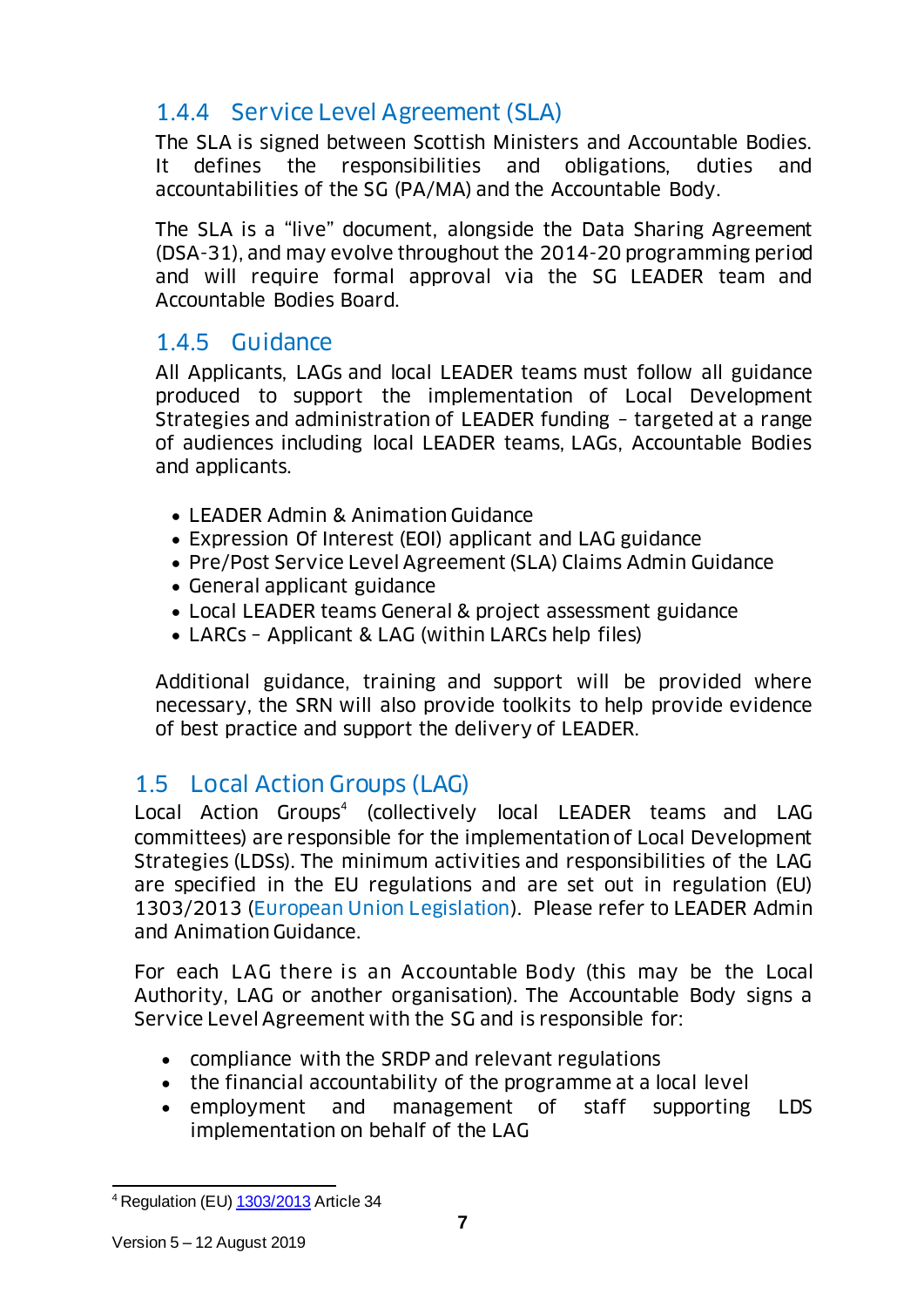## <span id="page-7-0"></span>1.6 Local Development Strategy (LDS)

Each LDS is approved by the SG. The LAG (or wider partnership as well as LAG/FLAG) is responsible for delivering the LDS.

The minimum contents of the strategy are defined by EU regulations and are set out in regulation  $1305/2013^5$ . The LDS is the strategic document for the utilisation of LEADER funds by the LAG and must be well understood by LEADER staff and LAGs.

The Local Development Strategy, business plan and any supporting documentation are 'live' documents that will evolve over the lifetime of the 2014-20 programming period. Formal changes must be notified to the SG LEADER team, changes to LDS and Business Plans in general will require approval. For example, changes to Farm Diversification, Enterprise and Cooperation target percentages to reflect an alternative minimum target, otherwise those within the approved LDS will still be operational.

Amendments to Local Development Strategies or Business Plans should be made through the Change Request process available in LARCs.

### <span id="page-7-1"></span>1.7 Local Actions in Rural Communities system (LARCs)

The IT system on which projects applications should be submitted following consideration of an Expression of Interest. Further guidance/desk instruction to assist with using LARCs is available within LARCs help files.

# <span id="page-7-2"></span>2. Technical Assessment/Checklist

### <span id="page-7-3"></span>2.1 Expression of Interest

Separate EOI applicant guidance<sup>6</sup> has been produced and should be referred to by LAGs when engaging with prospective applicants.

### <span id="page-7-4"></span>2.2 Project Applications - basics

Applications should be fully completed and submitted via LARCs by any locally implemented deadlines. Applicants must be registered with the Rural Payments and Inspections Division (RPID) before they apply for a grant. Checks should be undertaken to ensure the business details registered match the details entered on the application form.

l <sup>5</sup> Regulation (EU) <u>1303/2013</u> Article 33

<sup>6</sup>[http://www.ruralnetwork.scot/leader-2014-2020-expression-interest-guidance-applicant](http://www.ruralnetwork.scot/leader-2014-2020-expression-interest-guidance-applicant-version-2-31-march-2017)[version-2-31-march-2017](http://www.ruralnetwork.scot/leader-2014-2020-expression-interest-guidance-applicant-version-2-31-march-2017)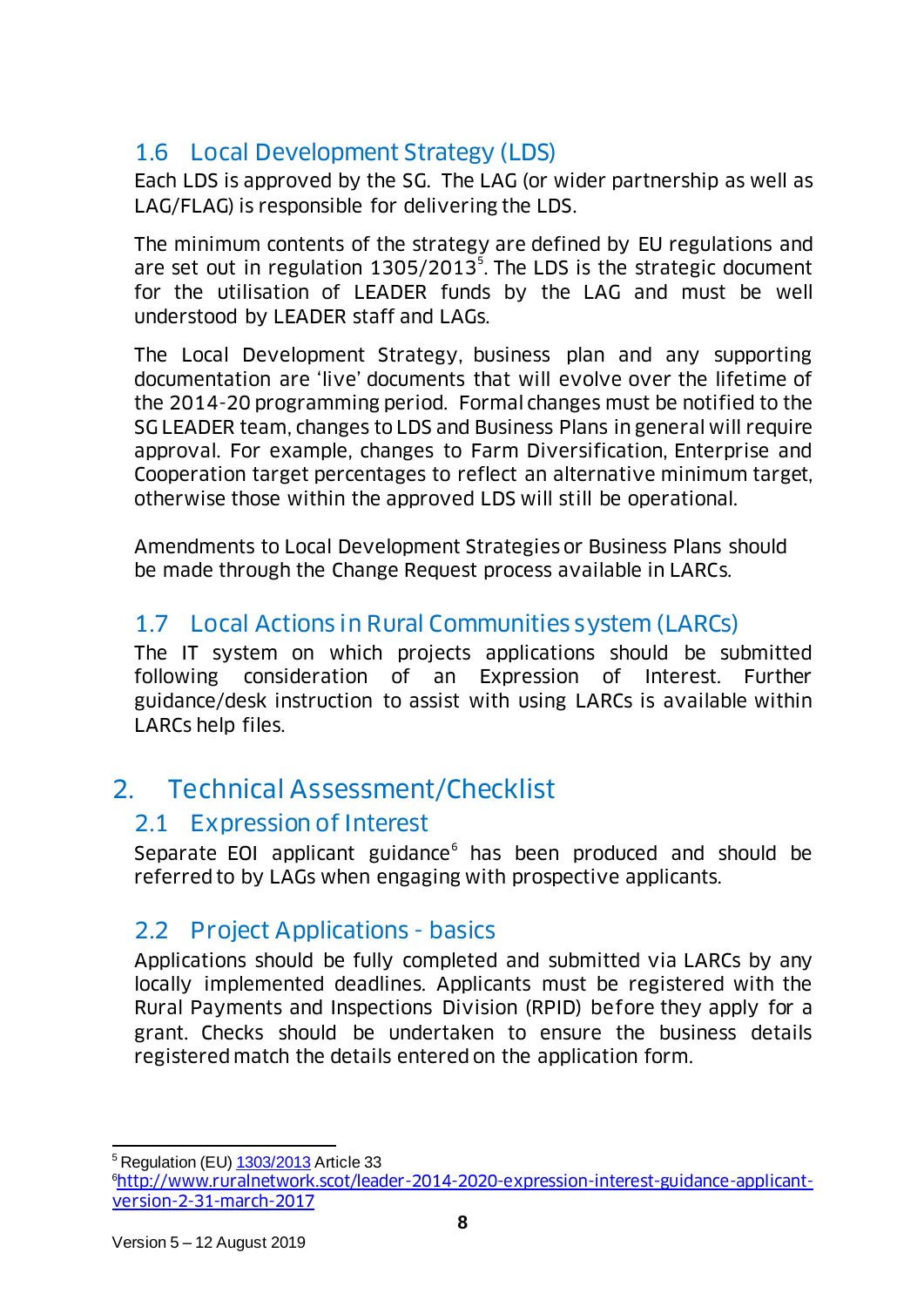The person who signs the application form must also be registered with RPID including agents – multiple people can be registered as a "responsible person" for the business. Business registration guidance<sup>7</sup> is available on the RP&S website.

Applicants could provide RPID confirmation letter(s) as evidence or where required LAG may contact the RPID Local Area Office who will be able to provide details relating to the BRN. Details should clearly evidence that the information has been provided and/or confirmed by RPID and may be in the form of a formal letter or email signed by, or on behalf of, the officer in charge of the local RPID area office

## <span id="page-8-0"></span>2.3 Micro and Small Enterprises

Micro and small enterprises are eligible – micro and small enterprises are defined in EU recommendation [2003/361](http://eur-lex.europa.eu/legal-content/EN/TXT/PDF/?uri=CELEX:32003H0361&from=EN)<sup>8</sup>.

The main factors determining whether enterprises are Micro or Small are:

- 1. staff headcount and
- 2. either turnover or balance sheet total.

| Company category   Staff headcount   Turnover   or   Balance sheet total |         |                                                       |                      |
|--------------------------------------------------------------------------|---------|-------------------------------------------------------|----------------------|
| Small                                                                    | < 50    | $\vert \leq \epsilon$ 10 m $\vert \leq \epsilon$ 10 m |                      |
| Micro                                                                    | $~<$ 10 | $\leq \epsilon$ 2 m                                   | $ \leq \epsilon$ 2 m |

These ceilings apply to the figures for individual firms only. A firm that is part of a larger group may need to include staff headcount/turnover/balance sheet data from that group too. If the applicant is part of a wider group (umbrella/has parent organisation etc.) you should refer to the EC definition and regulations.

Useful links:

• Definitions: [EC Business Friendly Environment](http://ec.europa.eu/growth/smes/business-friendly-environment/sme-definition/index_en.htm)<sup>9</sup>

The different business or enterprise sizes are defined by turnover in euros, balance sheet and number of employees. If you need to, you can convert your turnover and balance sheet information to euros by using the  $\frac{1}{2}$  [currency conversion](http://ec.europa.eu/budget/contracts_grants/info_contracts/inforeuro/index_en.cfm)<sup>10</sup> tool on the European Commission website. The conversation date should be the date the accounts were audited or certified, or in the case of new businesses the date of the application.

<sup>8</sup> <http://eur-lex.europa.eu/legal-content/EN/TXT/PDF/?uri=CELEX:32003H0361&from=EN>

l <sup>7</sup> <https://www.ruralpayments.org/publicsite/futures/topics/your-business/business-registration/>

<sup>9</sup> <http://ec.europa.eu/growth/smes/business-friendly-environment/sme-definition/>

<sup>&</sup>lt;sup>10</sup> [http://ec.europa.eu/budget/contracts\\_grants/info\\_contracts/inforeuro/index\\_en.cfm](http://ec.europa.eu/budget/contracts_grants/info_contracts/inforeuro/index_en.cfm)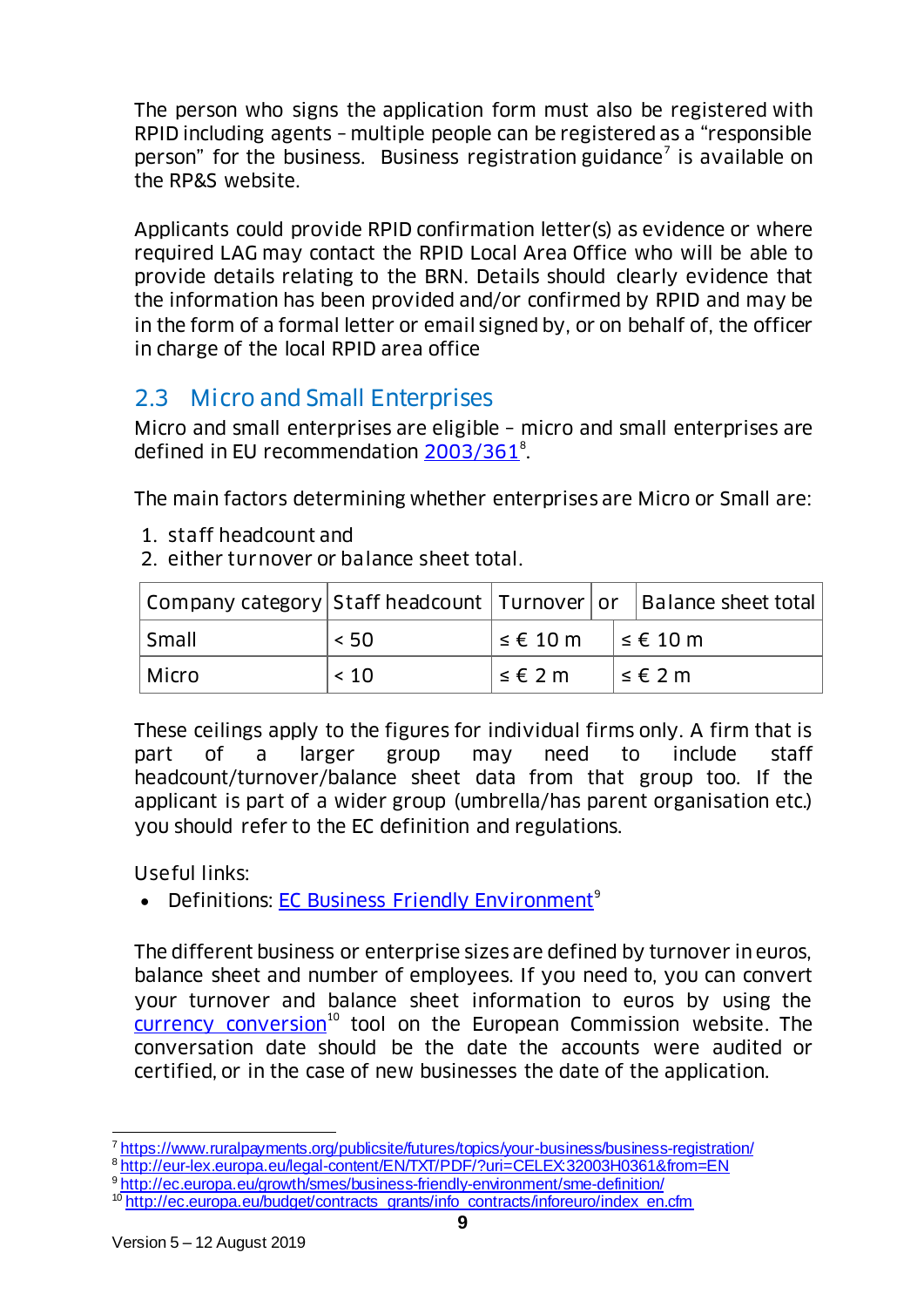The currency convertor tool can be used for a number of purposes:

- to convert the value of the offer of grant (particularly where the project has been determined to be de minimis – determined by the date of the grant offer)
- to convert project quotations provided, that are in a different currency (determined by the date of the quote)

## <span id="page-9-0"></span>2.4 Project Applications

The application and assessment process is the same regardless of the application type i.e. project selection will be based on a documented assessment process that demonstrates the soundness and fairness of the decision using consistent and relevant criteria. LAGs may wish to produce appropriate criteria specific to co-operation, for example: collective interest, collective beneficiary, public access to the results of the operation, potentially innovative features of the project.

Project application type and sub-type details are set out in the applicant guidance. LAGs should prioritise expenditure and be clear about the targeting of funding e.g. investing in collective actions such as agri-tourism or cross sectorial initiatives such as food & drink networks as well as supporting individual businesses and communities.

LAGs should all consider whether investments are more appropriate for other funds within the SRDP, further details can be found at [Alternative](#page-26-0)  [funding options](#page-26-0) below.

### <span id="page-9-1"></span>2.4.1 Standard Applications

- Community
- Enterprise
- Farm Diversification

The applicant guidance sets out details of application type/sub-types. LEADER project types and sub-types are categorised by community, farm diversification or enterprise in order to identify and report against the project types and funding approved (i.e. target spend as set out in the SLA sign-off letter).

All projects require to be aligned with the SRDP and associated EU regulations, guidance and fit within the LDS. Farm diversification may be further defined locally to prioritise activities/actions in order to reflect LDS strategic priorities if necessary.

Where a farm diversification project is determined to be a state aid an alternative would be to treat the application as an investment in an 'enterprise' (rural business). If state aid cover is required the [General](#page-19-0)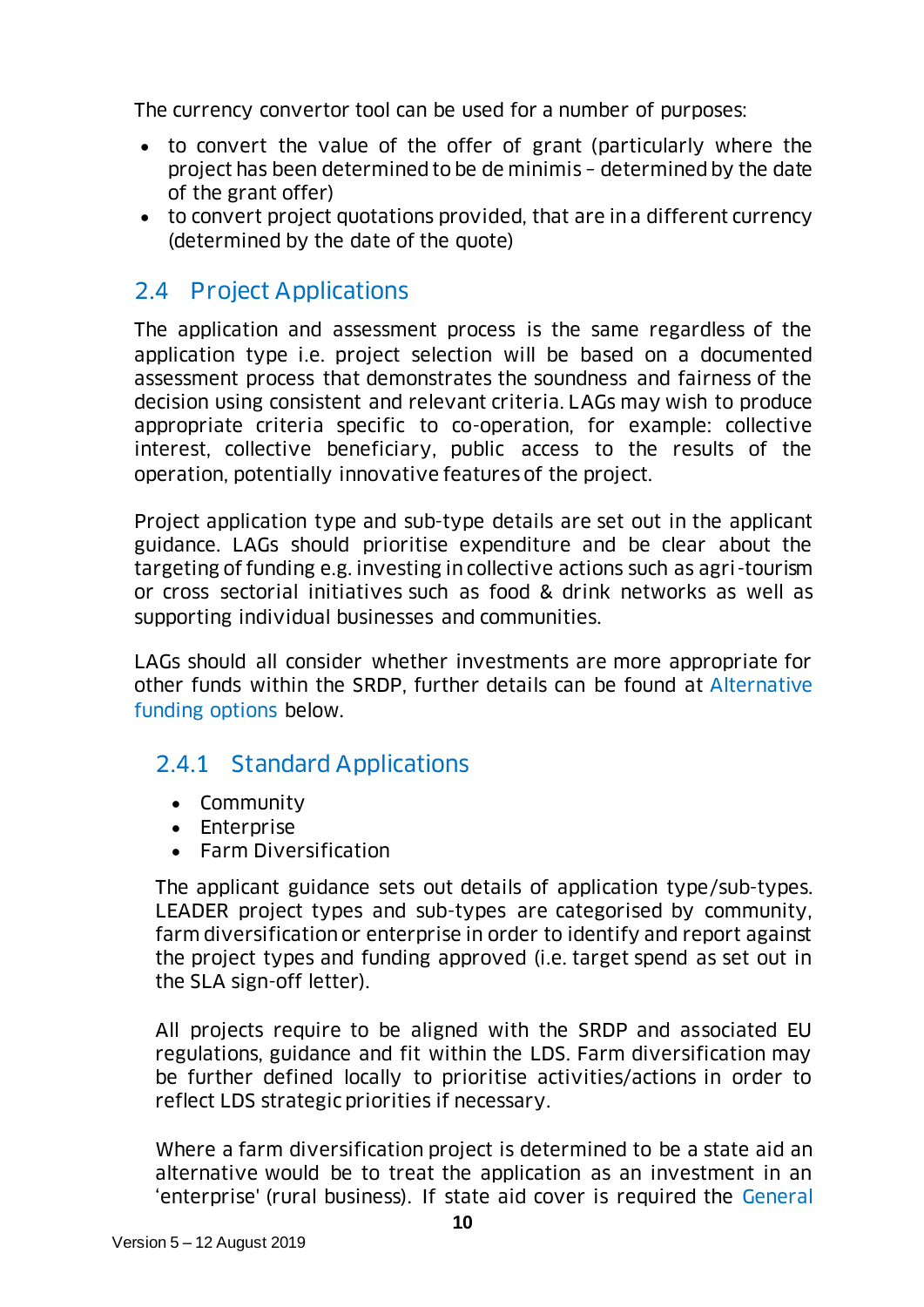Block Exemption (GBER) – [Regulation EU 651/2014](#page-19-0)(651/2014) the cover which has been obtained for LEADER sets out the articles and maximum aid intensities. A business operating in the agricultural sector which receives industrial de minimis for diversification purposes requires to produce separate accounts for the non-agricultural business.

Where a farm diversification project is assessed not to be State Aid this must be clearly evidenced and justified, forming part of the project technical assessment undertaken by the local LEADER team. In such circumstances the project may be approved up to 100% or the relevant lower maximum intervention rate(s) as set out in your LDS.

### <span id="page-10-0"></span>2.4.2 Co-operation Applications

The following co-operation guidance and associated materials were informed by a significant amount of work across the UK and the Republic of Ireland. The aim was to harmonise the 5 nations' approaches to LEADER Co-operation, as much as possible, within the confines of each country's decision making framework.

It is also worth noting that the Funding Agreements have also been informed by this process, essentially ensuring that the Scottish approach is consistent with other parts of the UK and EU.

You may also wish to refer to The European Network for Rural Development (ENRD) Co-operation guides<sup>11</sup>.

- Guidance for implementation of LEADER Co-operation activities<sup>12</sup>
- $\bullet$  LEADER Transnational Co-operation Guide<sup>13</sup>

Co-operation application types:

- Preparatory support
- Inter-territorial Scotland
- Inter-territorial UK
- Transnational

Points to note:

- Co-operation projects must be approved within four months $14$  after the application submission date.
- The Scottish Rural Network Support Unity should be able to work with you and the applicant to find potential partners (particularly in other

<sup>13</sup> <https://enrd.ec.europa.eu/sites/enrd/files/fms/pdf/2A9A7348-B2CD-A9FB-620D-67CE880700D6.pdf>

l <sup>11</sup> [https://enrd.ec.europa.eu/leader-clld/leader-cooperation\\_en](https://enrd.ec.europa.eu/leader-clld/leader-cooperation_en)

<sup>&</sup>lt;sup>12</sup> https://en<u>rd.ec.europa.eu/sites/enrd/files/20141119\_leader\_cooperation\_guide\_2014-20.pdf</u>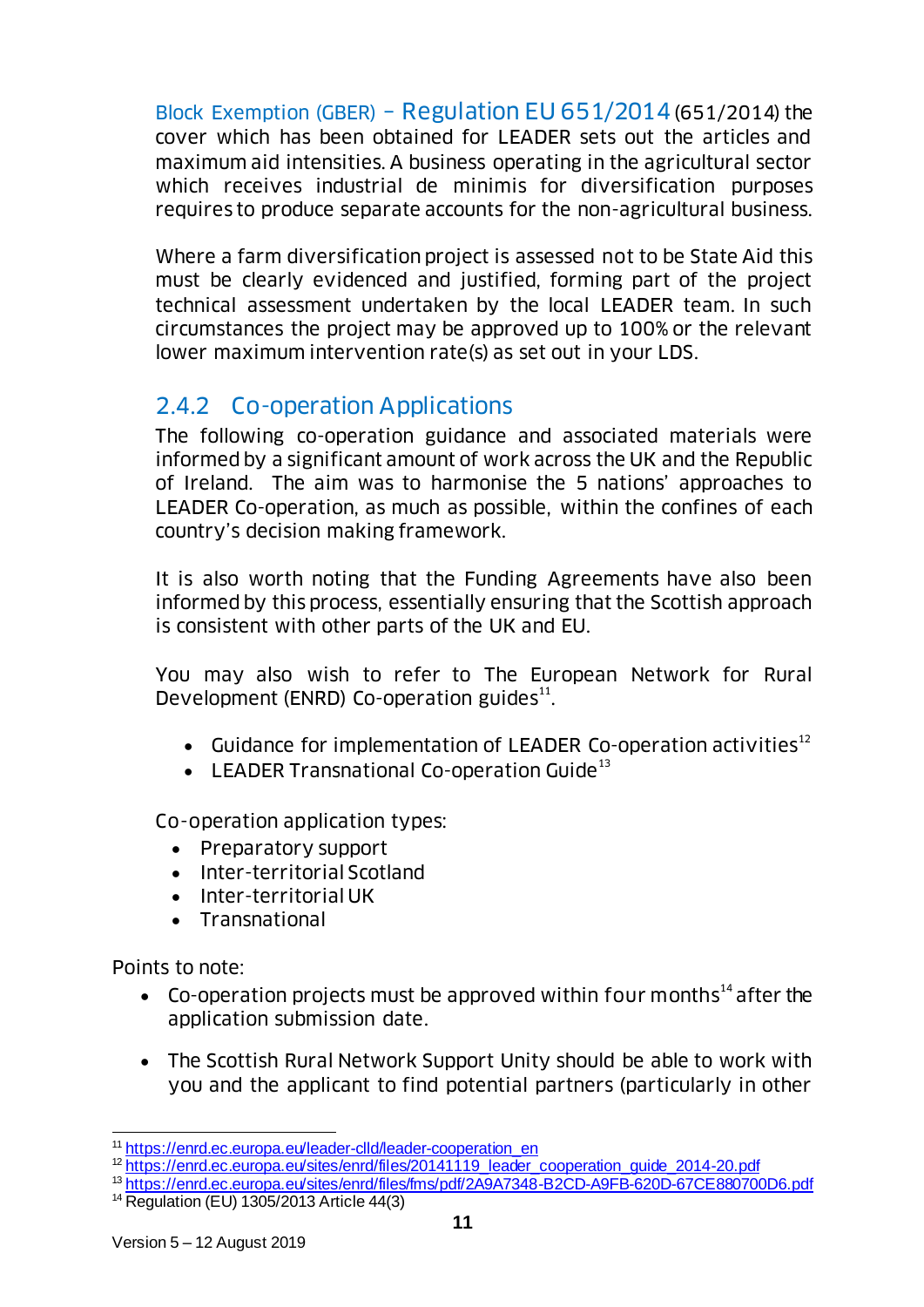parts of the UK/EU/Third Countries), per details on the ENRD link above:

| Scotland & LAG Code (allocated by the EU)<br>https://enrd.ec.europa.eu/leader-clld/lag-database/Scotland en |                               |  |  |
|-------------------------------------------------------------------------------------------------------------|-------------------------------|--|--|
| <b>Country</b>                                                                                              | <b>Country Reference Code</b> |  |  |
| Scotland                                                                                                    | <b>UK02</b>                   |  |  |
| <b>LAG</b>                                                                                                  | <b>LAG Number</b>             |  |  |
| Aberdeenshire North                                                                                         | <b>UK-098</b>                 |  |  |
| Aberdeenshire South                                                                                         | <b>UK-099</b>                 |  |  |
| Angus                                                                                                       | <b>UK-100</b>                 |  |  |
| Argyll & the Islands                                                                                        | <b>UK-101</b>                 |  |  |
| Ayrshire                                                                                                    | <b>UK-102</b>                 |  |  |
| Cairngorms                                                                                                  | <b>UK-103</b>                 |  |  |
| Dumfries & Galloway                                                                                         | <b>UK-104</b>                 |  |  |
| Fife                                                                                                        | <b>UK-105</b>                 |  |  |
| Forth Valley and Lomond                                                                                     | <b>UK-106</b>                 |  |  |
| Greater Renfrewshire and Inverclyde                                                                         | <b>UK-107</b>                 |  |  |
| Highland                                                                                                    | <b>UK-108</b>                 |  |  |
| Kelvin Valley and Falkirk                                                                                   | <b>UK-109</b>                 |  |  |
| Lanarkshire                                                                                                 | <b>UK-110</b>                 |  |  |
| Moray                                                                                                       | <b>UK-111</b>                 |  |  |
| Orkney                                                                                                      | <b>UK-112</b>                 |  |  |
| <b>Outer Hebrides</b>                                                                                       | <b>UK-113</b>                 |  |  |
| <b>Rural Perth &amp; Kinross</b>                                                                            | <b>UK-114</b>                 |  |  |
| <b>Scottish Borders</b>                                                                                     | Uk-115                        |  |  |
| Shetland                                                                                                    | <b>UK-116</b>                 |  |  |
| Tyne Esk                                                                                                    | <b>UK-117</b>                 |  |  |
| <b>West Lothian</b>                                                                                         | <b>UK-118</b>                 |  |  |

• The Scottish Rural Network (SRN) will be available to support LAGs in the development of Co-operation proposals.

#### <span id="page-11-0"></span>2.4.2.1 Preparatory support

Preparatory support must precede the Co-operation projects i.e. should not finance expenditure after a Co-operation partnership has been established.

The intervention rate for preparatory support will be 100% up to a maximum of £5,000 per application. As in all circumstances, reasonableness of costs must be demonstrated, please see the relevant section of this guidance and that of the applicant guidance.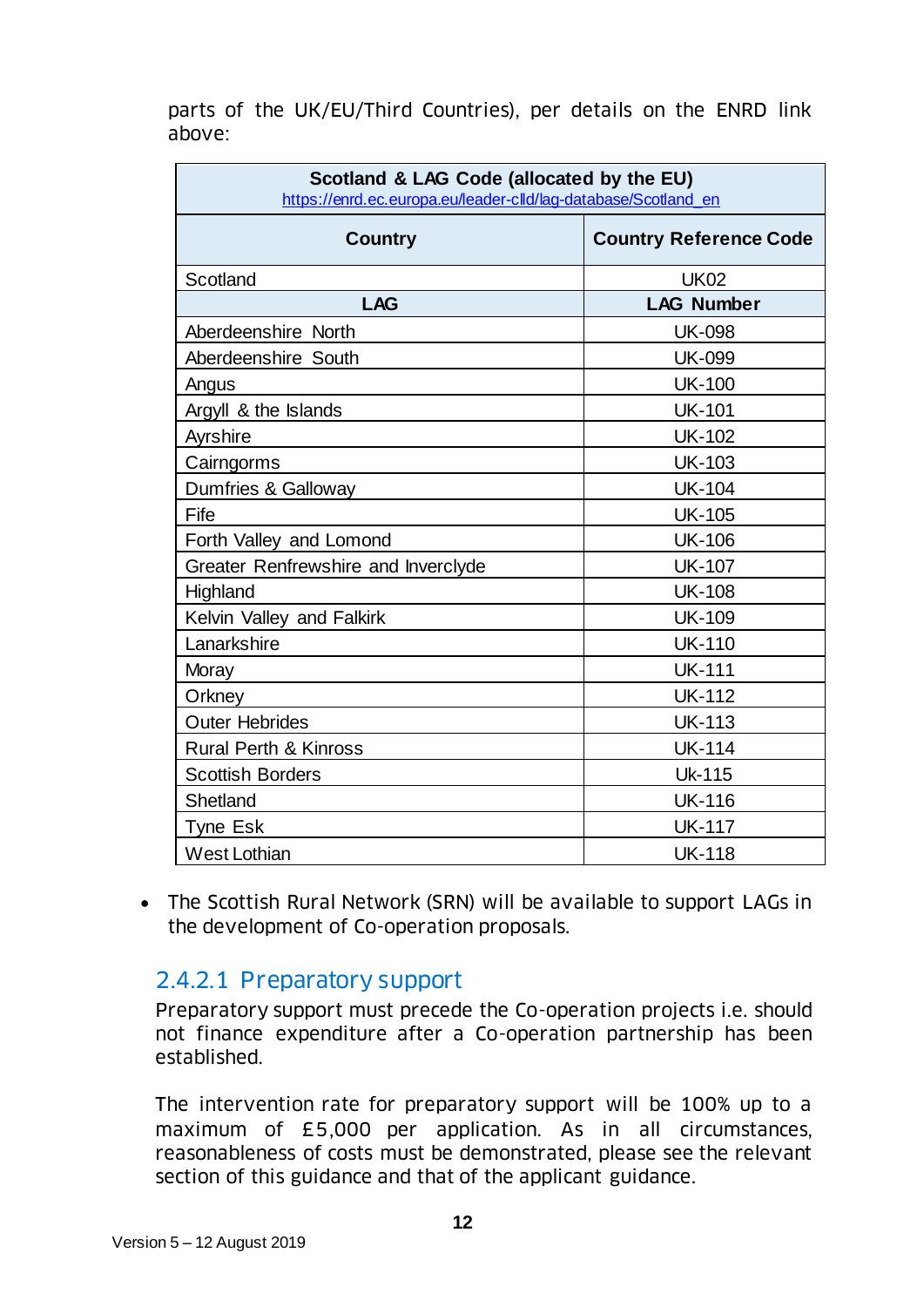## <span id="page-12-0"></span>2.4.2.2 Inter-territorial Scotland

For Co-operation involving more than one Scottish LAG the process will involve:

- Where there is a delivery partnership the applicant will be the main point of contact throughout the project, the LAG Co-operation Funding Agreement should reflect the roles and responsibilities of all LAGs.
- Participating LAGs will agree a Lead LAG to administer the project and act as the main point of contact for the applicant.
- Completing a LAG Co-operation Funding Agreement.
- A single application will be submitted to all selected LAGs.
- All LAGs should consider the LAG Co-operation Funding Agreement in line with their Local Development Strategy but the lead LAG is required to assess the full application.

Lead LAGs will:

- Be the main point of contact for the applicant/s, LAG Partners & Paying Agency
- Liaise with all Partner LAGs through their representative and where necessary convene and chair meetings of partner LAGs
- Assume overall accountability other than that which is stated in the LAG Co-operation Funding Agreement
- Issue grant award notifications and contracts on behalf of all partner LAGs
- Liaise with partner LAGs regarding local project progress, monitoring final financial reconciliation and proposed changes to projects

LAG partners will:

- Confirm LAG Co-operation Funding Agreement fits with LDS
- Be represented on LAG Partner group meetings
- Monitor and verify progress of projects at local level and report to lead LAG
- Support and co-operate with Lead LAG

### <span id="page-12-1"></span>2.4.2.3 Inter-territorial UK

LAGs in Scotland who are involved with an Inter-territorial (UK) Cooperation project will be responsible for assessing and approving their part of the overall project. This will include issuing the grant award, processing claims and making payments to the lead applicant. This will be based on their agreed financial contribution towards the project as defined by the LAG Co-operation Funding Agreement.

LAGs must be assured that sufficient evidence has been provided to demonstrate the partner is a LAG-type partner delivering an LDS.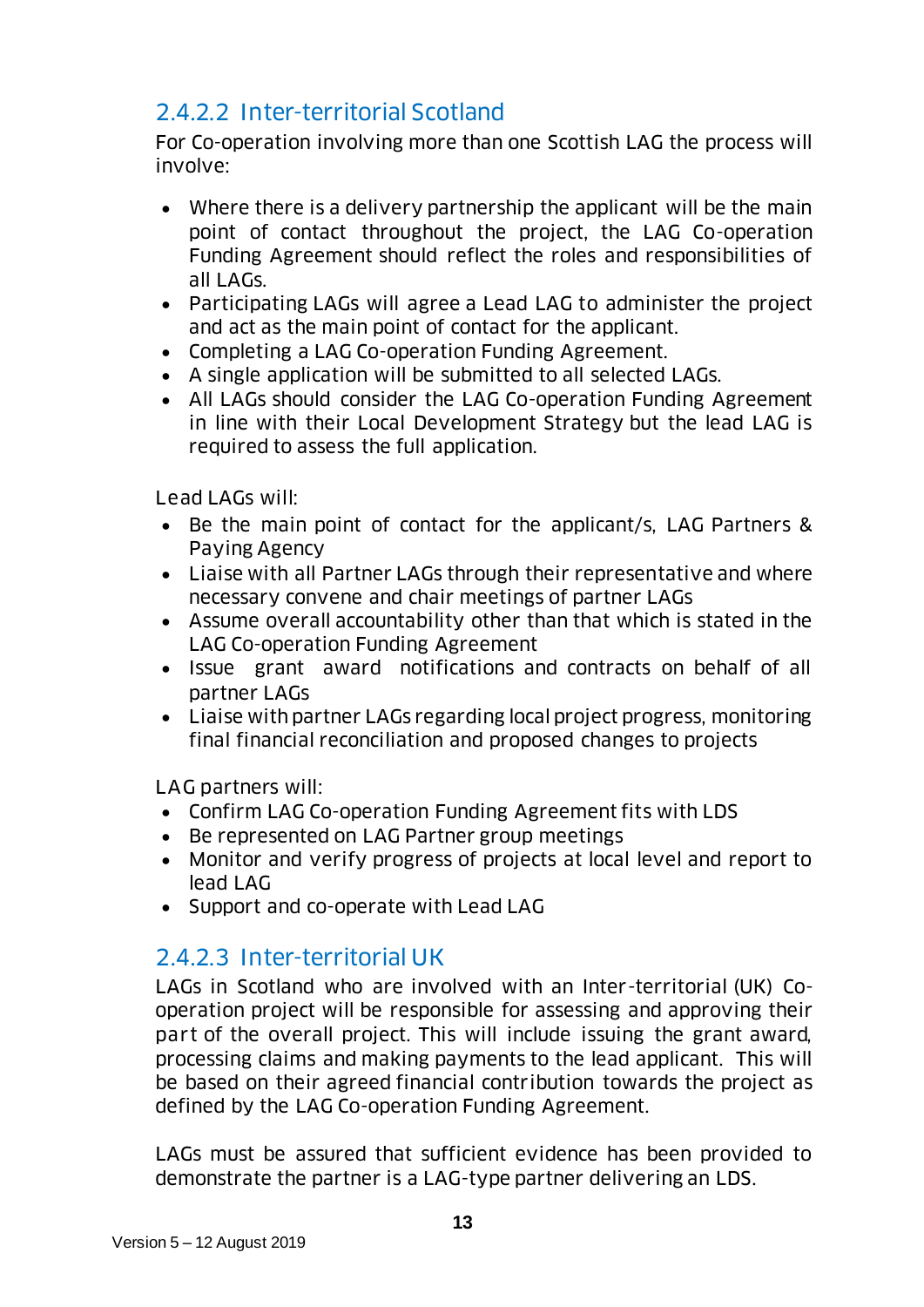#### <span id="page-13-0"></span>2.4.2.4 Transnational

LAGs in Scotland who are involved with a Transnational Co-operation project will be responsible for assessing and approving their part of the overall project. This will include issuing the grant award, processing claims and making payments to the lead applicant. This will be based on their agreed financial contribution towards the project as defined by the LAG Co-operation Funding Agreement.

Applicants may co-operate with partners from anywhere. Partners from within the EU may be located in both rural and urban areas (subject to local rules). Partners outside the EU must be located in rural areas. They must be a group of local public and private partners in a rural territory that is implementing a strategy akin to a Local Development Strategy.

#### <span id="page-13-1"></span>2.4.2.5 Co-operation Agreements

Co-operation Agreements (see LARCs help files) should be used to set out the roles and responsibilities of the LAGs and partners involved. There are two types of funding agreements:

- LAG Co-operation Funding Agreement between Scottish LAG Partners
- Transnational and UK LAG Co-operation Agreement

LAG Co-operation Funding Agreements for Transnational and Interterritorial co-operation is not mandatory unless more than one Scottish LAG is involved. Where only one Scottish LAG is involved they may choose to use a template provided by one of the other countries involved in the project.

### <span id="page-13-2"></span>2.4.3 Scottish Government(SG) co-operation checks

The SG recognises the need for assessments to be robust, particularly where LAGs/LAG Partners or Accountable Bodies are the applicants. To provide reassurance, the SG LEADER team will undertake a 100% preapproval check on applications from LAGs or LAG Partners/Accountable Bodies.

The SG LEADER team will also undertake financial checks on up to 5% of co-operation claims submitted, prior to payment, to ensure audit compliance and to reduce the risk of financial penalty.

### <span id="page-13-3"></span>2.4.4 Early termination of projects

A project terminating before completion may result in a breach of conditions of grant or undertaking (see [National Documentation](#page-5-0) and [Breaches and penalties](#page-33-3) sections).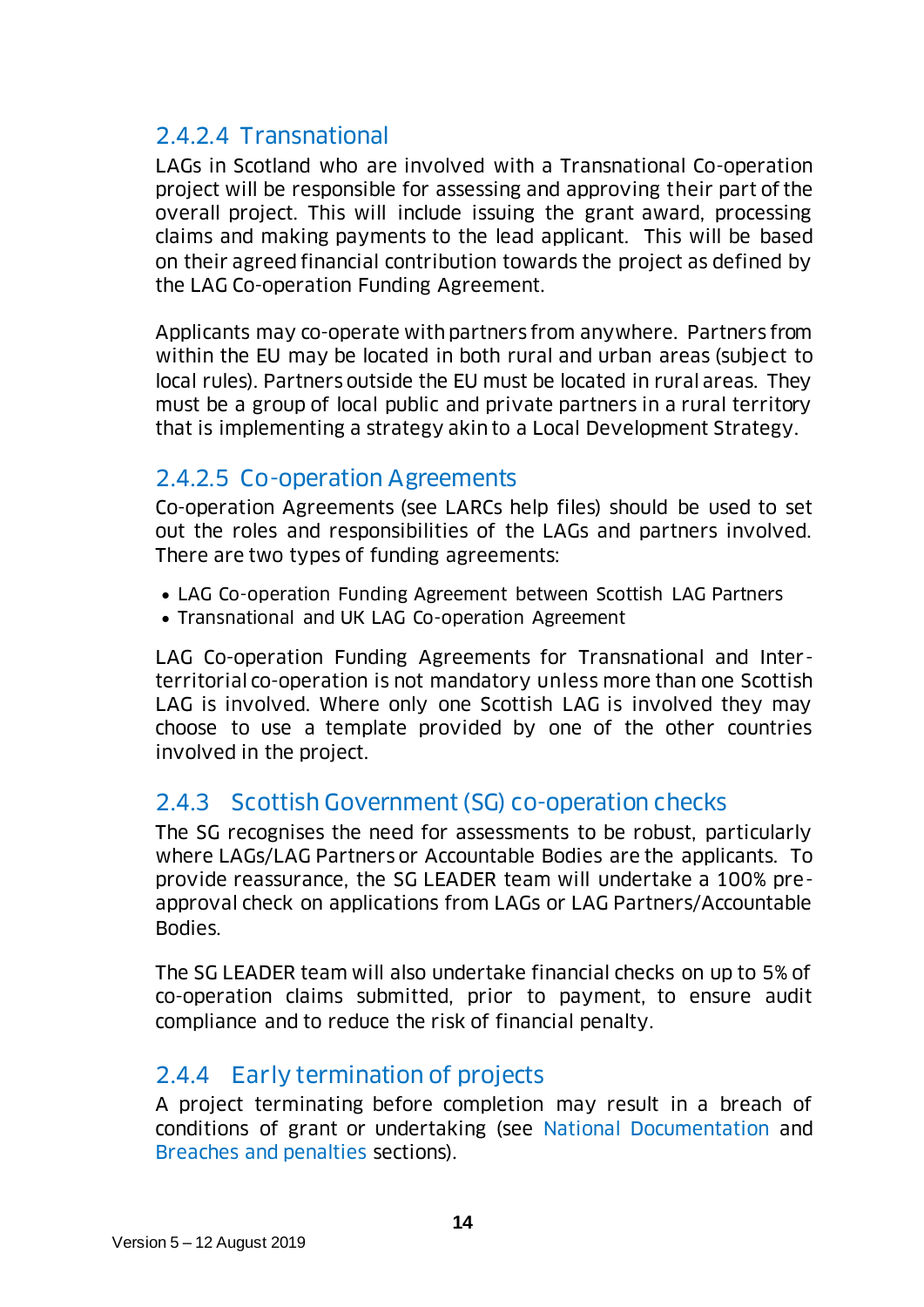## <span id="page-14-0"></span>2.5 Intervention rates

Applicants may receive up to 100 per cent of their eligible costs subject to consideration of State Aid. Where the project is considered to be a State Aid project, the maximum intervention rate will be determined by [State](#page-14-1)  [Aid](#page-14-1) limits; however, the Local Action Group may choose to use de minimis cover or offer a lower intervention rate. State Aid rules may apply and this could limit how much the project can apply for, and in some circumstances depend on whether other public funding has been received.

### <span id="page-14-1"></span>2.6 State Aid

Establishing whether or not a project is State Aid in the first instance is critical. The Annex B - LEADER [and State Aid](#page-40-0) sections [\(Annex B\)](#page-40-0) provide guidance including details of the 4 State Aid tests. State Aid should always be considered on a case-by-case basis, ensuring the decisions are clearly justified and evidenced.

The technical checklist, within LARCs help files, helps to ensure all questions to determine whether the funding is a State Aid are considered, evidenced and justified. It also ensures the relevant State Aid cover is available for annual State Aid reporting.

The LEADER and State Aid Guidance (Annex B - [LEADER and State Aid](#page-40-0)) covers this in greater depth and explain the maximum rates of grant (percentage and/or value). Where the tests confirm the funding is a State Aid, the ABER or GBER rates of grant supersede the maximum rates of grant set locally (these rates of grant may be lower than the programme permits).

#### Projects that are not State Aid

If you determine that a LEADER project is not State Aid as it does not have the potential to distort trade or competition you will be required to evidence this before project assessment by the LAG.

Note: If the project will generate revenue either during or after completion this information will also have to be provided with the state aid assessment to assist with any non-aid decision – the necessary requirements in such circumstances are detailed in Article 61 and 65 of [1303/2013](http://eur-lex.europa.eu/legal-content/EN/TXT/PDF/?uri=CELEX:32013R1303&from=EN)<sup>15</sup>, The Common Provisions Regulation.

Article 61 and 65

• If the project is not generating any revenue during implementation or afterwards, then these articles do not apply.

l <sup>15</sup> <http://eur-lex.europa.eu/legal-content/EN/TXT/PDF/?uri=CELEX:32013R1303&from=EN>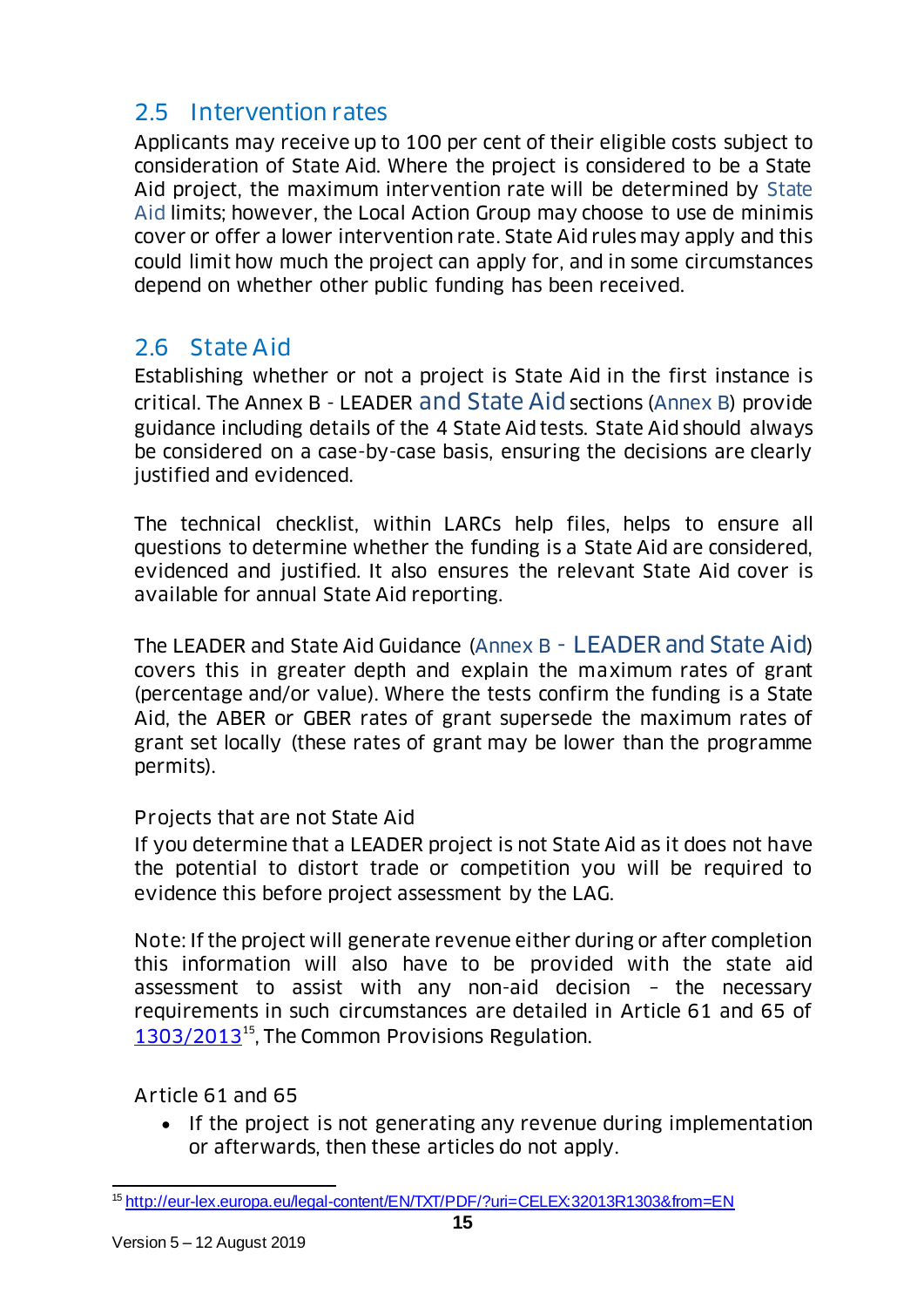- If the funding is subject to the State Aid rules or under de minimis then neither Article 61 or 65 apply because it has already undergone that scrutiny e.g. ABER or GBER, which set certain aid intensities, deducting revenue from the funding would take it below the aid intensity.
- If the project is generating net revenue after completion of the project, look at Article 61:
	- $\triangleright$  If the total eligible costs of the project (before the deduction of any net revenue) is less than €1,000,000 Euro, then Article 61 does not apply and you turn to Article 65. If the project is generating net revenue during implementation, in accordance with Article 65, LAGs must deduct the net revenue by the final claim, unless the total eligible costs are less than €100,000. If the total eligible costs are less than €100,000 then you do not have to deduct any net revenue.
	- $\triangleright$  If the total eligible costs of the project (before the deduction of any net revenue) is more than €1,000,000 then Article 61 does apply and LAGs must deduct net revenue in advance.
- If the project is generating net revenue during implementation of the project, but will not after completion, then go straight to article 65.

If the total eligible expenditure is less than  $£1,000,000$  but more than €50,000, LAGs must, under Article 65, deduct actual net revenue generated by the point the final claim is submitted, unless funding is State Aid and provided the project is generating revenue during implementation.

Projects that are State Aid

Block exemption cover - the LEADER programme has State Aid cover under:

- 651/2014<sup>16</sup> General block exemption regulation (GBER) Aid number  $SA.41930^{17} (2015/X)$  and
- $\bullet$  702/2014<sup>18</sup> the Agricultural block exemption regulation (ABER) Aid number SA.41968<sup>19</sup> (2015/XA)

l <sup>16</sup> <http://eur-lex.europa.eu/legal-content/EN/TXT/PDF/?uri=CELEX:32014R0651&from=EN>

<sup>17</sup> [http://ec.europa.eu/competition/state\\_aid/cases/258648/258648\\_1652790\\_11\\_1.pdf](http://ec.europa.eu/competition/state_aid/cases/258648/258648_1652790_11_1.pdf)

<sup>18</sup> <http://eur-lex.europa.eu/legal-content/EN/TXT/PDF/?uri=CELEX:32014R0702&from=GA>

<sup>&</sup>lt;sup>19</sup> http://ec.europa.eu/competition/state\_aid/cases/258695/258695\_1653872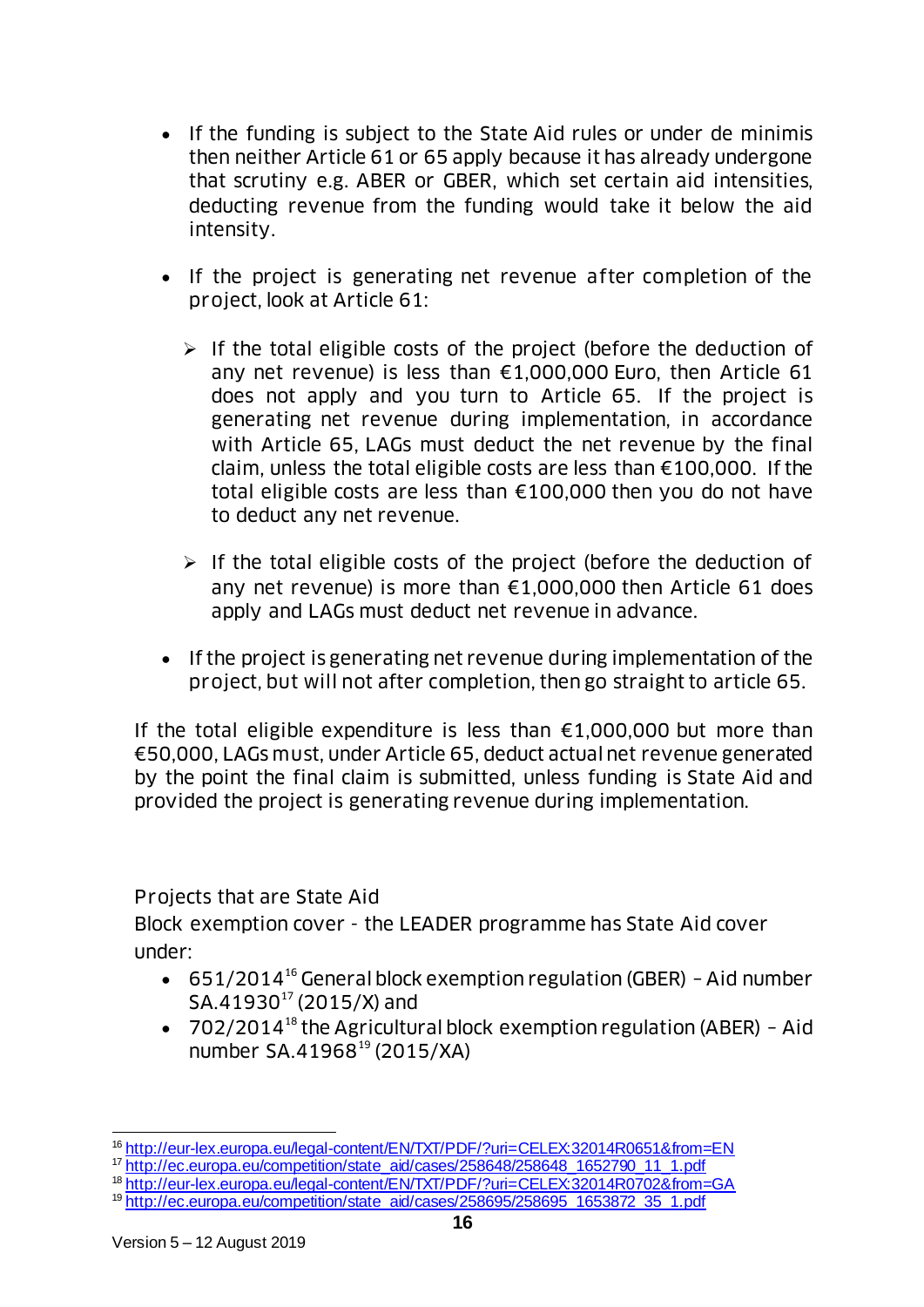Note: Where using the block exemption cover you must also ensure the aid intensity does not exceed that laid out in 1305/2013 Annex II.

Please remember that the stated aid intensities in each Article must be adhered to. All public funding going into a specific project must be cumulated and together cannot exceed the relevant aid intensity. Therefore you will have to establish if the match funding proposed for the LEADER project is coming from a public or private funder.

If either the ABER/GBER allows an aid intensity of 50% then all the public funding received for the same project must be cumulated and must not breach the 50% limit. Cumulation between RDP cover & ABER/GBER cover and between sectors (Agricultural/Industrial/Fisheries) is not permitted. Money provided by the private sector is not State Aid.

The State Aid Unit provides advice to the public sector and should be contacted if you have any queries.

Contact details:

State Aid Unit (SAU) Tel: 0300 244 1372 Email: [State\\_Aid\\_External\\_Mail@gov.scot](mailto:State_Aid_External_Mail@gov.scot)

Other useful links:

| <b>Tests</b> | http://www.gov.scot/Topics/Government/State-              |
|--------------|-----------------------------------------------------------|
|              | Aid/About/state-aid-tests                                 |
| Examples     | http://www.gov.scot/Topics/Government/State-              |
|              | Aid/About/Examples                                        |
| De Minimis   | http://www.gov.scot/Topics/Government/State-Aid/if-its-   |
|              | aid/deminimis                                             |
| <b>FAQS</b>  | http://www.gov.scot/Topics/Government/State-Aid/About/FAQ |
| De Minimis   | http://www.gov.scot/Topics/Government/State-Aid/if-its-   |
| FAQS         | aid/deminimis/DeMinimis-FAQ                               |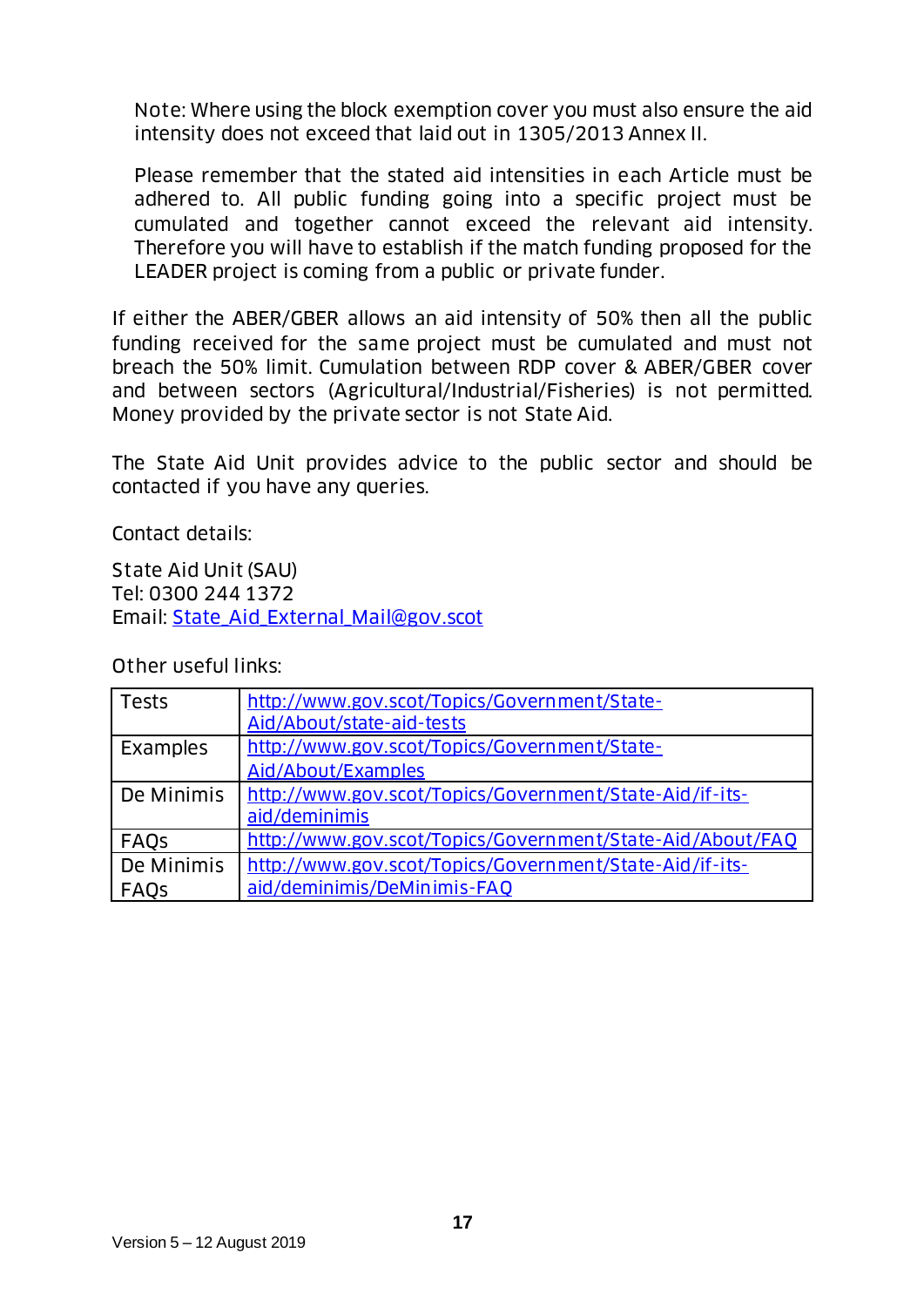# 2.6.1 Agricultural Block Exemption (ABER) – Regulation EU 702/2014

<span id="page-17-0"></span>

| Description                                                                                                                                                                                      |    | <b>Intervention Rate</b>                                         | Comments                                                                                                                                                                                                                                                      |
|--------------------------------------------------------------------------------------------------------------------------------------------------------------------------------------------------|----|------------------------------------------------------------------|---------------------------------------------------------------------------------------------------------------------------------------------------------------------------------------------------------------------------------------------------------------|
| the<br><b>Investments</b><br>concerning<br>relocation of farm buildings                                                                                                                          | 16 | 100%                                                             | The relocation of the farm building shall pursue an<br>objective of public interest.                                                                                                                                                                          |
| Investments in connection with the<br>processing of agricultural products<br>Annex I <i>[to the Treaty of the</i><br><i>Functioning of the EUI</i> and the<br>marketing of agricultural products |    | Varied by region                                                 | Refer to regulation for eligibility conditions and aid<br>intensities.                                                                                                                                                                                        |
| Start-up aid for young farmers and<br>the development of small farms                                                                                                                             | 18 | Per young farmer:<br>Eur 70,000<br>Per small farm:<br>Eur 15,000 | Refer to regulation for eligibility conditions and aid<br>intensities.                                                                                                                                                                                        |
| Start-up aid for producer groups and<br>organisations in the agricultural<br>sector                                                                                                              | 19 | 100%<br>Max Eur 500,000                                          | Refer to regulation for eligibility conditions and aid<br>intensities.                                                                                                                                                                                        |
| Knowledge transfer and information<br>actions - farmers                                                                                                                                          | 21 | 100%                                                             | Aid shall cover vocational training and skills acquisition<br>actions, including training courses, workshops and<br>coaching, demonstration activities and information<br>actions. Aid may also cover short-term farm management<br>exchange and farm visits. |
| Aid for advisory services                                                                                                                                                                        | 22 | Eur 1,500 / advice                                               | The aid shall be designed to help undertakings active in<br>the agricultural sector and young farmers benefit from<br>the use of advisory services for the improvement of their<br>undertaking or investment.                                                 |
| Promotion measures in favour of<br>agricultural products                                                                                                                                         | 24 | 100%                                                             | Must meet specific requirements.                                                                                                                                                                                                                              |
| favour of the<br>Investments<br>in<br>conservation of cultural and natural<br>heritage<br>located on agricultural<br>holdings                                                                    |    | 100% Eur 10,000 / year<br>for capital works                      | Refer to regulation for eligibility conditions and aid<br>intensities.                                                                                                                                                                                        |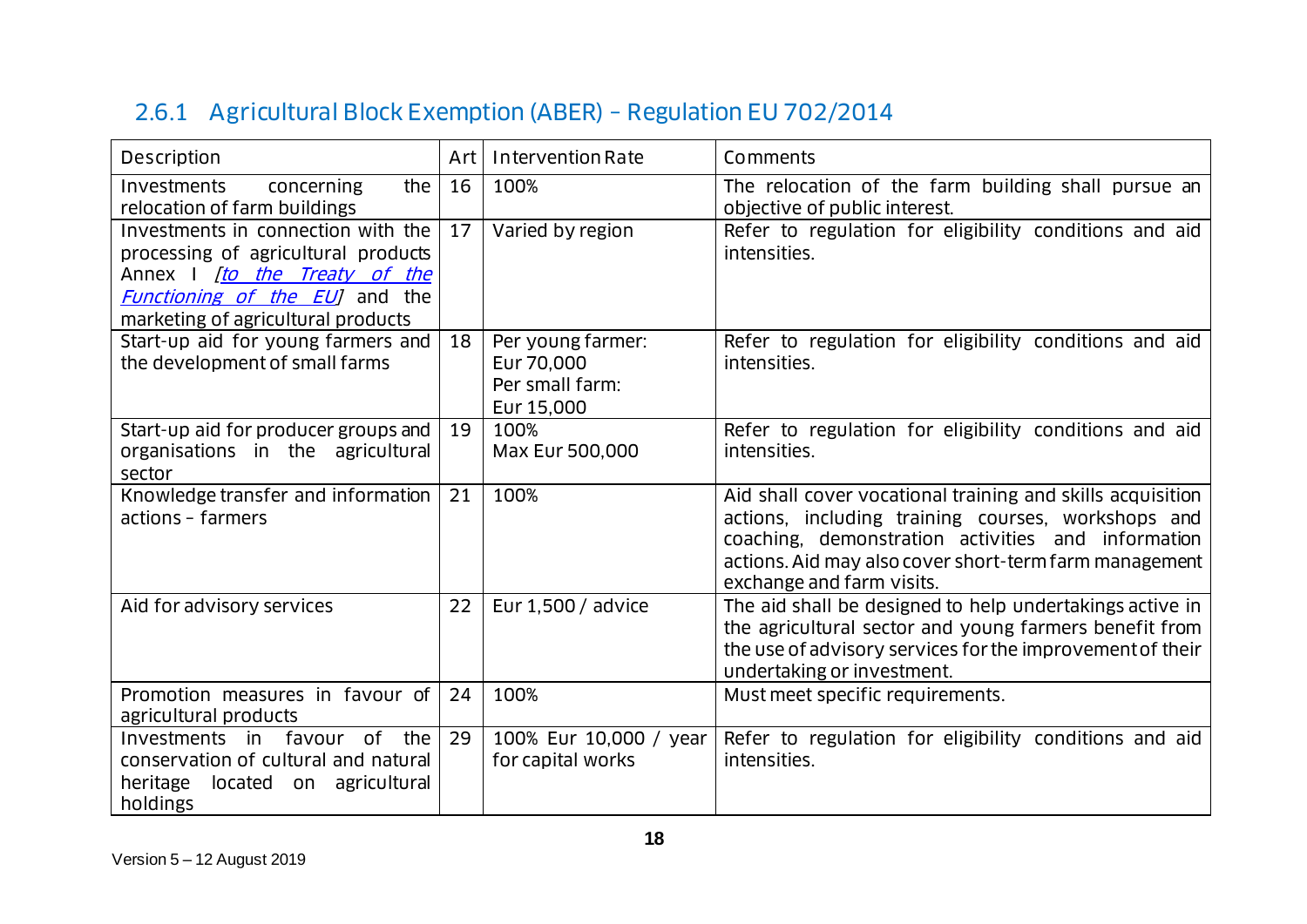| <b>Business</b><br>aid<br>start-up<br>for<br>non-<br>agricultural activities in rural areas | 45 | Eur 70,000 / beneficiary                                                                 | Aid granted to the following beneficiaries:<br>(a) farmers or members of a farm household in rural areas<br>diversifying into non-agricultural activities<br>(must l<br>exercise an agricultural activity on the farm at the time<br>of applying)<br>(b) micro and small enterprises in rural areas<br>(c) natural persons in rural areas<br>Aid shall be conditional on the submission of a business<br>plan. |
|---------------------------------------------------------------------------------------------|----|------------------------------------------------------------------------------------------|----------------------------------------------------------------------------------------------------------------------------------------------------------------------------------------------------------------------------------------------------------------------------------------------------------------------------------------------------------------------------------------------------------------|
| Knowledge transfer and information<br>actions in favour of SMEs in rural<br>areas           | 47 | 60%<br>medium<br>sized  <br>enterprises<br>small I<br>70%<br>micro<br>and<br>enterprises | The aid shall cover vocational training and skills<br>acquisition actions, including training courses, workshops<br>and coaching, demonstration activities and information<br>actions. Aid to demonstration activities may cover<br>relevant investment costs.                                                                                                                                                 |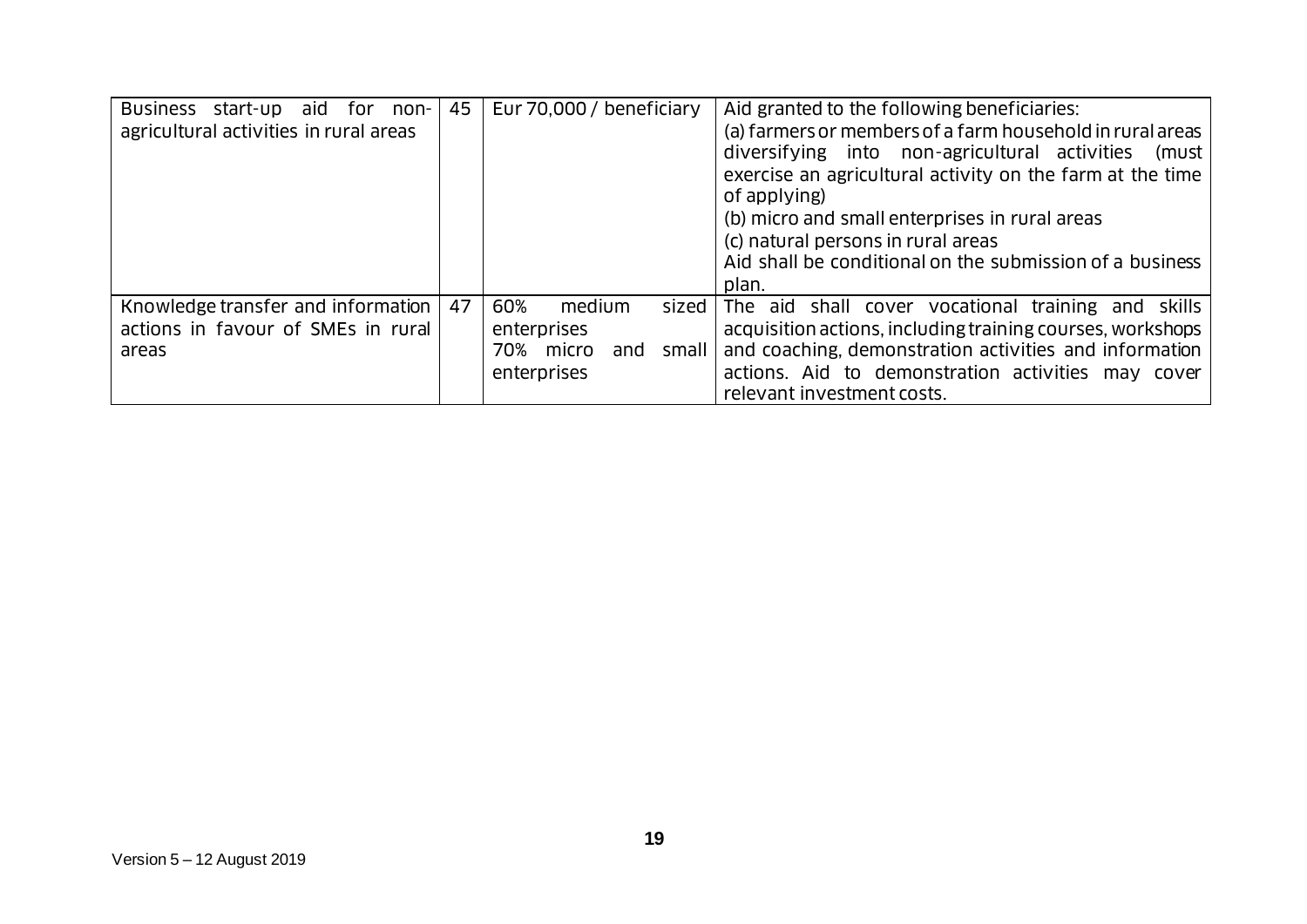# 2.6.2 General Block Exemption (GBER) – Regulation EU 651/2014

<span id="page-19-0"></span>

| Description<br>Art.                                   |    | <b>Intervention Rate</b>                                                                                                                                                                                                                | Comments                                                                                                                                                                                                                                                                                                                                                                                                                                                                                                                                 |
|-------------------------------------------------------|----|-----------------------------------------------------------------------------------------------------------------------------------------------------------------------------------------------------------------------------------------|------------------------------------------------------------------------------------------------------------------------------------------------------------------------------------------------------------------------------------------------------------------------------------------------------------------------------------------------------------------------------------------------------------------------------------------------------------------------------------------------------------------------------------------|
| Investment aid to<br>17<br><b>SMEs</b>                |    | 20% small/micro enterprises<br>10% medium enterprises                                                                                                                                                                                   | The eligible costs shall be either or both of the following:<br>(a) the costs of investment in tangible and intangible assets<br>(b) the estimated wage costs of employment directly created<br>by the investment project, calculated over a 2-year period                                                                                                                                                                                                                                                                               |
| Aid for start-ups                                     | 22 | Refer to regulation aid intensities<br>depending<br>(various<br>on<br>circumstances)                                                                                                                                                    | Start-up aid shall take the form of:<br>(a) loans with interest rates which do not conform with market<br>conditions<br>(b) grantees with premium which do not conform with market<br>conditions<br>(c) grants, including equity or quasi equity investment<br>Refer to regulation for eligibility conditions and aid intensities.                                                                                                                                                                                                       |
| for research<br>Aid<br>development<br>and<br>projects | 25 | 100% of the eligible costs for<br>fundamental research:<br>50% of the eligible costs for<br>industrial research:<br>25% of the eligible costs for<br>experimental development;<br>50% of the eligible costs for<br>feasibility studies. | The aided part of the research and development project shall<br>completely fall within one or more of the following categories:<br>(a) fundamental research<br>(b) industrial research<br>(c) experimental development<br>(d) feasibility studies<br>The eligible costs are personnel costs, instruments and<br>equipment, buildings and land (depreciation and transfer<br>costs), contractual research, materials, supplies and similar<br>products.<br>The eligible costs for feasibility studies shall be the costs of the<br>study. |
| Innovation aid for<br><b>SMEs</b>                     | 28 | The aid intensity will not exceed<br>50% of eligible costs.<br>In the particular case of aid for<br>innovation advisory and support<br>services, the aid intensity can be                                                               | Eligible costs are:<br>- costs for obtaining, validating and defending patents and<br>other intangible assets<br>- costs for secondment of highly qualified personnel from a<br>research and knowledge-dissemination organisation or a large<br>increased up to 100% of the enterprise, working on research, development and innovation                                                                                                                                                                                                  |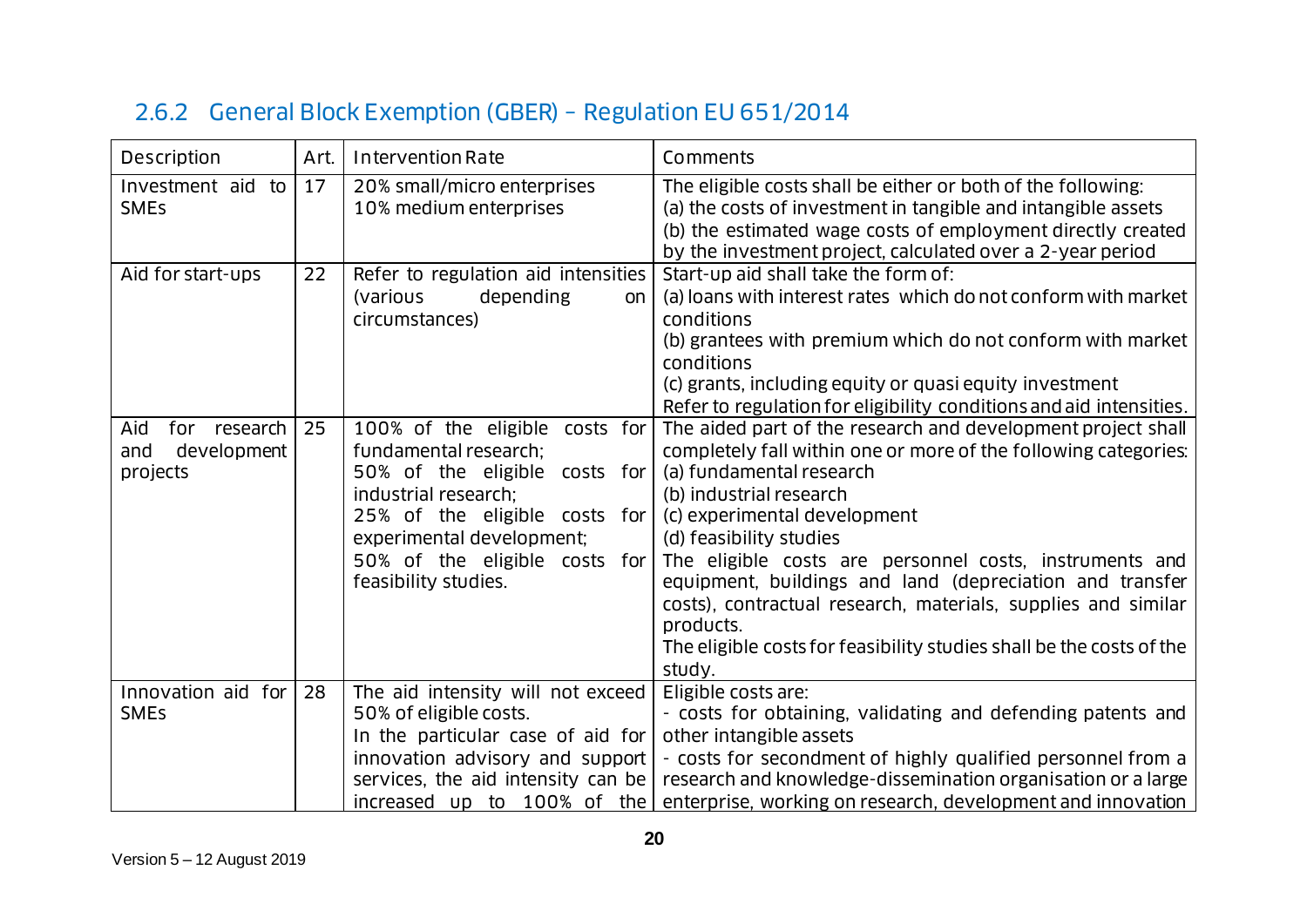|                                                |    | eligible costs provided that the<br>total amount of aid for innovation<br>advisory and support services<br>does not exceed EUR 200,000 per<br>undertaking within any three-year<br>period.                                                                                                                                                                                                        | activities in a newly created function within the beneficiary<br>and not replacing other personnel<br>- costs for innovation advisory and support services                                                                                                                                                                                                              |
|------------------------------------------------|----|---------------------------------------------------------------------------------------------------------------------------------------------------------------------------------------------------------------------------------------------------------------------------------------------------------------------------------------------------------------------------------------------------|-------------------------------------------------------------------------------------------------------------------------------------------------------------------------------------------------------------------------------------------------------------------------------------------------------------------------------------------------------------------------|
| Training aid                                   | 31 | The aid intensity will not exceed<br>50% of eligible costs. It may be<br>increased up to maximum aid<br>intensity of 70% of eligible costs as<br>follows:<br>(a) by 10% if the training is given to<br>workers with<br>disabilities<br>or<br>disadvantaged workers<br>(b) by 10% if the aid is granted to<br>medium-sized enterprises and by<br>20% if the aid is granted to small<br>enterprises | Aid shall not be granted for training which undertakings carry<br>out to comply with national mandatory standards on training<br>or are supported by any other EU or National funding.<br>Refer to regulation for eligibility conditions and aid intensities.                                                                                                           |
| Investment Aid for<br>Energy<br>Infrastructure | 48 | The amount shall not exceed the<br>difference between the eligible<br>costs and the operating profit of<br>the investment.                                                                                                                                                                                                                                                                        | Aid shall be granted for energy infrastructure located in<br>assisted areas.<br>The energy infrastructure shall be subject to full tariff and<br>access regulation according to internal energy market<br>legislation.                                                                                                                                                  |
| Aid for Broadband<br>Infrastructure            | 52 | 100% Member States shall put in<br>place a monitoring and claw-back<br>mechanism if the amount of aid<br>granted to the<br>project exceeds EUR 10 million.                                                                                                                                                                                                                                        | The eligible costs shall be the following:<br>(a) investment costs for the deployment of a passive<br>broadband infrastructure<br>(b) investment costs of broadband-related civil engineering<br>works<br>(c) investment costs for the deployment of basic broadband<br>networks<br>(d) investment costs for the deployment of next generation<br>access (NGA) networks |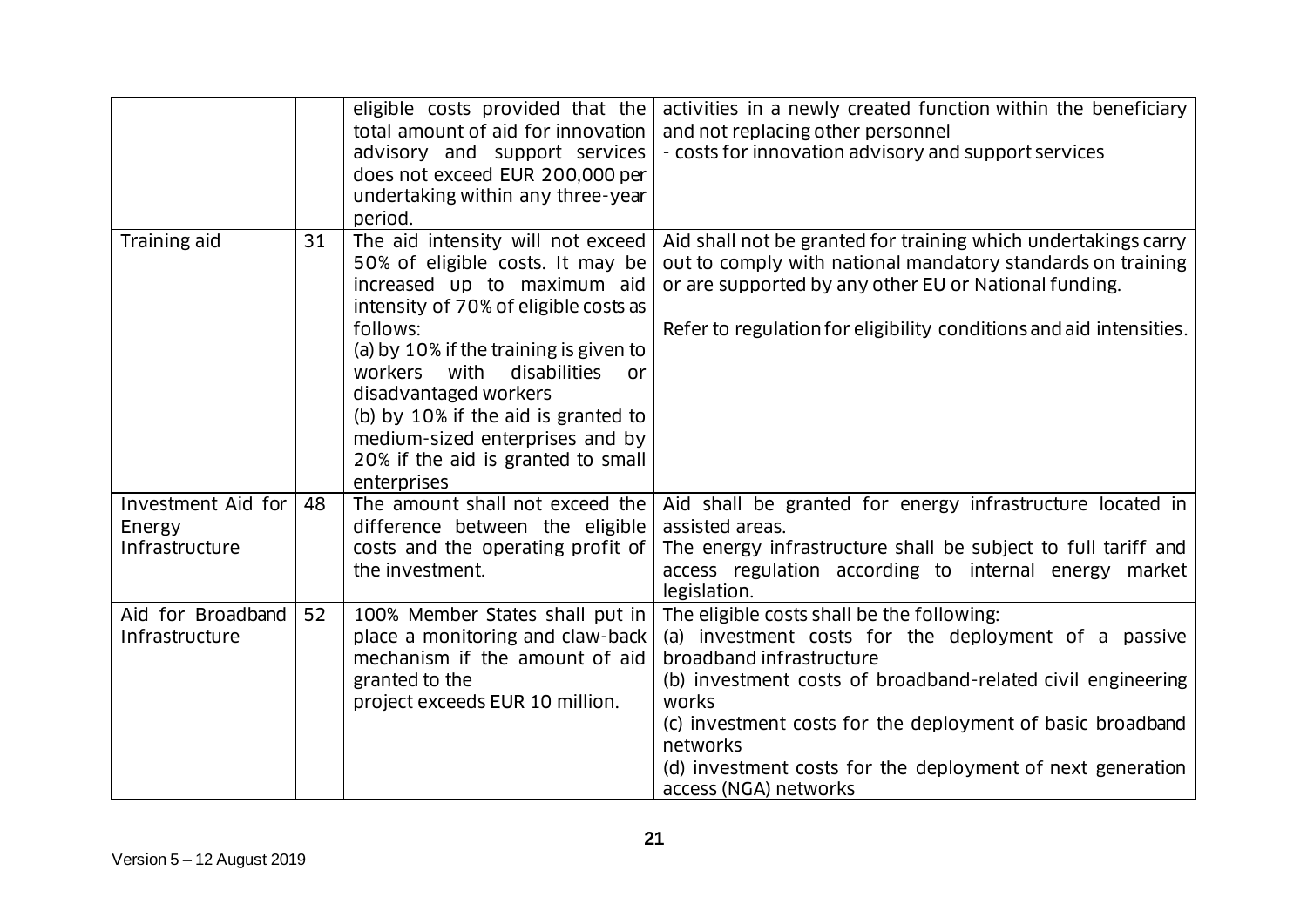|                                                                         |    |                                                                                                                                                                                                                                                                                                                                                                                                                                                 | The investment shall be located in areas where there is no<br>infrastructure of the same category (either basic broadband or<br>NGA network) and where no such infrastructure is likely to be<br>developed on commercial terms within three years from the<br>moment of publication of the planned aid measure, which shall<br>also be verified through an open public consultation. |
|-------------------------------------------------------------------------|----|-------------------------------------------------------------------------------------------------------------------------------------------------------------------------------------------------------------------------------------------------------------------------------------------------------------------------------------------------------------------------------------------------------------------------------------------------|--------------------------------------------------------------------------------------------------------------------------------------------------------------------------------------------------------------------------------------------------------------------------------------------------------------------------------------------------------------------------------------|
| Aid for culture and<br>heritage<br>conservation                         | 53 | The amount shall not exceed the<br>difference between the eligible<br>costs and the operating profit of<br>the investment and shall not<br>exceed what is necessary to cover<br>operating<br>losses<br>the<br>and<br>reasonable profit over the relevant<br>period.<br>For aid not exceeding EUR 1<br>million, the maximum amount of<br>aid may be set, alternatively to the<br>method referred to in regulations,<br>at 80% of eligible costs. | The aid shall be granted for the following cultural purposes and<br>activities:<br>- museums, archives, libraries, artistic and cultural centres or<br>spaces, theatres, opera houses, concert halls<br>Refer to regulation for eligibility conditions and aid intensities.                                                                                                          |
| Aid for sport and<br>multifunctional<br>recreational<br>infrastructures | 55 | For aid not exceeding EUR 1<br>million, the maximum amount of<br>aid may be set, alternatively to the<br>method referred to in regulations,<br>at 80% of eligible costs.                                                                                                                                                                                                                                                                        | Sport infrastructure shall not be used exclusively by a single<br>professional sport user.<br>Refer to regulation for eligibility conditions and aid intensities.                                                                                                                                                                                                                    |
| Investment aid for<br>local infrastructure                              | 56 | The amount shall not exceed the<br>difference between the eligible<br>costs and the operating profit of<br>the investment and shall not<br>exceed what is necessary to cover<br>operating<br>losses<br>the<br>and<br>reasonable profit over the relevant<br>period.                                                                                                                                                                             | The infrastructure shall be made available to interested users<br>on an open, transparent and non-discriminatory basis. The<br>price charged for the use or the sale of the infrastructure shall<br>correspond to market price.<br>The eligible costs shall be the investment costs in tangible and<br>intangible assets.                                                            |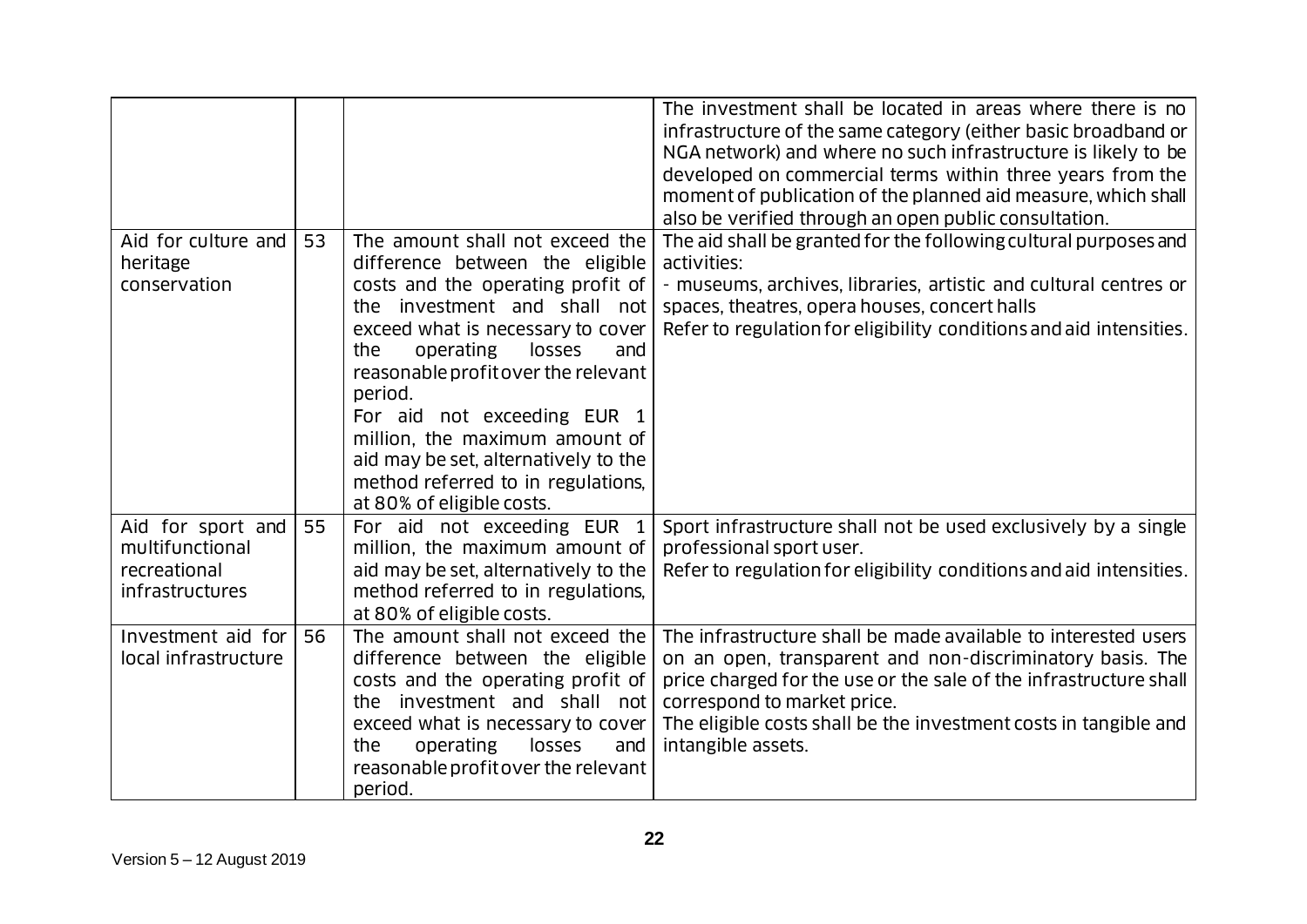## <span id="page-22-0"></span>2.6.3 De Minimis

Depending on the type of project and the sector you are supporting, up to 100% of eligible activities can be funded. If you want to fund at higher aid intensity than allowed under the exemption regulations, then you could consider using the de minimis regulations.

However, we would advise only using de minimis if there is no scope under the block exemption regulations due to the reporting obligations and the commitment required from applicants regarding previous de minimis funding in the relevant sectors. You will again also be required to identify the sector LEADER will support as the de minis limits are different for each sector and cannot be cumulated between sectors.

#### <span id="page-22-1"></span>2.7 Financials/Additionality

Funds are limited and you must therefore make sure that support is directed only to those projects that require it to proceed. UK and European Union legislation requires that the "incentive principle" (or "additionality") is met in all cases. Applications should not be approved where this is not evidenced.

This may be demonstrated by bank statements, accounts, cash flow forecasts etc. An investment appraisal or financial statement which addresses the question: "Is LEADER funding essential for the project to take place?" could also be considered. The main issues to be covered in considering the need for public funding:

#### 'Additionality'

Government finance rules on appraisal indicate that additionality is present when something happens as a result of an intervention (e.g. a government grant) that would not have occurred in the absence of that intervention.

At its simplest level, additionality rules are met when evidence is provided to show the project would not proceed without funding. It can also be met where the intervention allows the project to proceed more quickly or to a greater extent than would otherwise be the case were there no intervention. Clear and verifiable evidence from a quantitative and/or qualitative perspective should be provided to demonstrate additionality, i.e. that it 'procures' tangible outputs/deliverables in support of the LDS that could, for example, be:

- undertaken at a larger scale had the grant support not been provided
- carried out to a higher standard than would otherwise be affordable
- deliver to more beneficiaries
- deliver multiple outcomes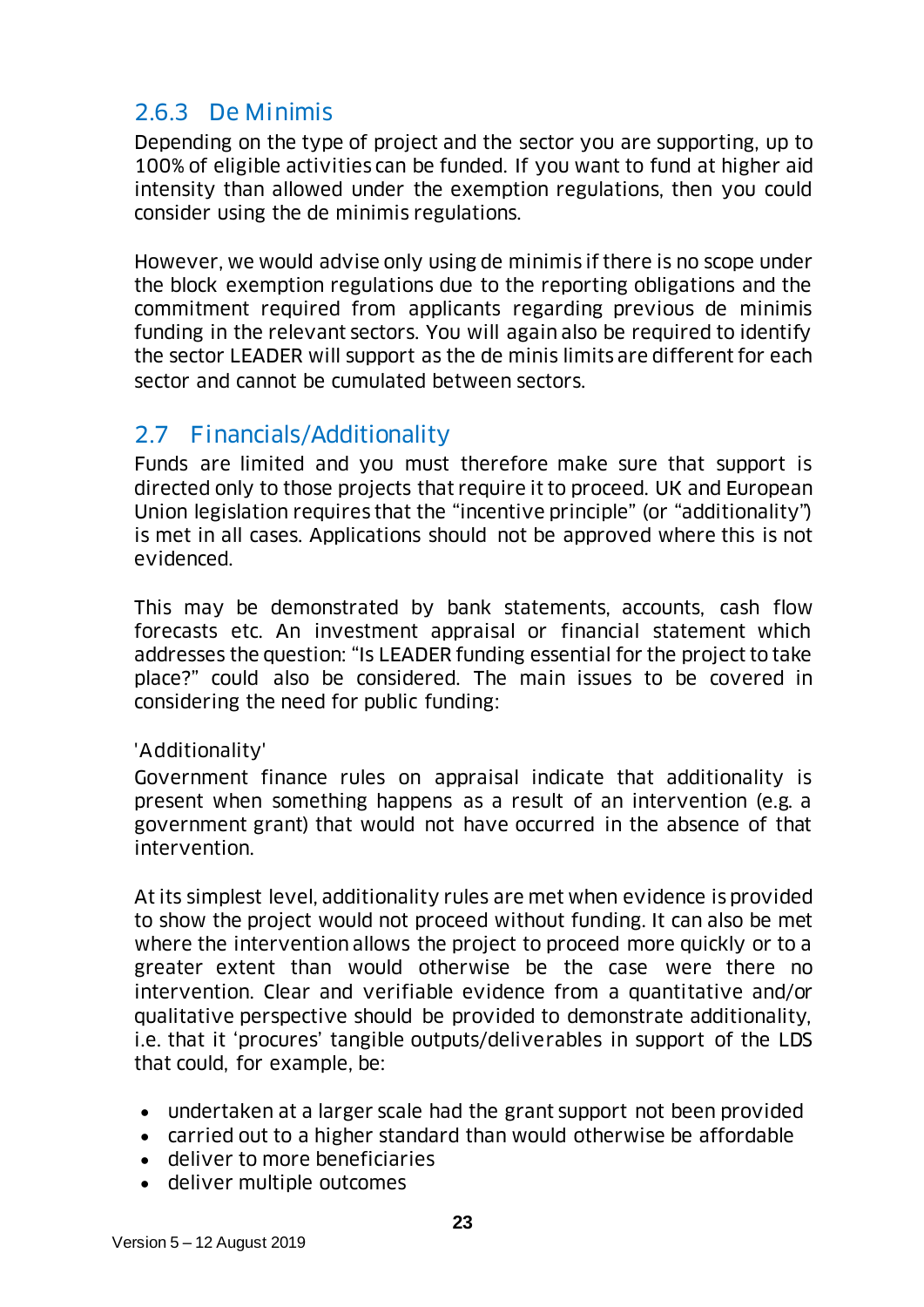For economic undertakings, applicants should be asked to indicate what steps were taken to secure commercial lending, if any (e.g. approach banks) – this could include copies of correspondence with potential lenders.

Small grants for large scale projects would typically fail the added value test and as a rule of thumb we would not expect to fund projects where the grant requested or required is less than 10%.

### <span id="page-23-0"></span>2.8 Match funding

Why we need to know: as set out in the applicant guidance, there are two types of match funding:

- private match funding, such as private trusts, charities, businesses, donations and personal donations
- public match funding, such as lottery, local or central government, public bodies (SNH, SEPA, Visit Scotland, Enterprise Agencies)

Below sets out the status of key funders where doubts have existed in the past:

- Crown Estate: Private
- "Seafish" (Industry Authority): Public
- Community Councils: Public
- Common Good Funds: Public
- Colleges/Universities: Public
- Wind Farm incomes: Private (in general this will be private however applicants should provide evidence)

Ultimately it is for the applicant to check, confirm and declare whether match funding is public or private.

### <span id="page-23-1"></span>2.9 Reasonableness of costs/Procurement

Consideration (admin checks<sup>20</sup>) of reasonableness of costs must be given to all the evidence and justifications provided by the applicant to support the costs detailed in project applications, claims and any other declarations submitted by the applicant.

The ways in which an applicant can demonstrate project costs is set out in the applicant guidance and includes ensuring public procurement processes or any additional LAG specific requirements have been followed where relevant.

l <sup>20</sup> Regulation (EU) <u>809/2014</u> article 48(1)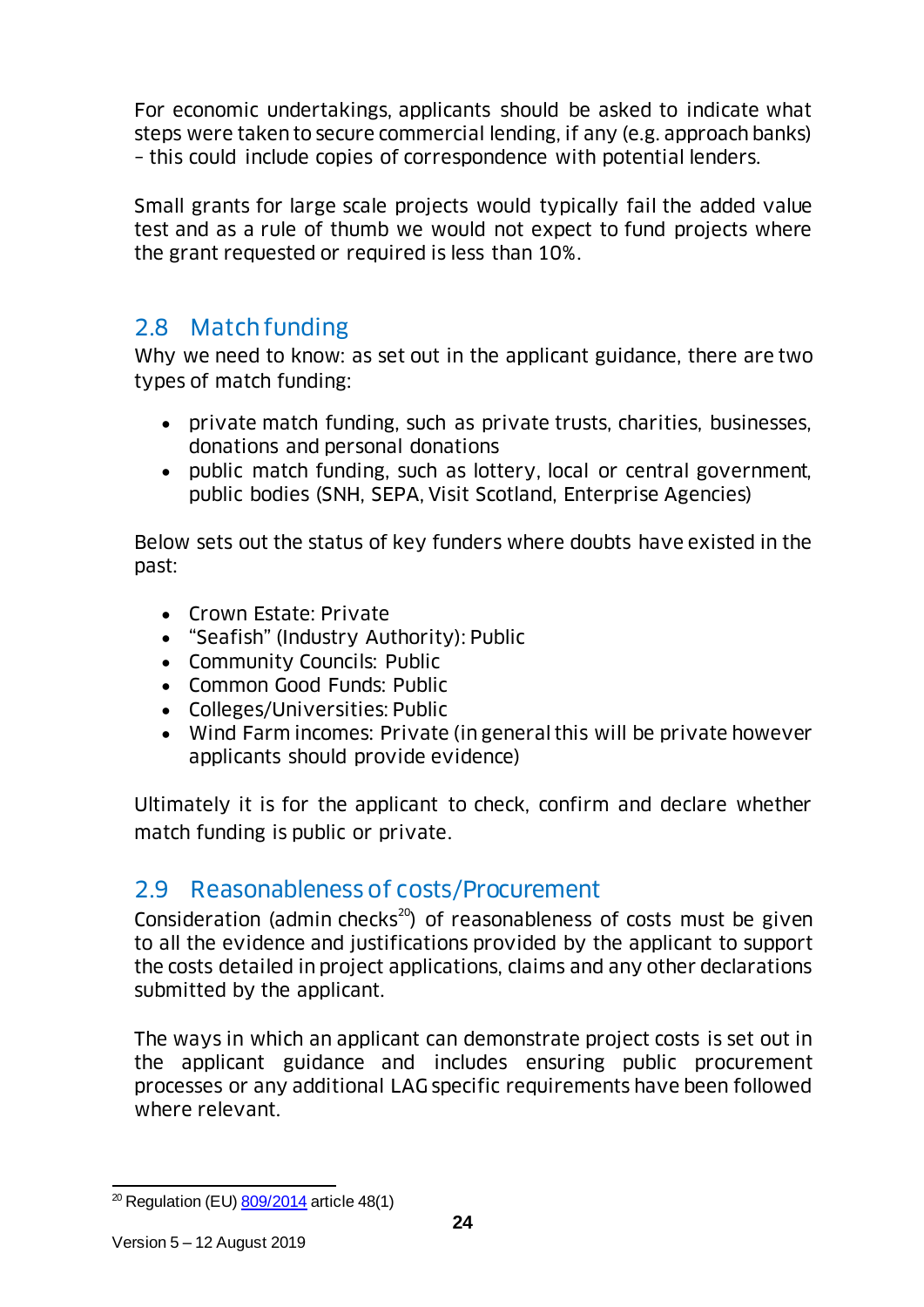## <span id="page-24-0"></span>2.9.1 Admin checks

Admin checks<sup>21</sup> (referred to in the SLA), undertaken on all applications for support, must include verification of reasonableness of the costs submitted (i.e. costs which LEADER funding is sought to support<sup>22</sup>) in the application - see exceptions to the requirement to determine this at application stage below.

Attention should be made where the cheapest quote/tender hasn't been selected and ensure the justification is acceptable, taking into consideration the details in the applicant guidance. Where one of the exceptions above applies, the quotes/tenders can be supplied prior to the payment of the relevant claim.

Note the following exceptions<sup>23</sup>:

- 1. Where the project seeks an intervention rate of ≤30% or is a cooperation application<sup>24</sup> the admin check to verify reasonableness of costs can be carried out at claim stage (before the grantee is reimbursed) rather than at the application for support stage.
- 2. Where total eligible project costs are less than  $€5,000$  then reasonableness of costs can be established by a draft budget, with the normal verification check being undertaken on claims<sup>25</sup>.
- 3. For projects undertaken by a LAG (i.e. LAG/AB led projects) and covering a group of projects under a common theme<sup>26</sup> (this must be clearly demonstrated in the application for support).The admin check to verify reasonableness of costs on each application can be done at the claim stage for that group of projects under a common theme.

### <span id="page-24-1"></span>2.9.2 Demonstrating Project Costs

The applicant guidance sets out the approach to project costings and associated documentation of applications – also refer to "Demonstrating Project Costs".

For organisations subject to the Public Contracts (Scotland) Regulations, public sector procurement rules apply for the purchases of any goods and services funded under LEADER. We have listed some key organisations below:

l

<sup>&</sup>lt;sup>21</sup> Regulation (EU) **809/2014** article 48(1)

 $22$  Regulation (EU) 1303/2013 article 67(1)(a)

<sup>&</sup>lt;sup>23</sup> Regulation (EU)  $\frac{809}{2014}$  article 48(2)(e) &  $\frac{2017}{1242}$  article 1(2) (amendment to  $\frac{809}{2014}$ (2)(e))

 $24$  1305/2013 article 35 ("Cooperation")

<sup>&</sup>lt;sup>25</sup> [809/2014](http://eur-lex.europa.eu/legal-content/EN/TXT/PDF/?uri=CELEX:32014R0809&from=en) article 48(3)

 $26\overline{2017/124}$ 2 article 1(6), an amendment to  $809/2014$  article 60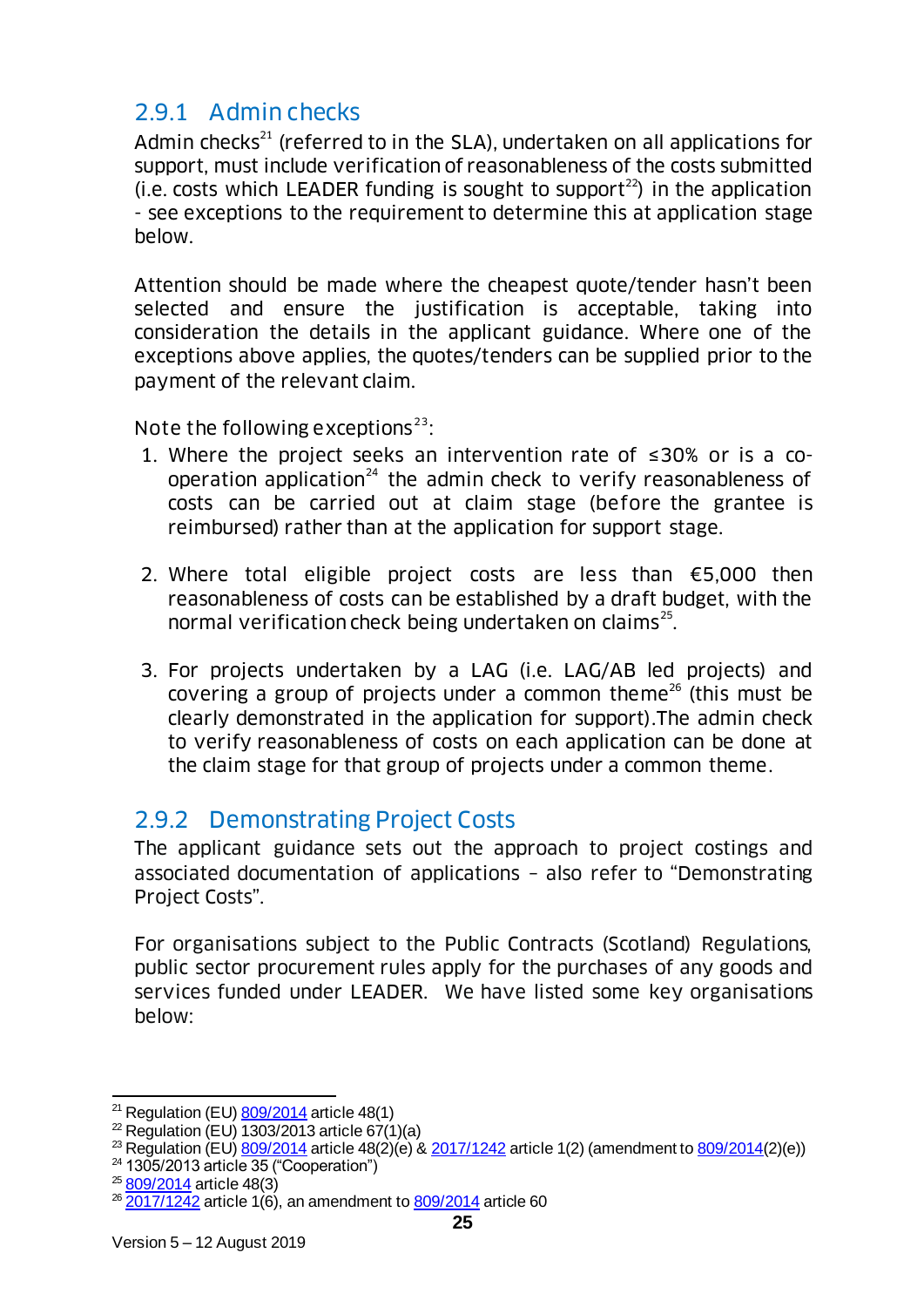- Local Authorities
- Architecture & Design Scotland
- Crofting Commission
- Food Standards Scotland
- Health Boards
- Health Improvement Scotland
- Health & Social Care Partnerships
- Historic Environment Scotland
- National Library of Scotland
- National Museums of Scotland
- Scottish Further & Higher Education Funding Council
- Scottish Natural Heritage
- Scottish Fire & Rescue Service
- Police Scotland
- National Park Authorities
- Organisations established by any of the above (or combination)
- Organisations financed wholly or mainly by a contracting authority
- Organisations subject to supervision by another contracting authority (or where more than half of the board of directors/members/individuals are appointed by a contracting authority)

Further details:

- The Public Contracts (Scotland) Regulations  $2015^{27}$
- Procurement Journey<sup>28</sup>

### <span id="page-25-0"></span>2.10 Demonstrating project outputs/targets

Project Monitoring is essential, helping the LAG understand how a project is contributing to the LDS, and should include a suite of LDS specific indicators that are designed to ensure projects can capture and report the relevant data.

The application submitted via LARCs gives prospective applicants the opportunity to set out what they anticipate the project outputs/targets to be and to set out how they consider the project to be aligned to the LDS.

At the assessment stage local LEADER teams must consider how best to assess an application against the LDS objectives and in doing so consider the most appropriate indicator that LAG will wish the project to report against. This may require discussion with the applicant as part of the assessment process, however ultimately it will be for the local LEADER team to determine how the project should report against the LDS, EU and SG suite of indicators.

l

<sup>27</sup> <http://www.legislation.gov.uk/ssi/2015/446/schedule/1/made>

<sup>28</sup> <https://www.procurementjourney.scot/procurement-journey>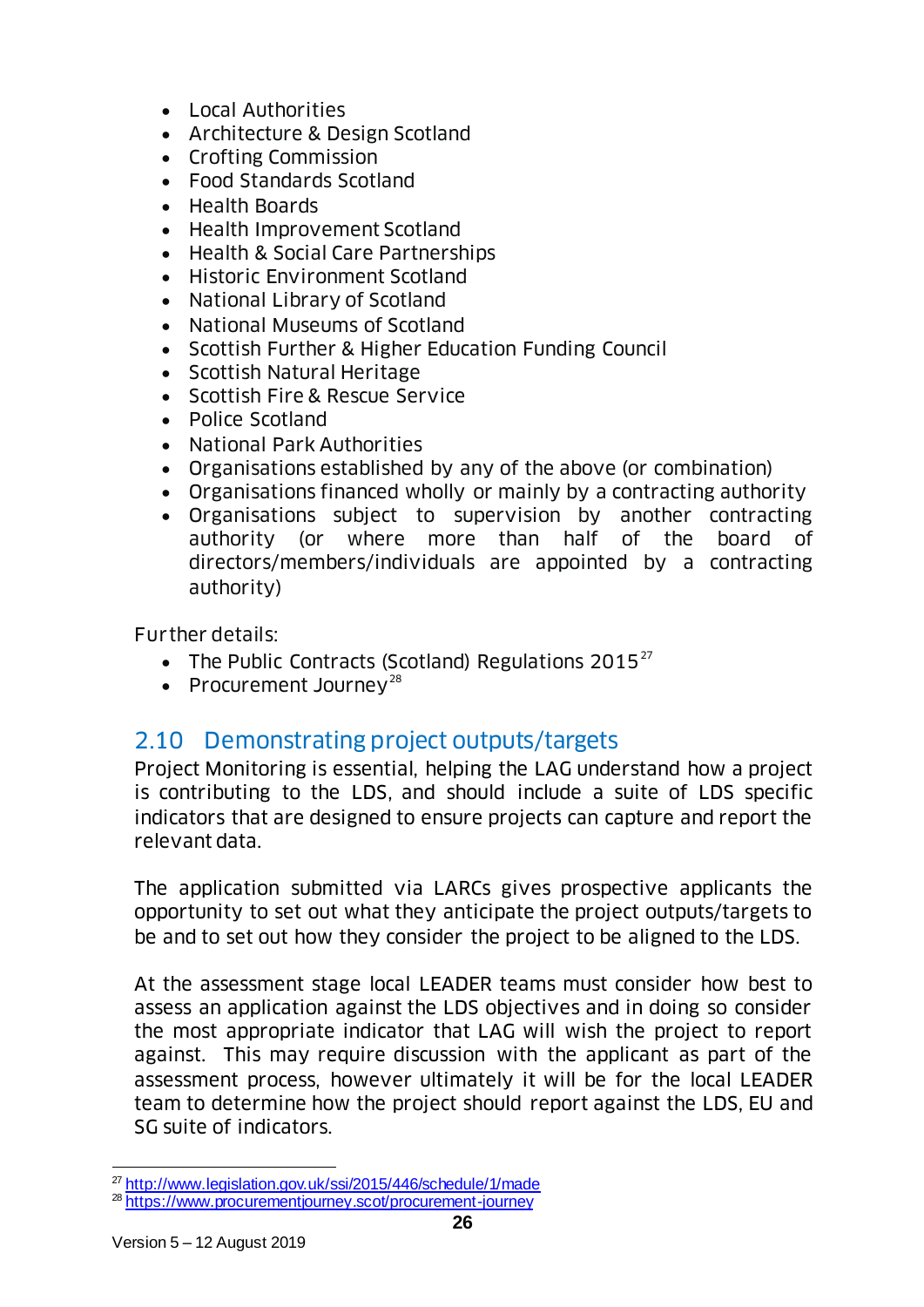Each project will have individual outputs/targets which may form conditions of a grant award. These should be SMART – Specific, Measureable, Achievable, Relevant and Time-bound in order to monitor these during delivery and following completion. The monitoring and evaluation data may also be used to help determine measurement.

### <span id="page-26-0"></span>2.11 Alternative funding options

The applicant guidance sets out what is eligible under the LEADER programme. LEADER teams need to ensure that an application sets out how the proposal contributes to the priorities of the Local Development Strategy.

LAGs also need to be aware of alternative funding opportunities that applicants can apply to. Details of other SRDP schemes are available using the following link:

[https://www.ruralpayments.org/publicsite/futures/topics/all-schemes/.](https://www.ruralpayments.org/publicsite/futures/topics/all-schemes/)

Details of some of the most common SRDP schemes that may be closely linked to LEADER are listed below. If an application for the same project has been formally rejected by the relevant decision making committee/group of another SRDP scheme in the same programme period (i.e. 2014-2020) it must not be considered for LEADER funding.

For projects which are more suited to implementation through other Scottish Rural Development Programme funding streams, or which can be funded through other funding programmes, you should explain how the rules on demarcation of funds are being complied with. If other funding is available LAGs should obtain clearance from the relevant funder or funders to ensure no double funding will take place.

### <span id="page-26-1"></span>2.11.1 Broadband Infrastructure

Funding is available for the development of digital infrastructure through Community Broadband Scotland. This should be considered before being considered by LEADER.

Community Broadband Scotland Fraser House Friar's Lane Inverness IV1 1RN Tel: 0800 917 3688 Email: [info@communitybroadbandscotland.org](mailto:info@communitybroadbandscotland.org) Website: [https://www.ruralpayments.org/publicsite/futures/topics/all](https://www.ruralpayments.org/publicsite/futures/topics/all-schemes/broadband/)[schemes/broadband/](https://www.ruralpayments.org/publicsite/futures/topics/all-schemes/broadband/)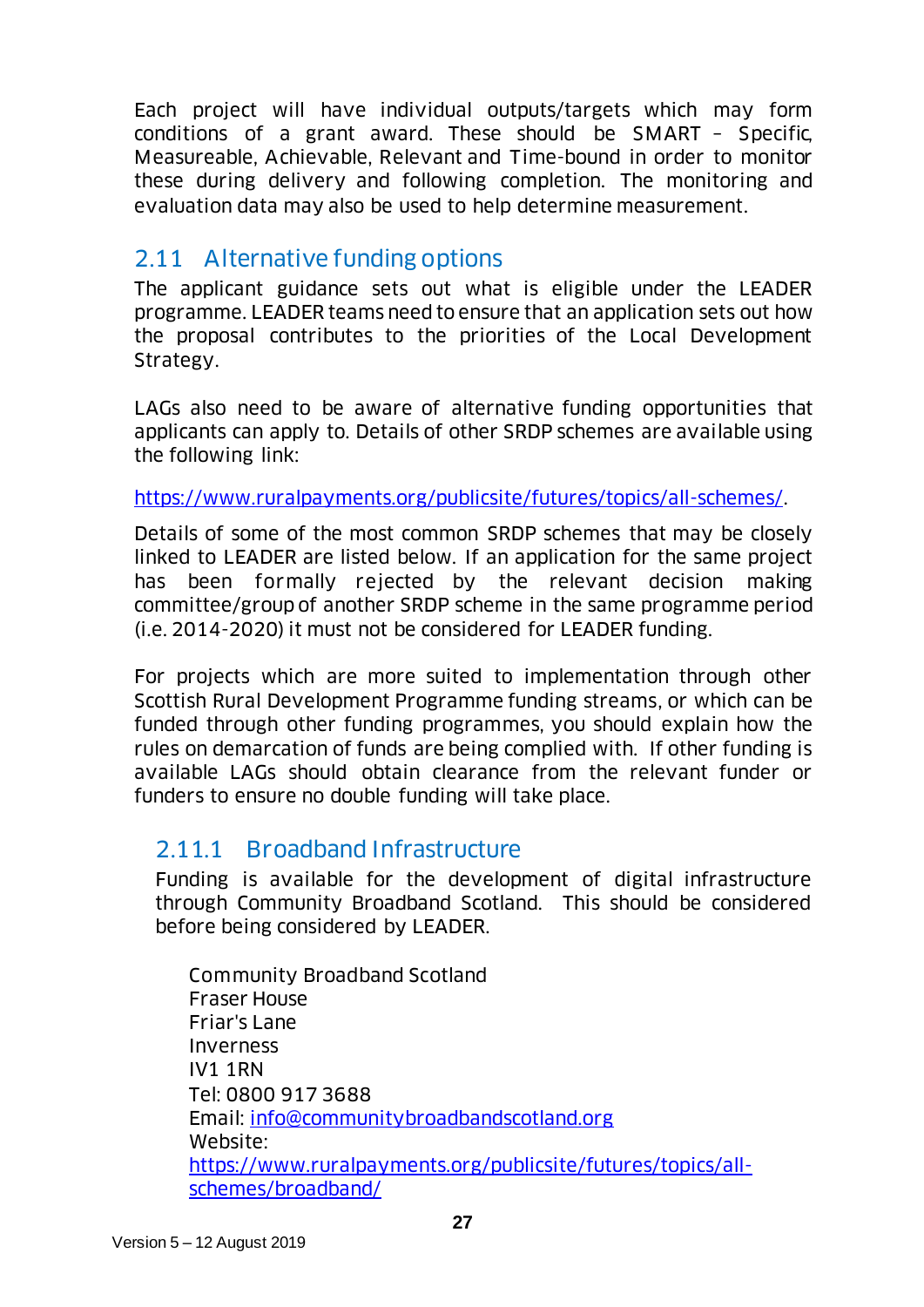## <span id="page-27-0"></span>2.11.2 Food & Drink

Food processing and manufacturing proposals (including on farm manufacturing and processing) may be referred to the Food Processing, Marketing and Co-operation scheme (FPMC). It is possible that relatively small scale processing and manufacturing may be appropriate for LEADER where there is greater focus on the actions listed below.

Food Processing Marketing and Co-operation Grant Scheme Team The Scottish Government Tel: 0300 244 9288 Email: [FoodProcessingGrant\\_Enquiries@gov.scot](mailto:FoodProcessingGrant_Enquiries@gov.scot) Website: [https://www.ruralpayments.org/publicsite/futures/topics/all](https://www.ruralpayments.org/publicsite/futures/topics/all-schemes/food-processing--marketing-and-co-operation/)[schemes/food-processing--marketing-and-co-operation/](https://www.ruralpayments.org/publicsite/futures/topics/all-schemes/food-processing--marketing-and-co-operation/)

LAGs may wish to focus in the following areas within the context of the LDS:

- Networks, promotion (e.g. Trails)
- Event(s)
- Hospitality (e.g. cafés, restaurants)
- Retailing (e.g. farmers' markets, farm shops)
- Tourism (e.g. agri-tourism)
- Knowledge Exchange (e.g. learning journeys, attendance at events)

### <span id="page-27-1"></span>2.11.3 Access

LAGs should consider whether an access proposal is more suited to funding under Agri-Environment Climate Scheme (AECS) (Improving public access) or the Forestry Grant Scheme (FGS – Woodland Improvement Grant – Woods in and around towns) before a proposal goes to full application.

Contact:

- Rural Payments & Inspection Division Area offices<sup>29</sup>
- Scottish Natural Heritage $30$

Scheme websites:

- [Agri-environment Climate Scheme -](https://www.ruralpayments.org/publicsite/futures/topics/all-schemes/agri-environment-climate-scheme/management-options-and-capital-items/improving-public-access/) Improving Public Access<sup>31</sup>
- [Forestry Grant Scheme: Woodland Improvement Grant](https://www.ruralpayments.org/publicsite/futures/topics/all-schemes/forestry-grant-scheme/woodland-improvement-grant/woods-in-and-around-towns/)<sup>32</sup>

Projects that do not satisfy AECS/FGS are those where:

l <sup>29</sup> <https://www.ruralpayments.org/publicsite/futures/topics/customer-services/contact/>

<sup>30</sup> <http://www.snh.gov.uk/land-and-sea/srdp/srdp-contacts/>

<sup>31</sup>[https://www.ruralpayments.org/publicsite/futures/topics/all-schemes/agri-environment-climate](https://www.ruralpayments.org/publicsite/futures/topics/all-schemes/agri-environment-climate-scheme/management-options-and-capital-items/improving-public-access/)[scheme/management-options-and-capital-items/improving-public-access/](https://www.ruralpayments.org/publicsite/futures/topics/all-schemes/agri-environment-climate-scheme/management-options-and-capital-items/improving-public-access/)

<sup>32</sup>[https://www.ruralpayments.org/publicsite/futures/topics/all-schemes/forestry-grant](https://www.ruralpayments.org/publicsite/futures/topics/all-schemes/forestry-grant-scheme/woodland-improvement-grant/woods-in-and-around-towns/)[scheme/woodland-improvement-grant/woods-in-and-around-towns/](https://www.ruralpayments.org/publicsite/futures/topics/all-schemes/forestry-grant-scheme/woodland-improvement-grant/woods-in-and-around-towns/)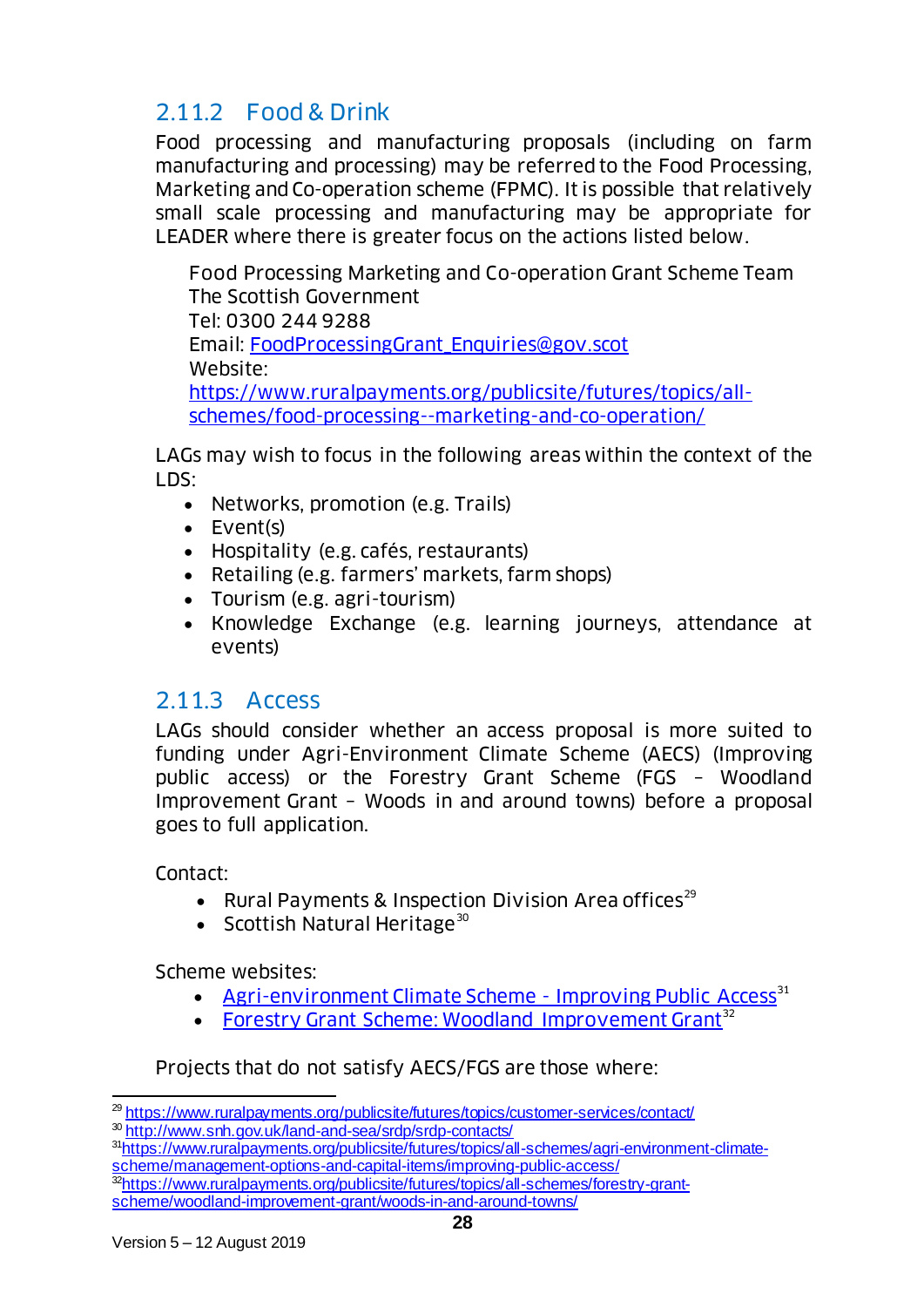- The project is taking place in a settlement with a population over 3000, unless it is in woodland
- The project is a feasibility study
- The paths in question have a sealed or tarmac surface
- Project meets the requirements of other funders & requires match from SRDP
- The project is for interpretation, websites etc.

Therefore there is an opportunity for LEADER to consider these types of project.

#### <span id="page-28-0"></span>2.11.4 Skills Development & Knowledge Transfer

The Knowledge Transfer Innovation Fund (KTIF) scheme provides funding to those involved in primary agriculture to support delivery of vocational training, coaching, workshops, courses and farm visits. KTIF also supports the delivery of on-the-ground improvements in agricultural competitiveness, resource efficiency, environmental performance and sustainability through the funding of partnerships (operational groups). LEADER can support similar actions; however, LAGs should determine whether certain types of actions are more appropriate for KTIF.

Agricultural Development and Crofting Branch The Scottish Government Agriculture, Food and Rural Communities Directorate Tel: 0300 244 6777 Email: [ktif@gov.scot](mailto:ktif@gov.scot) Website: [https://www.ruralpayments.org/publicsite/futures/topics/all](https://www.ruralpayments.org/publicsite/futures/topics/all-schemes/knowledge-transfer-and-innovation-fund/)[schemes/knowledge-transfer-and-innovation-fund/](https://www.ruralpayments.org/publicsite/futures/topics/all-schemes/knowledge-transfer-and-innovation-fund/)

Note: The delivery of courses will not be eligible where they normally form part of a primary/secondary school, college or university education programme (i.e. National Curriculum) – e.g. HNCs, HNDs, Nationals, Degree etc. per Article 14 of 1305/2013.

#### <span id="page-28-1"></span>2.11.5 European Regional Development Fund & European Social Fund

You should also consider how a funding proposal fits with other wider funding programmes, such as European Rural Development Fund (ERDF) and European Social Fund (ESF). LEADER is better suited to supporting projects that focus on aspects of employability, skills or business growth pipelines that are not funded under ESF or ERDF.

<span id="page-28-2"></span>2.11.6 Strategic Interventions and the Lead Partners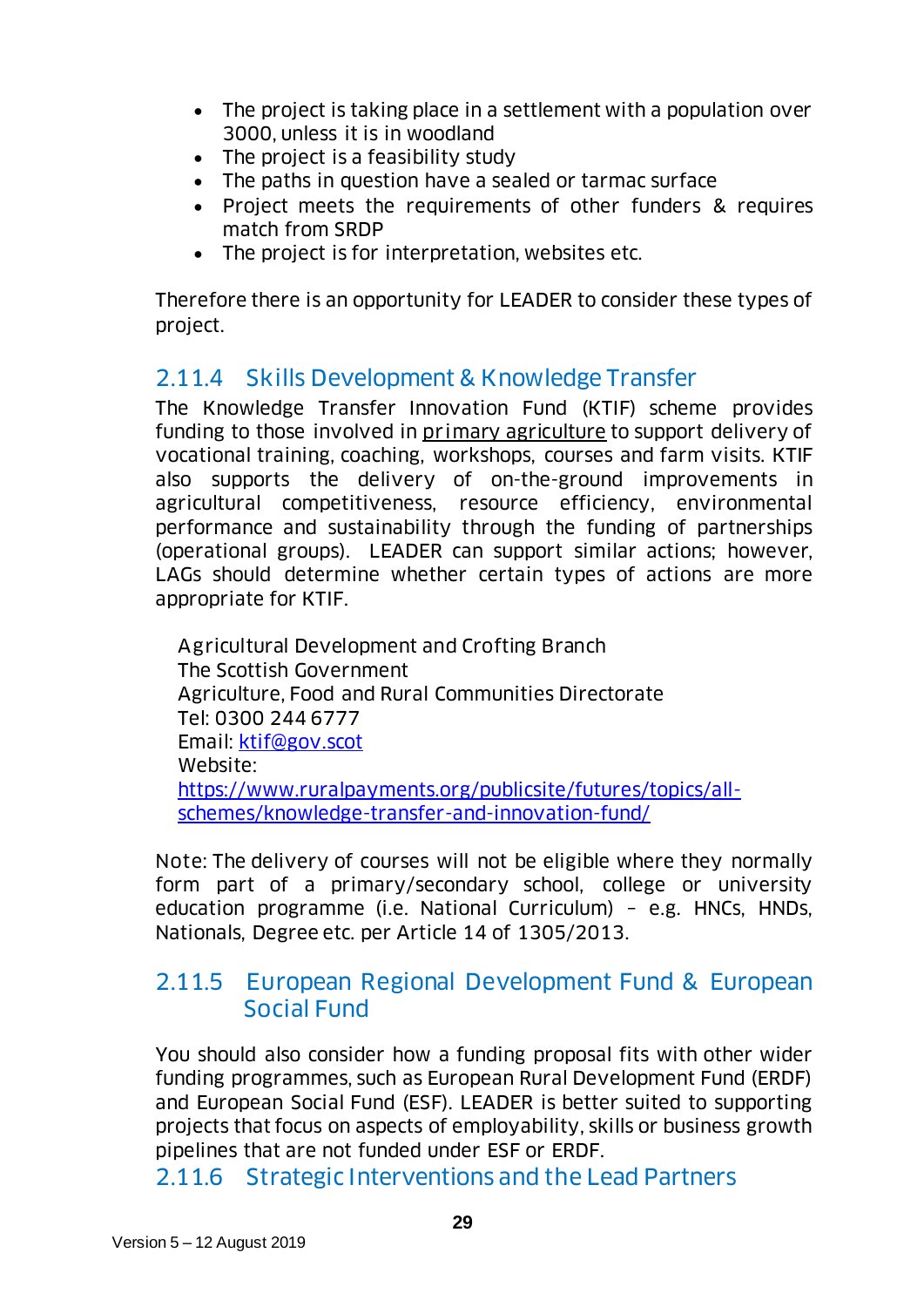Strategic Interventions<sup>33</sup> (SI) are large-scale funding amounts allocated to Lead Partners to distribute to individual projects and organisations seeking financial support for activity deemed eligible based on the strategic aims of the particular SI.

Useful links:

- [Lead partner organisation contact details](http://www.gov.scot/Resource/0048/00485830.pdf)<sup>34</sup>
- [European Structural and Investment Funds](https://beta.gov.scot/policies/european-structural-funds/)<sup>35</sup>

| Strategic<br>Intervention                        | What will it deliver?                                                                                                                                                                                                                                                                                                                                                                                                                 | Lead partners                                                     |
|--------------------------------------------------|---------------------------------------------------------------------------------------------------------------------------------------------------------------------------------------------------------------------------------------------------------------------------------------------------------------------------------------------------------------------------------------------------------------------------------------|-------------------------------------------------------------------|
| Employability<br>Pipeline                        | • Increasing employment opportunities for<br>job seekers, including long-term<br>unemployed and people with multiple<br>employment barriers through the<br>provision of tailored education, training<br>and direct routes into sustainable work.                                                                                                                                                                                      | Local<br>authorities,<br><b>Skills</b><br>Development<br>Scotland |
| Social Inclusion<br>and Poverty<br>Reduction     | • Increasing the financial capacity of the<br>most disadvantaged individuals and<br>households in Scotland through targeted<br>training and employment opportunities<br>for lone parent and low income<br>households<br>• Increasing the sustainability and capacity<br>of Scotland's social economy, and<br>enabling disadvantaged communities to<br>develop their own long-term solutions to<br>reduce poverty and social exclusion | Big Lottery,<br>Local<br>authorities,<br>Scottish<br>Government   |
| Youth<br>Employment<br>Initiative                | • Providing tailored training, education and<br>skills development to reduce the number<br>of unemployed, long-term unemployed<br>and inactive and socially excluded young<br>people in south west Scotland                                                                                                                                                                                                                           | Scottish<br><b>Funding</b><br>Council,<br>Local<br>authorities    |
| Resource<br><b>Efficient Circular</b><br>Economy | • Preserving and protecting Scotland's<br>environment and promoting resource<br>efficiency in business through support for<br>green business growth, eco-innovation<br>and improved environmental<br>performance management in the public<br>and private sectors                                                                                                                                                                      | Zero Waste<br>Scotland                                            |
| Green<br>Infrastructure                          | · Increasing the amount, quality and<br>accessibility of green space in Scotland's<br>towns and cities to benefit health and<br>well-being of people and communities.<br>and to address inequality in deprived<br>areas                                                                                                                                                                                                               | Scottish<br>Natural<br>Heritage                                   |

<sup>&</sup>lt;sup>33</sup> http://w w w .gov.scot/Topics/Business-Industry/support/17404/EuropeanStructuralFunds/Strategic Interventions

l

<sup>34</sup> <http://www.gov.scot/Resource/0048/00485830.pdf>

<sup>35</sup> <https://beta.gov.scot/policies/european-structural-funds/>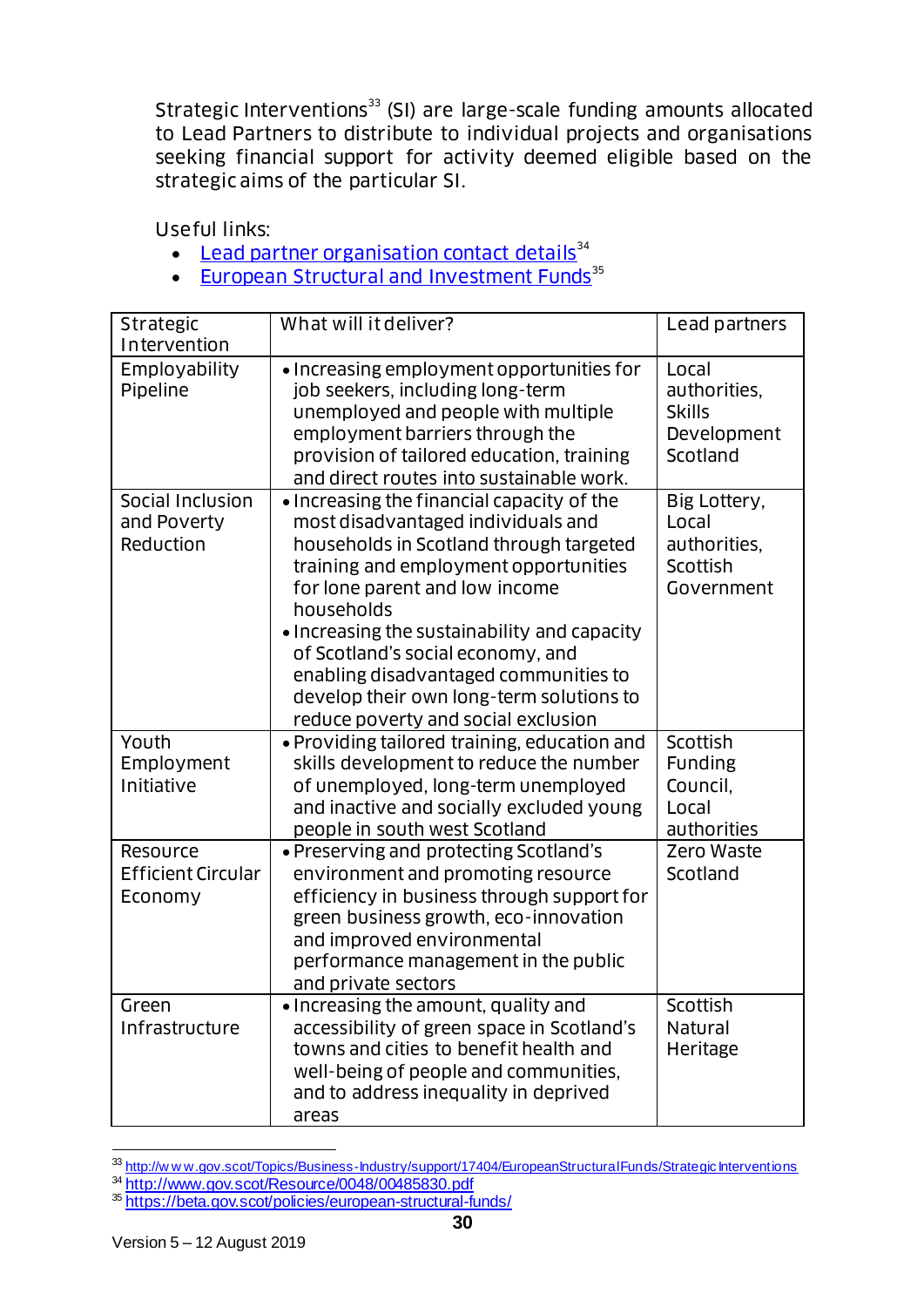| Low Carbon<br>Infrastructure<br>Transition<br>Programme | • Supporting the shift towards a low-<br>carbon economy in all sectors<br>• Promoting low-carbon strategies for all<br>types of territories, and particularly<br>urban areas, including the promotion of<br>sustainable multimodal urban mobility<br>and mitigation-relevant adaptation<br>measures<br>• Promoting research and innovation in,<br>and adoption of, low-carbon technology<br>• Encourage investment in low carbon<br>technology and development to exploit<br>Scotland's vast potential | Scottish<br>Government                                                                                      |
|---------------------------------------------------------|--------------------------------------------------------------------------------------------------------------------------------------------------------------------------------------------------------------------------------------------------------------------------------------------------------------------------------------------------------------------------------------------------------------------------------------------------------------------------------------------------------|-------------------------------------------------------------------------------------------------------------|
| Low Carbon<br>Travel and<br>Transport<br>Programme      | • Making Scotland a progressive low carbon<br>nation by developing new services and<br>routes for walking, cycling and public<br>transport<br>• Developing a national Smart Ticketing<br>scheme<br>• Creating low carbon transport hubs to<br>increase levels of active travel, reduce car<br>use, and establish a network of low<br>carbon refuelling services across Scotland                                                                                                                        | Transport<br>Scotland                                                                                       |
| <b>Broadband</b><br>Infrastructure                      | • Enable individuals and businesses across<br>Scotland to access digital services and<br>related business opportunities by<br>extending broadband availability, high<br>speed networks and support for emerging<br>digital technology                                                                                                                                                                                                                                                                  | Scottish<br>Government                                                                                      |
| <b>Smart Cities</b>                                     | • Providing support for Scotland's cities to<br>innovate through use of new technology,<br>and to boost the transformation of city<br>services<br>• Develop new infrastructure to support<br>data sharing and open up opportunities<br>for new applications and services based<br>on this data<br>. Piloting smart city technology to allow<br>wider and responsive city management                                                                                                                    | <b>Glasgow City</b><br>Council<br>(Scottish Cities<br>Alliance)                                             |
| <b>Business</b><br>Innovation                           | Strengthening Scotland's research and<br>development activity by:<br>• Improving links and collaboration<br>between enterprise, research and<br>development centres and Scotland's<br>higher education sector<br>• Increase the investment in new products<br>and services, technology transfer, social<br>innovation, eco-innovation, public service<br>applications and open innovation                                                                                                              | Scottish<br>Enterprise,<br>Highlands and<br>Islands<br>Enterprise,<br>Scottish<br><b>Funding</b><br>Council |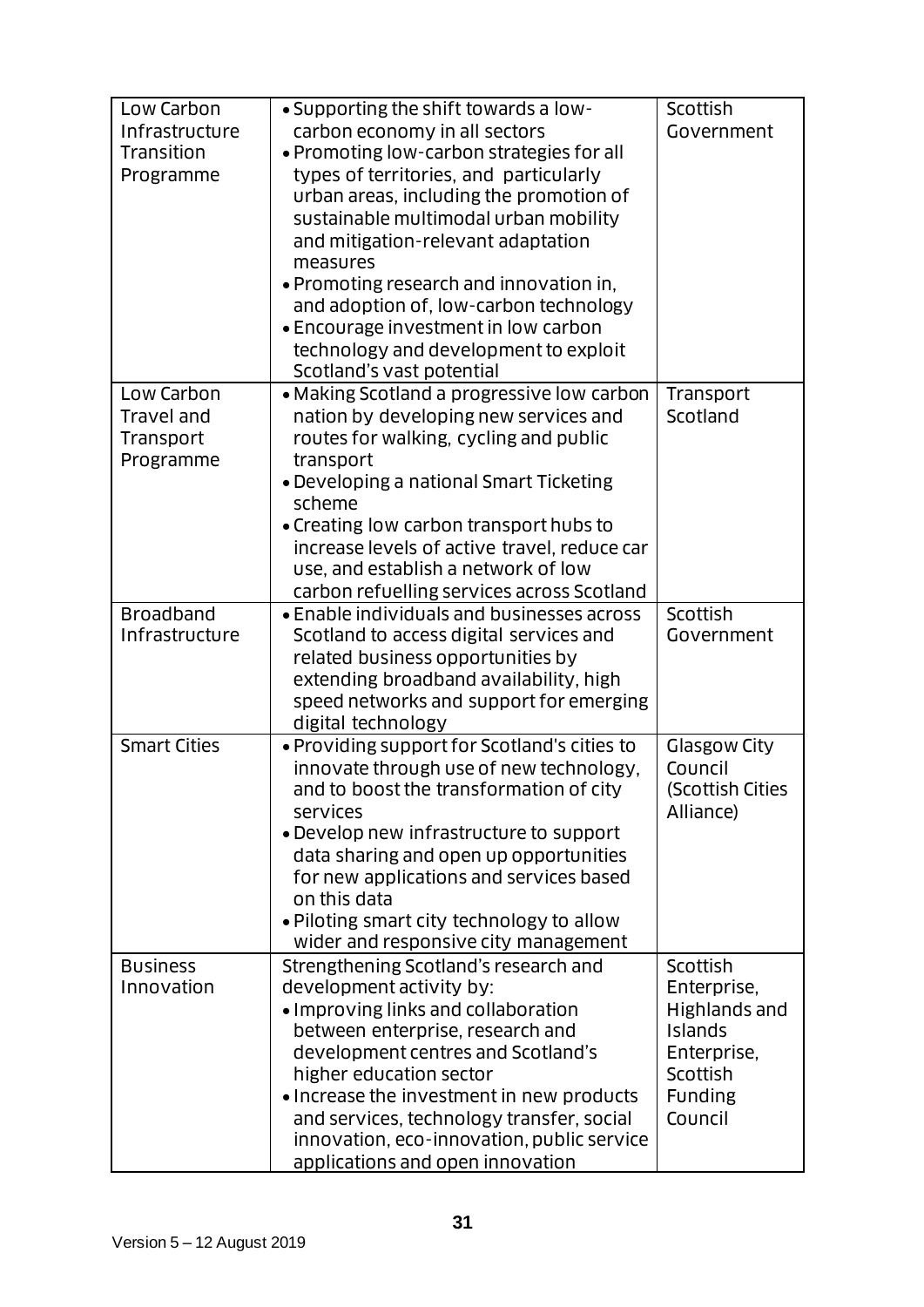| <b>Business</b><br>Competitiveness    | • Enhancing the competitiveness of SMEs<br>by developing their capacity to grow in<br>regional, national and international<br>markets, stimulating economic growth<br>and increasing employment                                                                                                                                                                                                                                                                             | Scottish<br>Enterprise,<br>Highlands and<br><b>Islands</b><br>Enterprise,<br>West Lothian<br>Council |
|---------------------------------------|-----------------------------------------------------------------------------------------------------------------------------------------------------------------------------------------------------------------------------------------------------------------------------------------------------------------------------------------------------------------------------------------------------------------------------------------------------------------------------|------------------------------------------------------------------------------------------------------|
| Developing<br>Scotland's<br>Workforce | Modernising and strengthening Scotland's<br>workforce to increase employment and<br>meet the needs of growth sectors through:<br>• Strategic expansion of the Modern<br>Apprenticeship scheme<br>• Increased further and higher education<br>places for school leavers and adults<br>• Flexible approach to education and<br>learning to narrow the gap between<br>vocational and academic activity and<br>better equip Scotland's workforce to meet<br>labour market needs | <b>Skills</b><br>Development<br>Scotland,<br>Scottish<br><b>Funding</b><br>Council                   |
| Financial<br>Instruments              |                                                                                                                                                                                                                                                                                                                                                                                                                                                                             | Scottish<br>Government                                                                               |

## <span id="page-31-0"></span>3. Assessing applications by the LAG Committee

All LAGs must develop a non-discriminatory and transparent process<sup>36</sup> to inform decision making, this process may already be defined in the LDS/business plan.

The local LEADER team will undertake a technical assessment of the submitted application, including detailed quotes/tenders as appropriate, providing the LAG with relevant material to allow the LAG committee to then assess the application on an individual basis based on the criteria agreed by them. The LAG will develop their own scoring matrix to inform decision making by LAG committee members.

The attached LEADER scoring matrix offers an example of a possible approach – utilising both eligibility and technical criteria, with each element weighted by the LAG with a total of 100% for each of the 2 categories.

#### Application of the Matrix:

An example of a LAG Project Assessment and Matrix can be found at [Annex](#page-36-0)  A - [LAG Project Assessment & Matrix -](#page-36-0) Example. The suggested matrix sets out how scores might be applied. For example, project scores of '1' are more likely to stimulate project conditions or changes to the project before an offer is made. Project scores of '2' or '3' will generally mean that an application is more likely to succeed once it goes to the full LAG.

l <sup>36</sup> Regulation (EU) <u>1303/2013</u> Article 34(3)(b)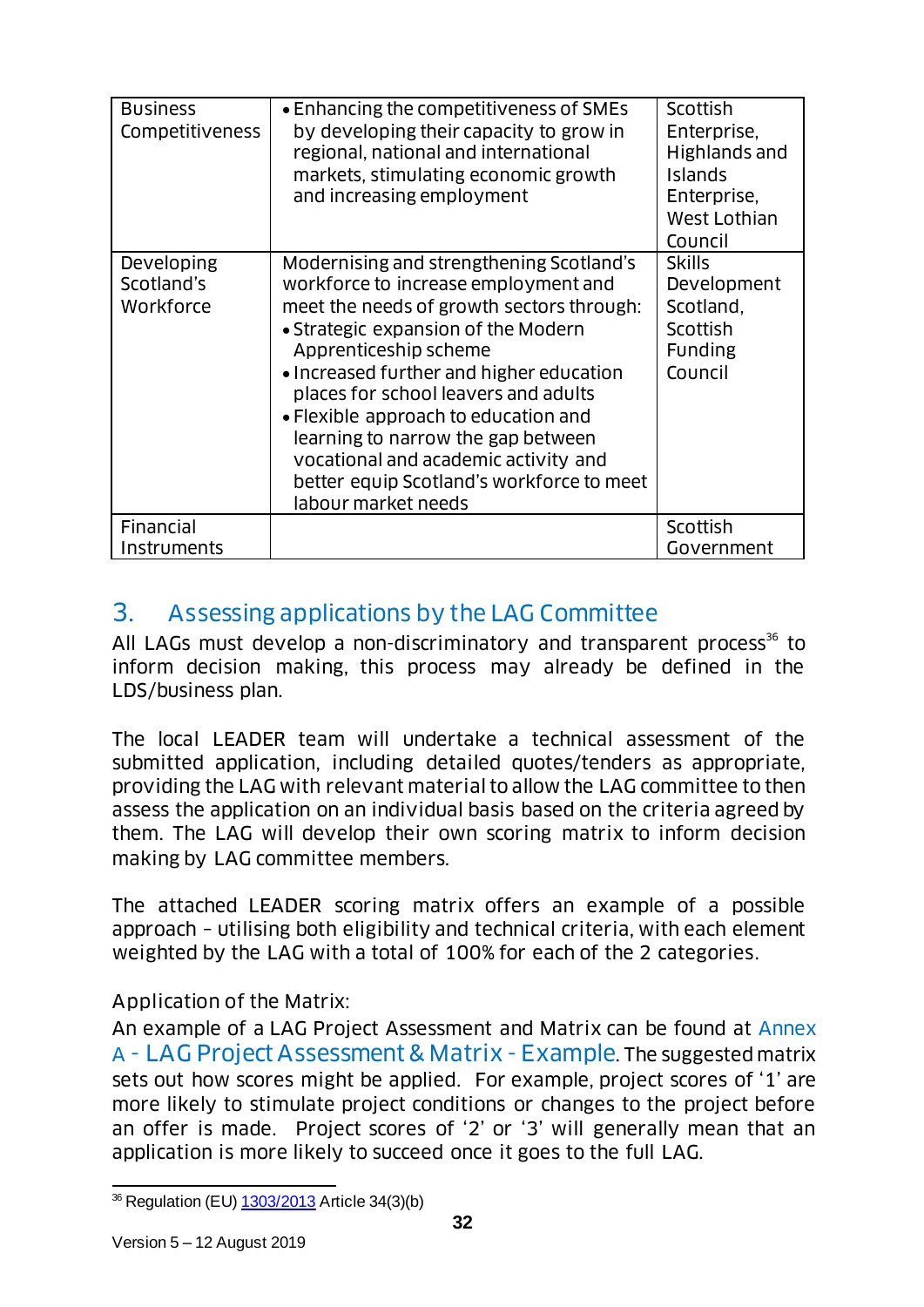The LAG may wish to consider how the scoring criteria can be utilised to meet priorities and/or budget demands, e.g. proportion of High Scores/overall threshold scores.

In this example, LAG members' individual scores and commentary will inform any refinement (to be undertaken by the LEADER team and project assessment group) of the application assessment prior to it being considered by a quorate decision making group.

### <span id="page-32-0"></span>3.1 Application Decisions

All applications must be decided by a quorate decision making group as defined by the LDS business plan. This means that decisions must be made by a group that is made up of not more than  $49\%^{37}$  public sector representation, and a minimum number of 5 members per decision making group in attendance is required.

Note: The chair of any decision making body and / or overall partnership associated with the LDS must be completely independent. This means they cannot be an employee or representative of the Accountable Body, such as a board member or elected member.

Decisions must be made in an open and transparent way with a welldocumented minute of the meeting elaborating fully on the discussions about each application. A well-documented minute is essential to ensuring that there is a very clear and consistent rationale for decisions being made. It is highly recommended that the minute of the decision making meeting clearly sets out who was at the meeting and whether they are representatives from the public or private sector.

### <span id="page-32-1"></span>4. Complaints

Applicants can complain about:

- 1. the general standard of service
- 2. the decision to reject an application
- 3. the decision to lower the rate of grant from the applied for

### <span id="page-32-2"></span>4.1 Complaints against the general standard of service

Where an applicant submits a complaint regarding the general standard of service this should be processed through the local Accountable Body's complaints process.

l <sup>37</sup> Regulation (EU) [1303/2013](http://eur-lex.europa.eu/legal-content/EN/TXT/PDF/?uri=CELEX:32013R1303&from=EN) Article 32(2)(b)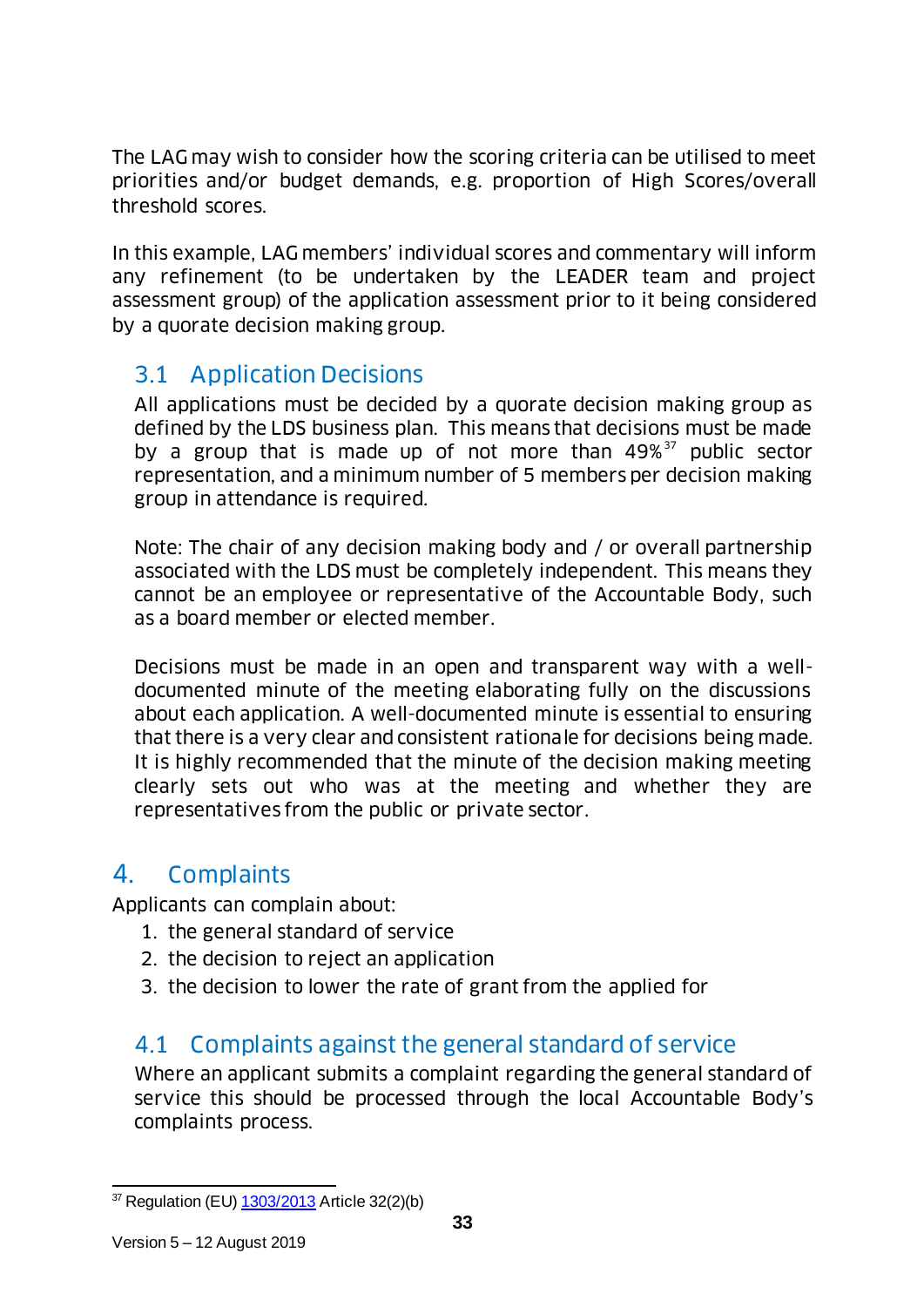#### <span id="page-33-0"></span>4.2 Complaints against non-selection or percentage of the Grant Offer

Applicants may complain where their project has been rejected or where the rate of grant awarded has been restricted. Further information is available in the applicant guidance. Details about undertaking an independent review are within the complaints section of the applicant guidance.

The independent review should be undertaken by a member of the local LEADER team, LAG, or Accountable Body. They must not have been involved in either processing the original application nor in the decision making process. They must have the appropriate knowledge of the regulations, scheme guidance and application processes.

### <span id="page-33-1"></span>4.3 Complaints Process

Applicants may submit a complaint up to 60 days from the issue of the outcome letter. Complaints against the general standard of service should be in line with the Accountable Body/internal complaints processes.

Where a complaint is received in relation to the non-selection or the percentage of the Grant Offer, details of Stage One (Frontline resolution) and Stage Two (Investigation) are covered within the complaints section of the applicant guidance.

### <span id="page-33-2"></span>5. Appeals

Appeals relate to the claims and payment process where a decision to refuse, reduce or recover payments has been made.

## <span id="page-33-3"></span>6. Breaches and penalties

As set out in the breaches and penalties section of the applicant guidance SG and LAGs have to apply the Commissions procedures for dealing with noncompliance. The powers of recovery are set out in The Rural Development (Scotland) Regulation 2015, making the provision for revocation and variation of approval<sup>38</sup>, the powers of recovery<sup>39</sup> and recovery of undue payments, interest and off set<sup>40</sup>. It also sets out the provision to determine whether a beneficiary has breached the terms of funding, including the applicable regulations $41$ .

l [The Rural Development \(Scotland\) Regulations 2015](http://www.legislation.gov.uk/ssi/2015/192/pdfs/ssi_20150192_en.pdf?text=Scottish%20Rural%20Development%20-%20match-1) (SSI 2015 No. 192):

<sup>&</sup>lt;sup>38</sup> Part 2 – regulation 4

 $39$  Part 4 – regulation 17

 $40$  Part 4 – regulation 18

 $41$  Part 4 – regulation 16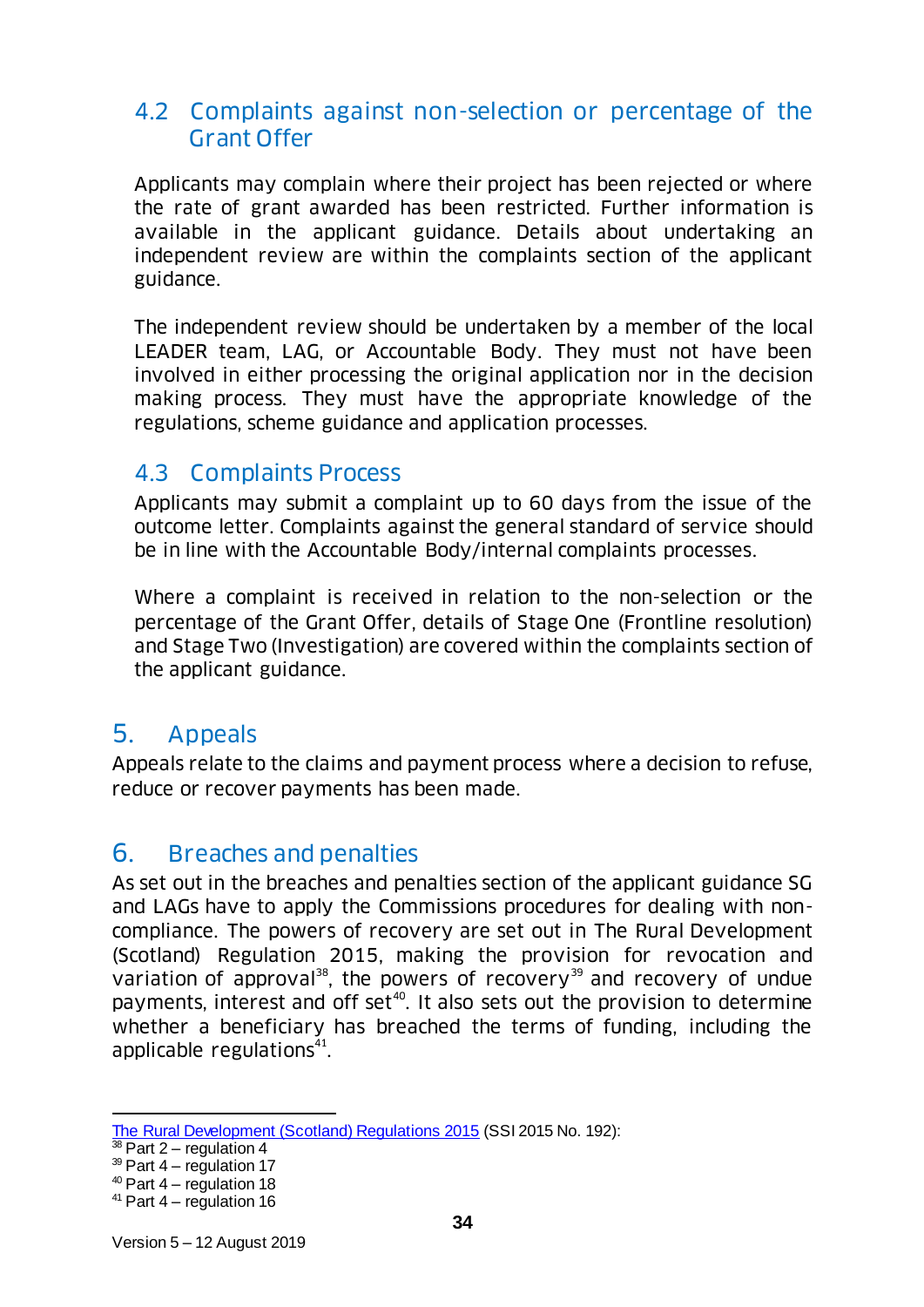The above will apply, where applicable, to payment claims submitted by the applicant to the LAG and reimbursement drawdowns submitted by the Accountable Body to the Paying Agency.

The decision taken to reduce, refuse or recover payments can be applied to an entire project or payment claim. Deductions can be identified in various ways:

- Administrative checks carried out by the local LEADER team and/or the Paying Agency
- $\bullet$  Identified during an inspection<sup>42</sup>

## <span id="page-34-0"></span>6.1 Penalties

Payments are calculated on the basis of what is found to be eligible during administrative checks and inspections. Any claim submitted that includes costs which were not approved or that are in excess of the amount approved in the grant award (i.e. ineligible costs) by a value of over 10%, will be subject to a penalty.

The penalty will reduce the amount due for payment by the value of the ineligible cost (see example). Where a penalty is applied it should be no more than 100% of the payment claim i.e. the reduction should not exceed the total claim value.

### <span id="page-34-1"></span>6.2 Breaches

Non-compliance with eligibility criteria or non-compliance with commitments (i.e. the actions which the beneficiary agreed to undertake in return for payments) are considered to be a breach. A breach may result in support being refused or withdrawn in whole or in part, where necessary any payments already made may need to be recovered.

Where there is non-compliance and ineligible expenditure, deductions due to non-compliance shall be applied first.

- Where non-compliance results in the full withdrawal of support (i.e. refusal and/or recovery) there is no further requirement to apply penalties.
- Where non-compliance results in the partial withdrawal of support administrative penalties should then be applied unless the beneficiary is able to remedy the non-compliance within three months – until remedial action is evidenced, support by the paying agency (SG) will be suspended.

l <sup>42</sup> Regulation (EU) <u>809/2014</u> article 48(5), 49, 50, 51, 52, 53 and 63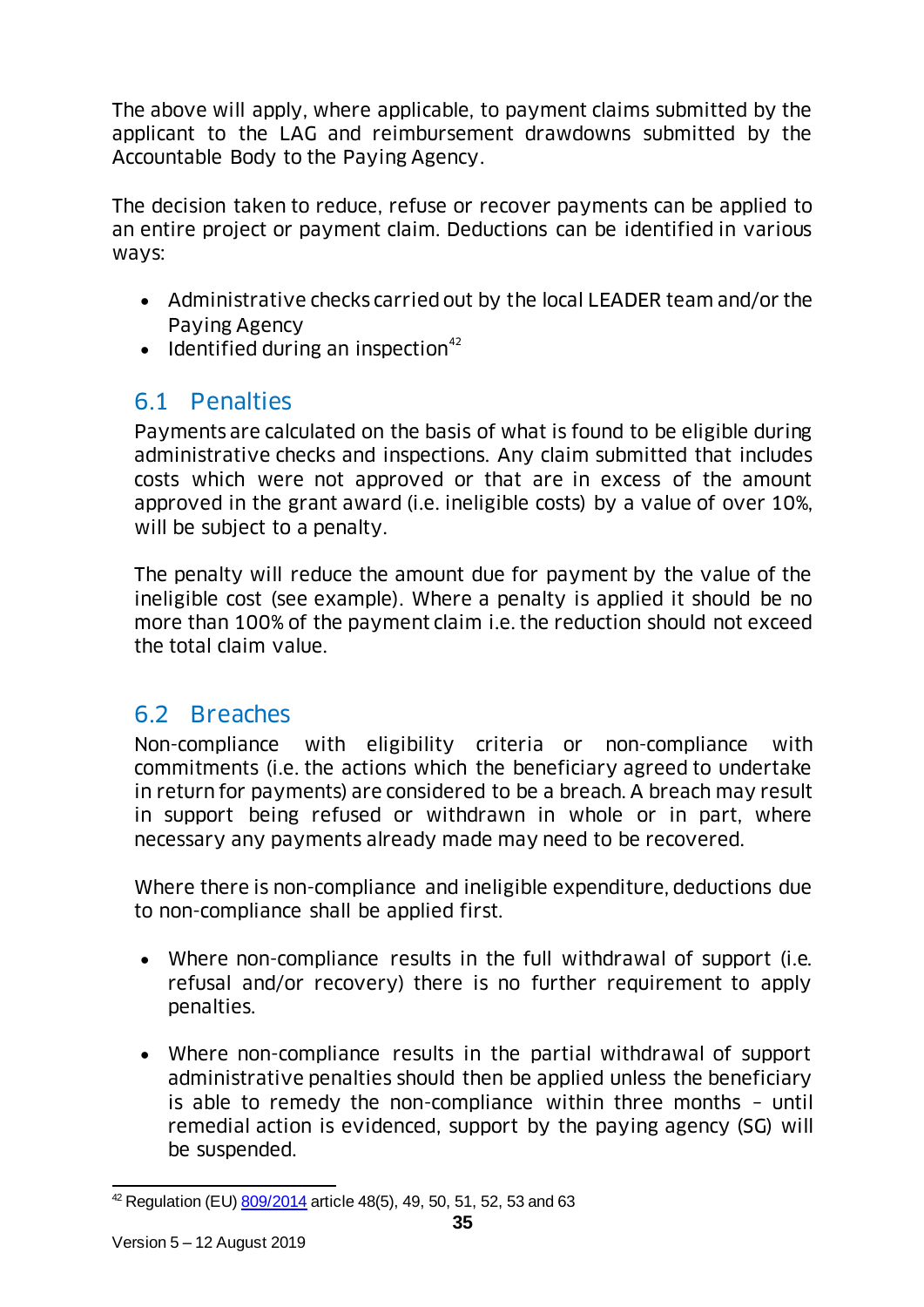Note: The Paying Agency may only suspend support where the noncompliance does not prejudice the achievement of the overall purpose and if it is expected that the beneficiary is able to remedy the situation during the three months.

### <span id="page-35-0"></span>6.3 Exceptions to breaches and penalties

There may be exceptions to applying breaches and/or penalties i.e. where the beneficiary is able to demonstrate they have been prevented from meeting certain obligations set out below:

### <span id="page-35-1"></span>6.3.1 Force majeure

Force majeure relates to exceptional circumstances, examples of a force majeure event are highlighted in the [applicant guidance.](https://www.ruralnetwork.scot/leader/guidance) Beneficiaries must write to the local LEADER team within 10 working days knowledge of the event/incident. Force majeure should be considered on a case by case basis and you must carefully consider and evidence decisions taken.

### <span id="page-35-2"></span>6.3.2 Obvious error

Obvious errors, as detailed in the [applicant guidance,](https://www.ruralnetwork.scot/leader/guidance) may be accepted under the European Commission legislation, obvious errors can only be accepted where the applicant identified it before being notified by the competent authority undertaking the check i.e. local LEADER team or paying agency (SG).

An obvious error can be accepted where you are satisfied that the beneficiary acted in good faith and there is no risk of fraud. In such circumstances penalties need not be applied to any payment due. You must carefully consider and evidence decisions taken.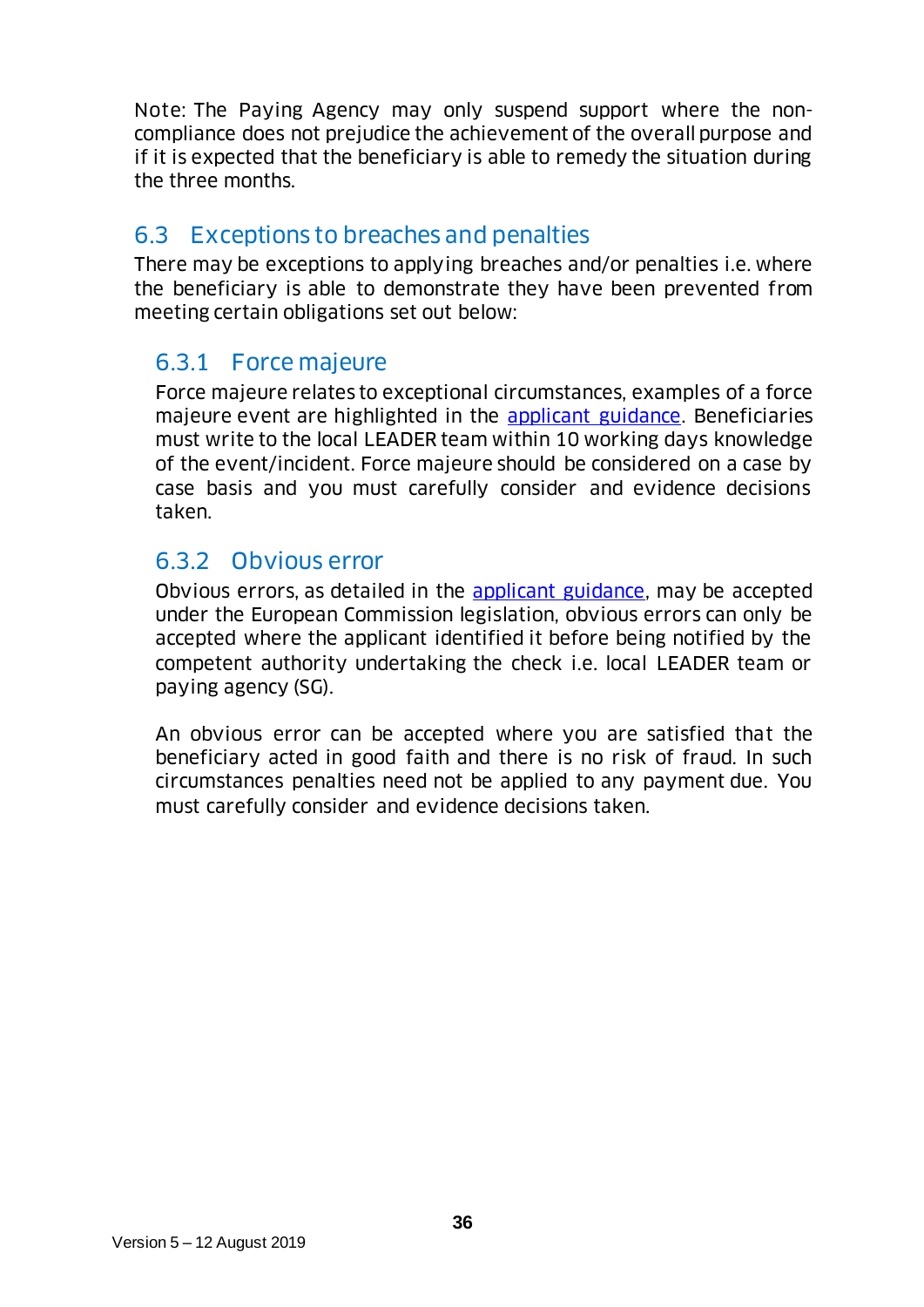# Annex A - LAG Project Assessment & Matrix - Example

# LAG Project Assessment

<span id="page-36-0"></span>

| Project Name:            |  |
|--------------------------|--|
| Project ID:              |  |
| LDS Area:                |  |
| <b>LAG Meeting Date:</b> |  |
|                          |  |
| <b>LAG Member</b>        |  |
| Name:                    |  |
|                          |  |
| Score Awarded:           |  |

| Member   |  |
|----------|--|
| Comments |  |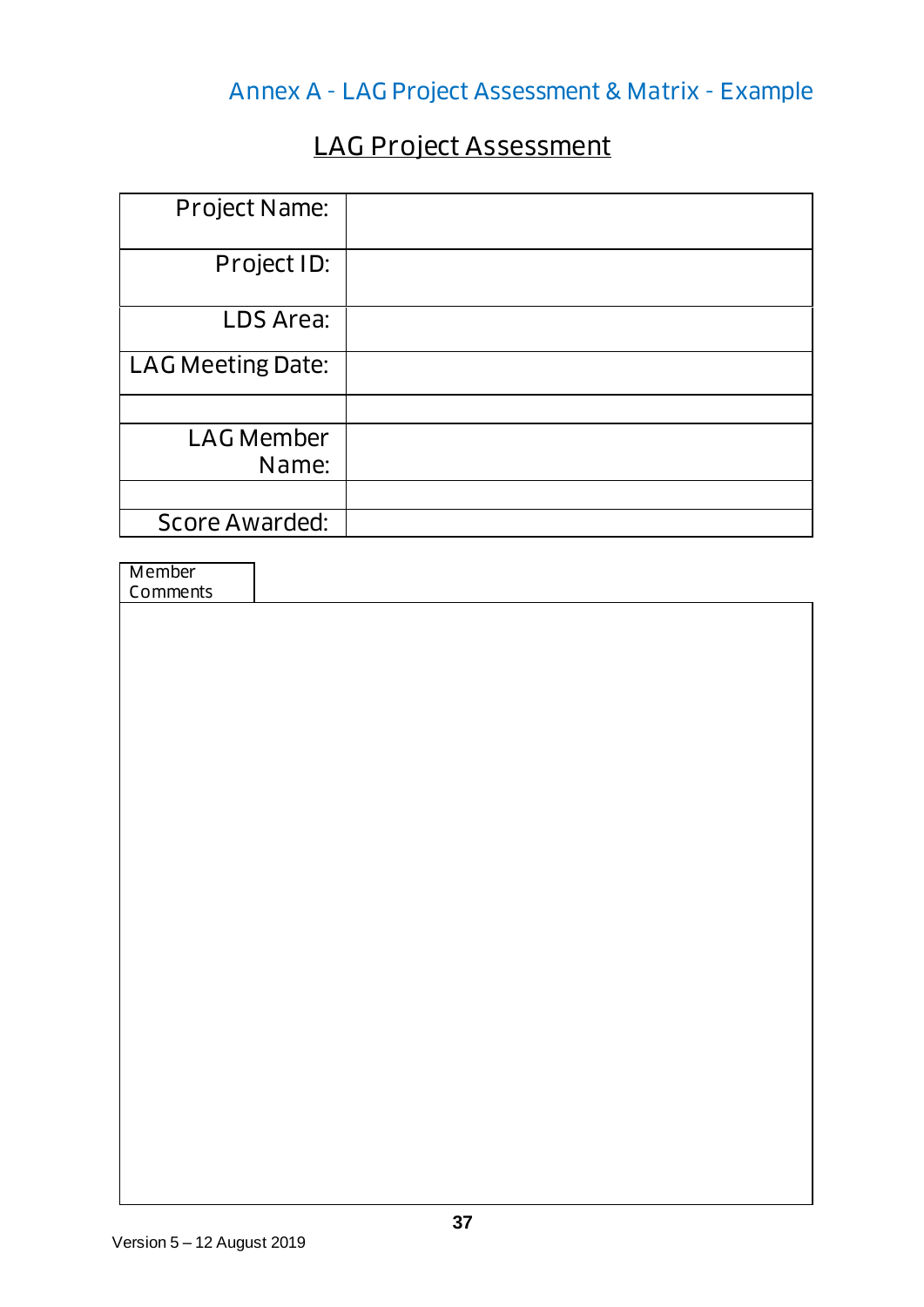|                      | Assessment Criteria                                                                                                                                                                                                                                                                                                                                                                                                                | ghting<br>$\overline{\overline{\mathbb{Q}}}$ | High(3)                                                                                                                                                                                                                 | Medium (2)                                                                                                                                                                  | Low(1)                                                                                                                                        | None $(0)$<br>(no<br>evidence to<br>support the | Project<br>Score |
|----------------------|------------------------------------------------------------------------------------------------------------------------------------------------------------------------------------------------------------------------------------------------------------------------------------------------------------------------------------------------------------------------------------------------------------------------------------|----------------------------------------------|-------------------------------------------------------------------------------------------------------------------------------------------------------------------------------------------------------------------------|-----------------------------------------------------------------------------------------------------------------------------------------------------------------------------|-----------------------------------------------------------------------------------------------------------------------------------------------|-------------------------------------------------|------------------|
|                      | Strategic Fit<br>Extent to which the project aligns and<br>delivers against the LDS and is integrated<br>with other related activity and other EU,<br>national and local strategies<br>Return on Investment<br>Extent to which the project will deliver<br>positive economic benefits - including                                                                                                                                  | $\overline{\ge}$                             | There is clear fit with at<br>least 2 LDS aims and clear<br>links with related activities minimal link with related<br>or strategies<br>Clear demonstration of a<br>high value contribution<br>and significant economic | There is a fit with 2 LDS<br>aims; however, there is<br>activity or strategies<br>Demonstrated return on<br>investment proportionate<br>to level of investment              | There is a fit with 1<br>LDS aim. No link with<br>related activity or<br>strategies<br>Return on<br>investment will be<br>low and added value | criteria)                                       |                  |
|                      | leverage of funding, economic growth and<br>rural development                                                                                                                                                                                                                                                                                                                                                                      |                                              | benefits including leverage<br>against level of<br>investment, economic<br>growth and rural<br>development                                                                                                              | sought                                                                                                                                                                      | is unclear for<br>economic rural<br>development                                                                                               |                                                 |                  |
| Eligibility Criteria | Equality<br>Extent to which the project has considered<br>and can demonstrate a positive impact for<br>groups identified as vulnerable to exclusion<br>or hard to reach in the LDS (and its Equality<br>Impact Assessment) - (e.g. young people,<br>elderly and disabled, business community,<br>carers often women, communities which<br>have had little engagement with CLLD,<br>people on low wages, ethnic minority<br>groups) |                                              | Clear demonstration of<br>equality consideration in<br>project development and<br>strong, measurable and<br>direct impact for<br>vulnerable and hard-to-<br>reach groups                                                | Demonstration of<br>equality consideration in demonstrated for<br>project and measurable<br>impact for vulnerable and<br>hard-to-reach groups                               | Some impact<br>vulnerable and hard-<br>to-reach groups but<br>not directly<br>measurable                                                      |                                                 |                  |
|                      | Knowledge sharing<br>Extent to which the project stimulates<br>knowledge sharing between sectors and<br>individuals                                                                                                                                                                                                                                                                                                                |                                              | Project demonstrates a<br>clear plan for knowledge<br>sharing to inform project<br>design, delivery and future<br>rural development which<br>crosses sectors and<br>supports peer to peer<br>learning                   | Project involves an<br>element of knowledge<br>sharing between more<br>than one sector and<br>between individuals in<br>the development,<br>delivery or evaluation<br>phase | Project identifies an<br>element of<br>knowledge sharing<br>between individuals<br>in delivery of the<br>project                              |                                                 |                  |
|                      | 38<br>Version $5 - 12$ August 2019                                                                                                                                                                                                                                                                                                                                                                                                 |                                              |                                                                                                                                                                                                                         |                                                                                                                                                                             |                                                                                                                                               |                                                 |                  |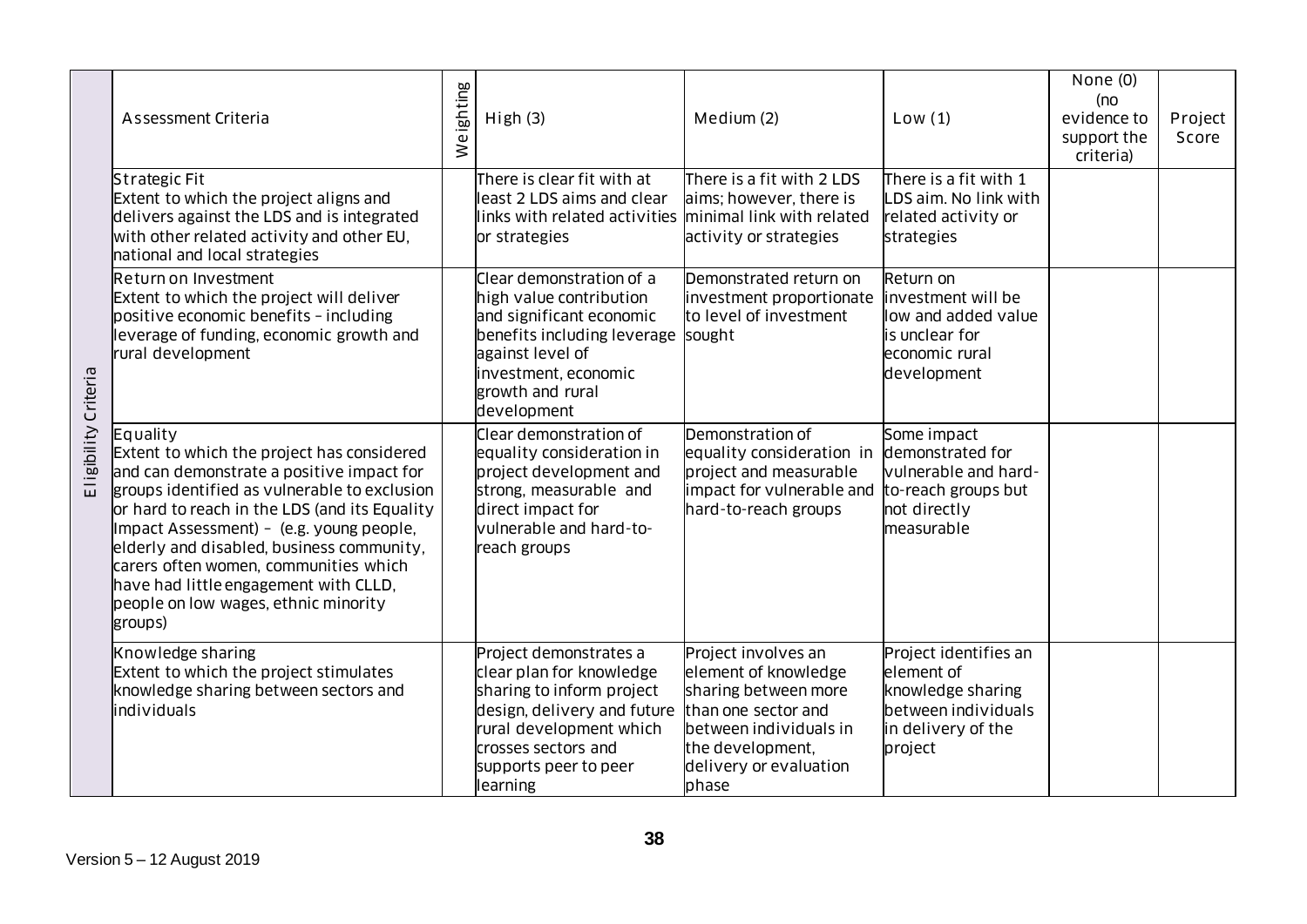| Fostering Innovation*<br>Extent to which the project is fostering<br>hovel approaches and ideas.                                                                                                                                            | The application of the<br>approach or idea is novel<br>and/or the learning will be<br>applied more widely                                                               | The application of the<br>approach or idea has the<br>potential to stimulate<br>wider application beyond<br>the project                                                                    | The approach or idea<br>is not particularly<br>novel                                                                                                   |  |
|---------------------------------------------------------------------------------------------------------------------------------------------------------------------------------------------------------------------------------------------|-------------------------------------------------------------------------------------------------------------------------------------------------------------------------|--------------------------------------------------------------------------------------------------------------------------------------------------------------------------------------------|--------------------------------------------------------------------------------------------------------------------------------------------------------|--|
| Partnership and collaborative working<br>Extent to which project has identified,<br>engaged and involved appropriate delivery<br>partners to maximise impact and ensure<br>broad-based buy-in and support to avoid<br>duplication of effort | The project is delivered by<br>a comprehensive<br>stakeholder partnership<br>across sectors to ensure<br>effective project delivery<br>and demonstrate best<br>practice | The project is delivered<br>through a partnership of<br>stakeholders to ensure<br>successful delivery                                                                                      | The applicant has<br>identified partners<br>which have agreed<br>to engage in delivery<br>of the project to<br>ensure successful<br>delivery           |  |
| Legacy<br>Extent to which the project will deliver<br>impact/benefit beyond the funding period                                                                                                                                              | The project will have<br>impact beyond the funding<br>period                                                                                                            | The project is likely to<br>have impact beyond the<br>end of the funding period                                                                                                            | The project will<br>deliver minimal<br>impact                                                                                                          |  |
| Engagement and support - Extent to which<br>project has comprehensive stakeholder<br>buy-in, participation or ownership                                                                                                                     | There is strong rationale<br>and evidence of<br>stakeholder analysis with<br>key stakeholders<br>supportive of and involved<br>in the project                           | There is sound and<br>adequate rationale and<br>evidence (consultations,<br>statistics, research) that<br>key stakeholders have<br>been engaged and<br>involved and support the<br>project | There is some limited<br>anecdotal or out of<br>date evidence that<br>key stakeholders<br>have been engaged<br>and involved and<br>support the project |  |
| Meeting a Need or Demand<br>Extent to which the project is responding to<br>evidence of need or gap in provision                                                                                                                            | The project has presented<br>strong and comprehensive<br>evidence of need or gap in<br>provision                                                                        | The project has presented<br>significant evidence of<br>need or gap in provision                                                                                                           | The project has<br><b>presented limited</b><br>evidence of need or<br>gap in provision                                                                 |  |
| Additionality<br>Extent to which the need for LEADER<br>investment is evidenced in terms of<br>allowing the project to proceed and<br>enhancing the project through the LEADER<br>approach and investment                                   | Clear and compelling<br>evidence that the project<br>cannot proceed without<br><b>EADER investment</b>                                                                  | Evidence that the project<br>requires LEADER<br>investment to deliver<br>desired impact and<br>outcomes                                                                                    | Evidence that<br>LEADER investment<br>will enhance project<br>delivery                                                                                 |  |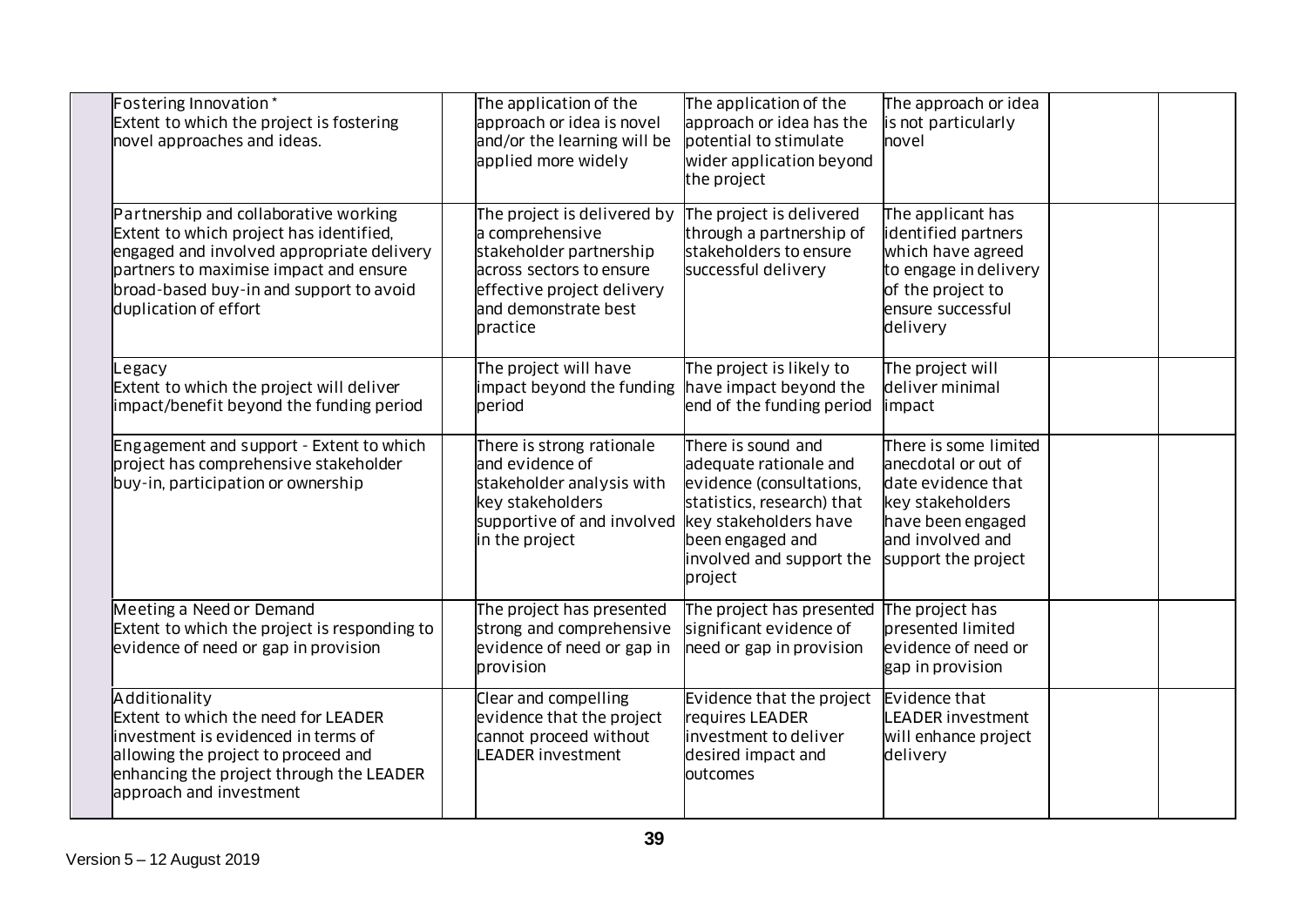|                           | Organisational Competence<br>Extent to which the right level of resources                                                                                                                                                                                                                      |  | The organisation has a<br>well-established track                      | The organisation has a<br>known track record of | The organisation has<br>presented some    |  |  |
|---------------------------|------------------------------------------------------------------------------------------------------------------------------------------------------------------------------------------------------------------------------------------------------------------------------------------------|--|-----------------------------------------------------------------------|-------------------------------------------------|-------------------------------------------|--|--|
|                           | with the necessary skills and organisational                                                                                                                                                                                                                                                   |  | record of project                                                     | project management                              | evidence of                               |  |  |
|                           | capability are in place and effective                                                                                                                                                                                                                                                          |  | management/delivery in                                                | /delivery in this area and                      | experience and                            |  |  |
|                           |                                                                                                                                                                                                                                                                                                |  | this area and has                                                     | has presented some                              | capability to deliver                     |  |  |
|                           |                                                                                                                                                                                                                                                                                                |  | evidenced its capability to                                           | evidence of capability to                       | in this field                             |  |  |
|                           |                                                                                                                                                                                                                                                                                                |  | deliver                                                               | deliver                                         |                                           |  |  |
|                           | Robust delivery plans                                                                                                                                                                                                                                                                          |  | The project has robust                                                | The project plans are                           | The project plans are                     |  |  |
|                           | Extent to which the project plan                                                                                                                                                                                                                                                               |  | plans in place and there                                              | mostly in place and                             | partially in place but                    |  |  |
|                           | (deliverables, timescales and milestones)                                                                                                                                                                                                                                                      |  | are sound reasons to                                                  | reliable and any                                | significant delivery                      |  |  |
|                           | can be relied upon                                                                                                                                                                                                                                                                             |  | expect that delivery                                                  | identified delivery issues                      | issues are apparent                       |  |  |
|                           |                                                                                                                                                                                                                                                                                                |  | performance will be good                                              | are believed to be                              | and not mitigated                         |  |  |
|                           |                                                                                                                                                                                                                                                                                                |  |                                                                       | manageable                                      | within the plan                           |  |  |
| <b>Technical Criteria</b> | Outputs                                                                                                                                                                                                                                                                                        |  | There are clear and                                                   | The assumptions                                 | There is limited                          |  |  |
|                           | Degree of certainty that the projected                                                                                                                                                                                                                                                         |  | convincing reasons to trust                                           | underpinning the project                        | evidence presented                        |  |  |
|                           | outputs for the project are deliverable,                                                                                                                                                                                                                                                       |  | the project projections as                                            | projections are well                            | that projections are                      |  |  |
|                           | measureable and achievable                                                                                                                                                                                                                                                                     |  | presented                                                             | founded                                         | deliverable,                              |  |  |
|                           |                                                                                                                                                                                                                                                                                                |  |                                                                       |                                                 | achievable or                             |  |  |
|                           |                                                                                                                                                                                                                                                                                                |  |                                                                       |                                                 | measureable                               |  |  |
|                           | <b>Exit Strategy</b>                                                                                                                                                                                                                                                                           |  | There is a robust and                                                 | There is a clear Exit                           | The Exit Strategy for                     |  |  |
|                           | <b>Extent to which there is a clear and</b>                                                                                                                                                                                                                                                    |  | convincing Exit Strategy<br>with no risk of dependency organisational | Strategy and                                    | this project is unclear<br>and there is a |  |  |
|                           | sustainable exit strategy in place and there<br>is no risk of grant dependency whilst                                                                                                                                                                                                          |  |                                                                       | dependency is unlikely                          | possible risk of                          |  |  |
|                           | ensuring the legacy remains                                                                                                                                                                                                                                                                    |  |                                                                       |                                                 | dependency                                |  |  |
|                           | Displacement/distortion                                                                                                                                                                                                                                                                        |  | All distortion /                                                      | Displacement/distortion                         | Distortion/                               |  |  |
|                           | Extent to which there is evidence of                                                                                                                                                                                                                                                           |  | displacement issues have                                              | issues evident: however.                        | Displacement and                          |  |  |
|                           | distortion and/or displacement and extent                                                                                                                                                                                                                                                      |  | been fully explored and                                               | clear mitigation strategy                       | some justification                        |  |  |
|                           | to which distortion and/or displacement                                                                                                                                                                                                                                                        |  | mitigated                                                             | in place and community                          | given                                     |  |  |
|                           | will be managed                                                                                                                                                                                                                                                                                |  |                                                                       | benefit justification given                     |                                           |  |  |
|                           | Organisational compliance                                                                                                                                                                                                                                                                      |  | There is clear evidence of                                            | The project appears                             | There are some                            |  |  |
|                           | Is the project compliant with all relevant                                                                                                                                                                                                                                                     |  | compliance                                                            | compliant                                       | concerns/unknowns                         |  |  |
|                           | rules and regulations?                                                                                                                                                                                                                                                                         |  |                                                                       |                                                 | in the field of                           |  |  |
|                           |                                                                                                                                                                                                                                                                                                |  |                                                                       |                                                 | compliance                                |  |  |
|                           | nnovation - For the use of LEADER LAGs Fostering Innovation may also be demarcated as follows:                                                                                                                                                                                                 |  |                                                                       |                                                 |                                           |  |  |
| 1)                        | Product Extension: supporting the same basic initiative, perhaps with some slight modifications; or using the same initiative in a new location.                                                                                                                                               |  |                                                                       |                                                 |                                           |  |  |
| 2)                        | New Platform Product: supporting the development of a new initiative (based on existing) which may itself result in product extensions, as in 1 above.<br>New to the Company Products: importing initiatives that have proved successful elsewhere but have not before been tried in the area. |  |                                                                       |                                                 |                                           |  |  |
| 3)<br>4)                  |                                                                                                                                                                                                                                                                                                |  |                                                                       |                                                 |                                           |  |  |
|                           | New to the World product: supporting the development of something that has never been done before, for which at present no market exists.                                                                                                                                                      |  |                                                                       |                                                 |                                           |  |  |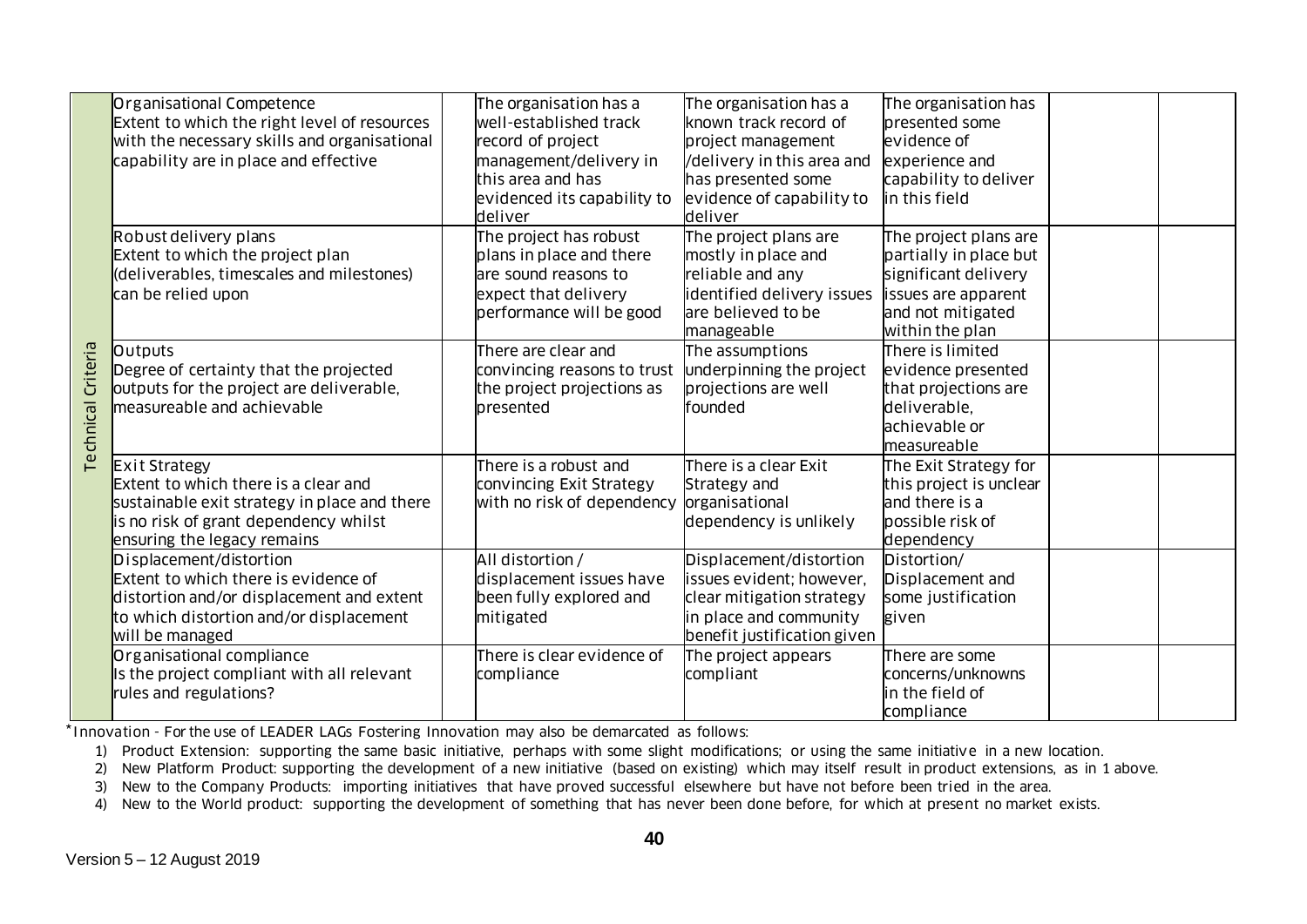#### Annex B - LEADER and State Aid

<span id="page-40-0"></span>This document should be used by LAG staff during the Technical Assessment of applications. Before approving any proposal for funding you need to assess whether or not the funding constitutes State Aid.

#### When State Aid does not apply

State Aid does not apply to non-economic activity. For example: the renovation of a village hall which will then be used by the local populace for meetings, youth clubs and playing sports e.g. a local badminton club.

If you are certain that the activity is non–economic then you do not need to assess for State Aid any further.

#### When State Aid applies

State Aid rules apply to actions involving economic activity (the offering of goods and/or services in a given market).

State Aid rules do not distinguish between the legal status of organisations (e.g. charities, social enterprises, private businesses), it is the activity they are involved in and what they intend to do with the funding that is important.

This means that when you are assessing whether State Aid is to be considered or not it is the proposed actions to be funded which are the most important criteria. What will the organisation be doing with the funding? Will the activity be economic?

#### Economic activity

If we take the example of non-economic activity used previously, i.e. the renovation of the village hall for community use, if that village hall is renovated with the intention of people paying to use the facilities for a range of purposes then this would be regarded as economic activity.

#### The State Aid Tests

If an action is regarded as an economic activity then the assessor needs to consider the application for funding against the four State Aid tests. If all four State Aid tests are met then State Aid is present.

#### The four State Aid tests are:

- 1. Has there been an intervention by the State or through State resources? (This test will always be met because LEADER funding constitutes a state resource)
- 2. Does the intervention give the recipient an advantage on a selective basis? This test will be met because LEADER funding is seen as being selective.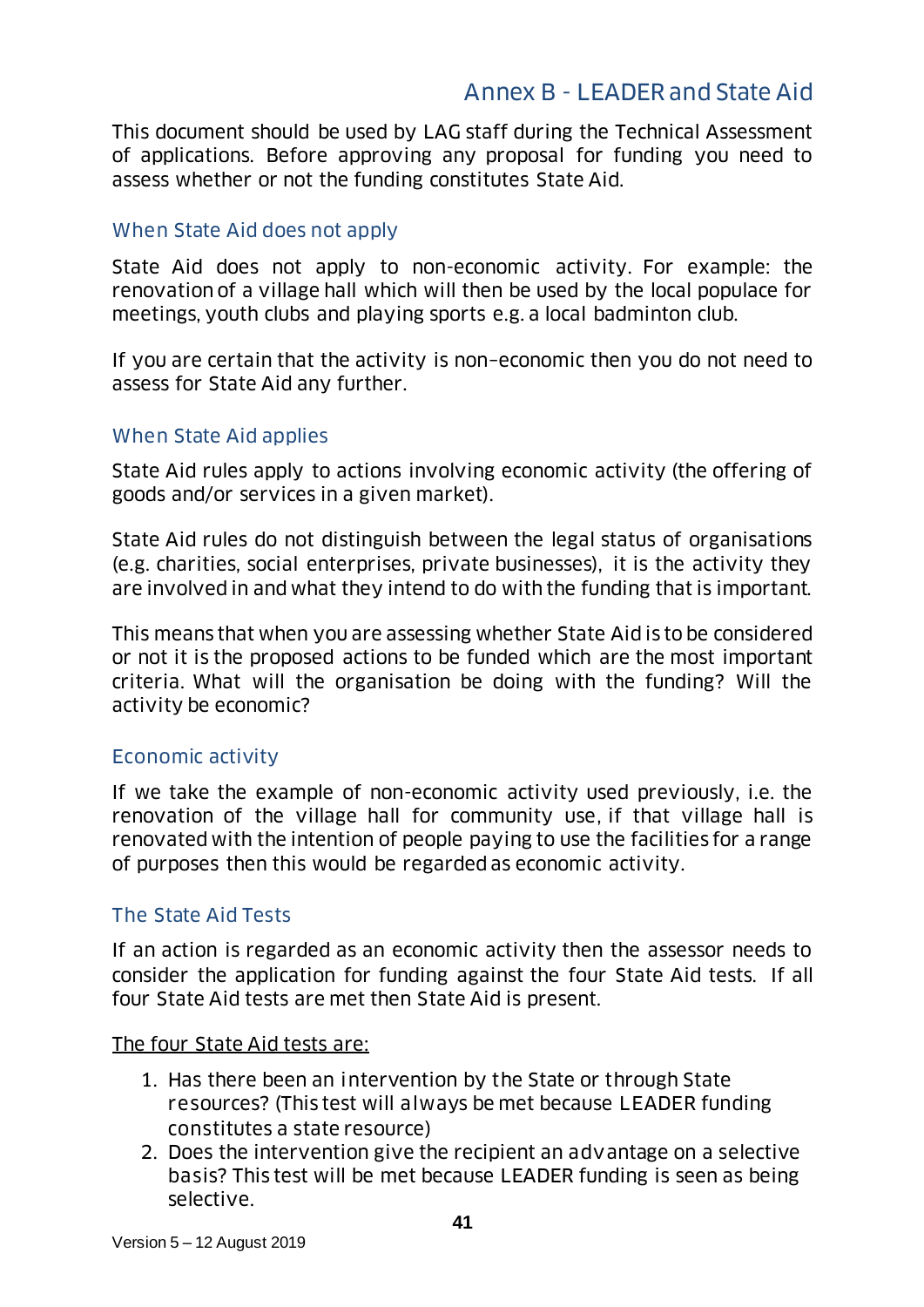- 3. Will the intervention distort / or be likely to distort competition?
- 4. Is the intervention likely to affect trade between Member States?

It is likely that some LEADER projects may not meet the 3rd test. If there is a likelihood of distorting competition it may then fail the 4th test because any distortion has to be likely to affect trade between Member States. Definition of distortion:

A measure granted by the State is considered to distort or threaten to distort competition when it is liable to improve the competitive position of the recipient compared to other undertakings with which it competes. For all practical purposes, a distortion of competition within the meaning of Article 107 Treaty on the Functioning of the European Union (TFEU) is assumed as soon as the State grants a financial advantage to an undertaking in a liberalised sector where there is, or could be, competition.

For a measure to be considered as not having any effect on intra-Community trade, there should be the following features:

- a) that the aid does not lead to investments being attracted in the region concerned and;
- b) that the goods/services produced by the beneficiary are purely local and/or have a geographically limited attraction zone and;
- c) that there is no more than marginal effect on consumers from neighbouring Member States and;
- d) that the market share of the beneficiary is minimal on any relevant market definition used and that the beneficiary does not belong to a wider group of undertakings."

#### No aid case examples

In some cases it may be possible to argue that undertakings operating in a remote location will be unlikely to affect intra community trade, depending on factors such as size and access to markets i.e. how large is the geographical scope of the economic activity If it is small (e.g. low turnover, low number of people using the service, users predominantly local) then it will not be likely to distort intra community trade.

The cases detailed in [EXAMPLES: No Aid](#page-46-0) lists some Commission State Aid decisions which may have similarities to the projects which you wish to fund. They may be helpful for evidencing a no aid argument.

If you feel that a no aid argument can be evidenced then you do not need to assess for State Aid any further. If you are unsure and would rather explore options to fund the activity as compatible State Aid or feel that the funding would constitute State Aid then you will need to explore how the aid can be granted. [EXAMPLES: State Aid](#page-50-0) provides some analysis on previous LEADER projects.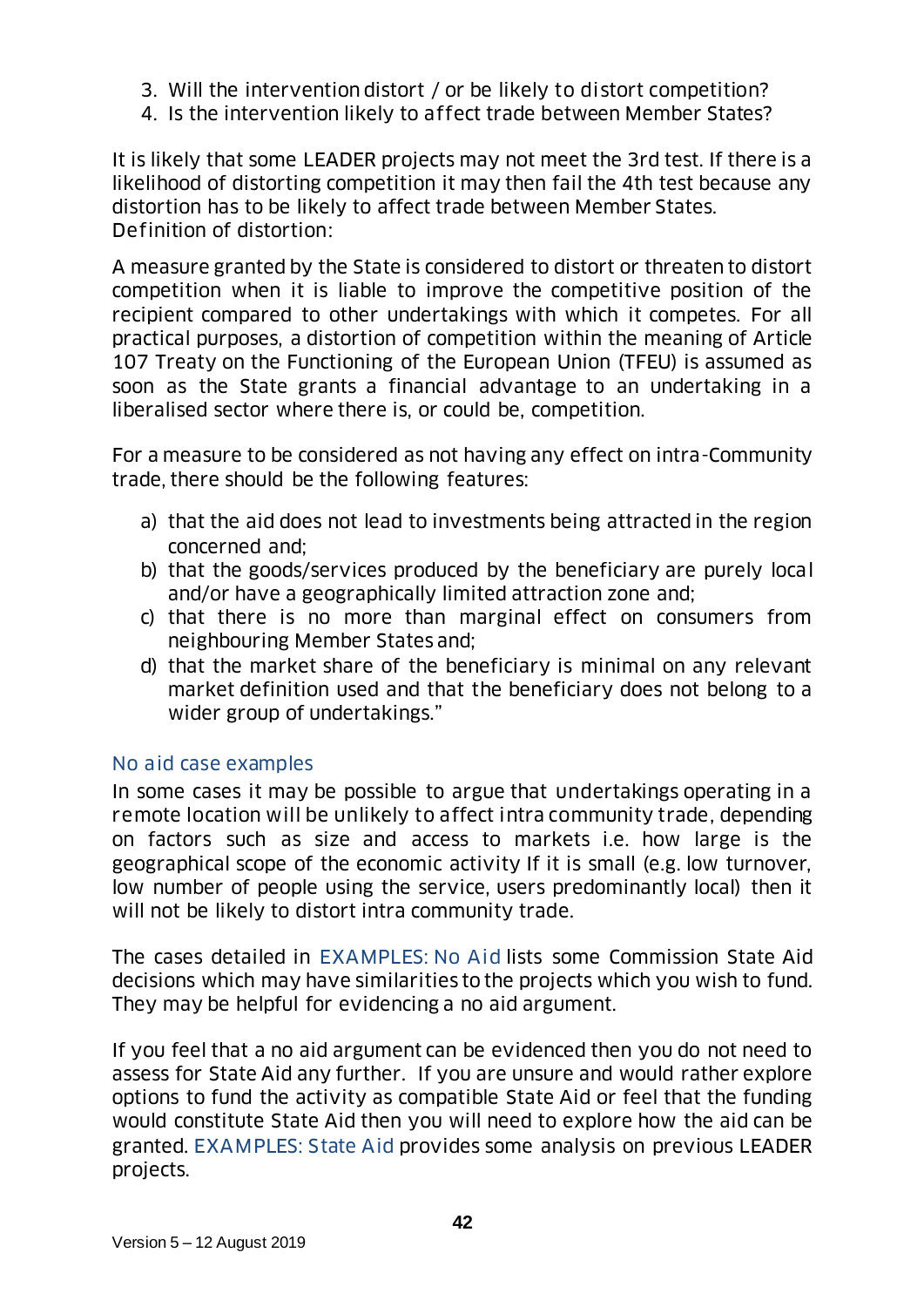#### Next steps

If you feel that the activity which you wish to fund is State Aid then the next step is to decide the best way to do this in compatibility with State Aid rules. We would initially advise looking at the cover available in the block exemption regulations. Depending on the type of project, up to 100% of eligible activities can be funded. If you want to fund at a higher aid intensity than allowed under the exemption, then you could look at utilising de minimis. However, we would advise only using de minimis if there is no scope under the block exemption regulations.

#### Block exemption cover

The LEADER programme has State Aid cover under the General block exemption regulation (GBER) scheme number SA 41930 and ABER the Agricultural block exemption regulation (ABER) scheme number SA 41968. More information on what activities can be funded and applicable aid intensities can be found through the following links:

#### **GBFR**

[https://www.ruralpayments.org/publicsite/futures/topics/customer](https://www.ruralpayments.org/publicsite/futures/topics/customer-services/common-agricultural-policy/state-aid-and-legal-base/state-aid--leader/reg-651-2014/)[services/common-agricultural-policy/state-aid-and-legal-base/state-aid-](https://www.ruralpayments.org/publicsite/futures/topics/customer-services/common-agricultural-policy/state-aid-and-legal-base/state-aid--leader/reg-651-2014/) [leader/reg-651-2014/](https://www.ruralpayments.org/publicsite/futures/topics/customer-services/common-agricultural-policy/state-aid-and-legal-base/state-aid--leader/reg-651-2014/)

#### $\mathsf{ARFR}$

[https://www.ruralpayments.org/publicsite/futures/topics/customer](https://www.ruralpayments.org/publicsite/futures/topics/customer-services/common-agricultural-policy/state-aid-and-legal-base/state-aid--leader/reg-702-2014-/)[services/common-agricultural-policy/state-aid-and-legal-base/state-aid-](https://www.ruralpayments.org/publicsite/futures/topics/customer-services/common-agricultural-policy/state-aid-and-legal-base/state-aid--leader/reg-702-2014-/) [leader/reg-702-2014-/](https://www.ruralpayments.org/publicsite/futures/topics/customer-services/common-agricultural-policy/state-aid-and-legal-base/state-aid--leader/reg-702-2014-/)

Annexes (4) and (5) provide a summary of the activities which can be funded under the relevant articles which have been notified under the regulations; the full text of the regulations can be found here:

[http://ec.europa.eu/agriculture/stateaid/policy/feedback-aber/draft-aber-](http://ec.europa.eu/agriculture/stateaid/policy/feedback-aber/draft-aber-2_en.pdf)[2\\_en.pdf](http://ec.europa.eu/agriculture/stateaid/policy/feedback-aber/draft-aber-2_en.pdf)

[http://ec.europa.eu/competition/state\\_aid/legislation/gber\\_regulation\\_en.pd](http://ec.europa.eu/competition/state_aid/legislation/gber_regulation_en.pdf) [f](http://ec.europa.eu/competition/state_aid/legislation/gber_regulation_en.pdf)

Please remember that the stated aid intensities in each Article must be adhered to (all public funding going into a specific project must be cumulated and together cannot exceed the relevant aid intensity).

#### Reporting

If you choose to award the aid under one of the block exemptions you must keep a record of how much aid was given and under what Article of the regulation as you will be required to report this on an annual basis. Any individual aid amount granted under the ABER which exceeds €60,000 for beneficiaries active in primary agricultural production and €500,000 for those active in the processing and marketing of agricultural products and forestry products has to be published on a website at national or regional level.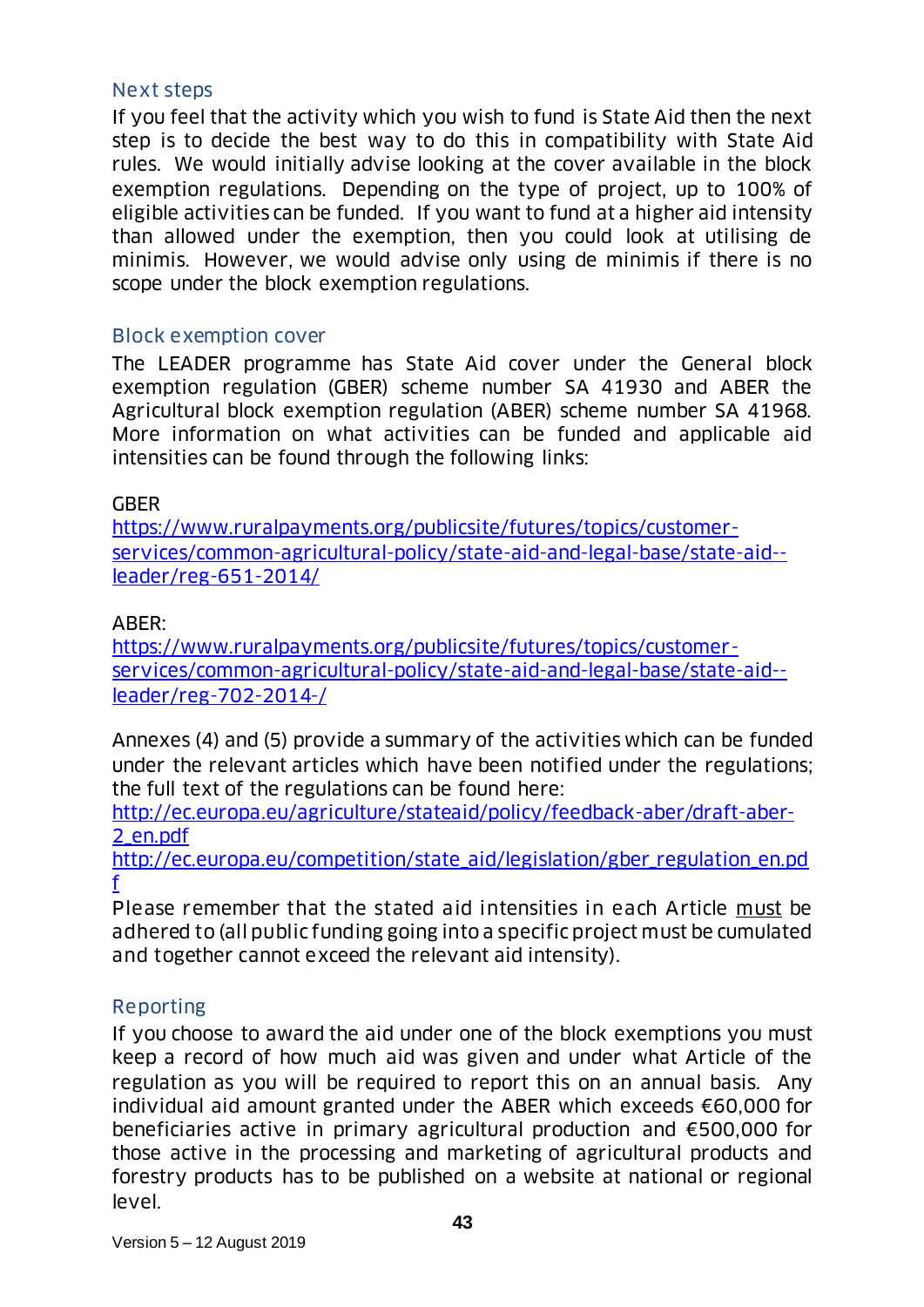Information required by the Commission is detailed in Annex III of the ABER and GBER. SG LEADER team will gather this information on an annual basis and report to the State Aid Unit for publication on their website.

There is a similar provision in the GBER where any aid amount exceeding €500,000 will have to be published on a website. Again, Annex III has to be completed if this is the case.

#### De minimis

If the aid given through LEADER (plus any other de minimis funding to the same beneficiary) does not exceed €200,000 over any consecutive threeyear period, then this may be able to be given as de minimis funding in conformity with Regulation (EC) No 1407/2013. (The limit for activities related to agricultural production is  $\epsilon$ 15,000.) If an entity is involved in both agricultural production and non-agricultural activities they can receive both agricultural and industrial de minimis but cumulation rules will apply i.e.:

€200,000 Industrial de minimis aid considered to fund a project

- €15,000 Applicant has received €15,000 during a 3-year fiscal period

€185,000 Maximum de minimis which can be awarded

The European Commission considers that public funding to a single recipient of up to €200,000, for entities not involved in agricultural or fisheries production, over a 3-year period has a negligible impact on trade and competition, and does not require notification. The aid can be given for any purpose, including operating aid.

This does not mean that all funding under the  $\epsilon$ 200,000 ceiling should be awarded as de minimis. It is strongly recommended to give even small amounts as aid under a specific approved scheme, if possible, and to keep de minimis cover as a back-up for when there are no other options.

- The de minis limit for the agriculture sector is  $\epsilon$ 15,000 during the fiscal year of the award and the two preceding fiscal years.
- The de minis limit for the industrial sector is  $\epsilon$ 200,000 during the fiscal year of the award and the two preceding fiscal years.
- The de minis limit for the Fisheries sector is €30,000 during the fiscal year of the award and the two preceding fiscal years.

The de minimis ceiling takes into account all public funding given as de minimis over the previous 2 years and the year in which it is given. The funding doesn't need to have been given as a grant; it can be in the form of a loan, or a guarantee. Aid given under an approved scheme does not have to be cumulated with de minimis aid, provided any such de minimis aid is not awarded towards the same eligible costs as those supported via that approved scheme.

Administration of Industrial de minimis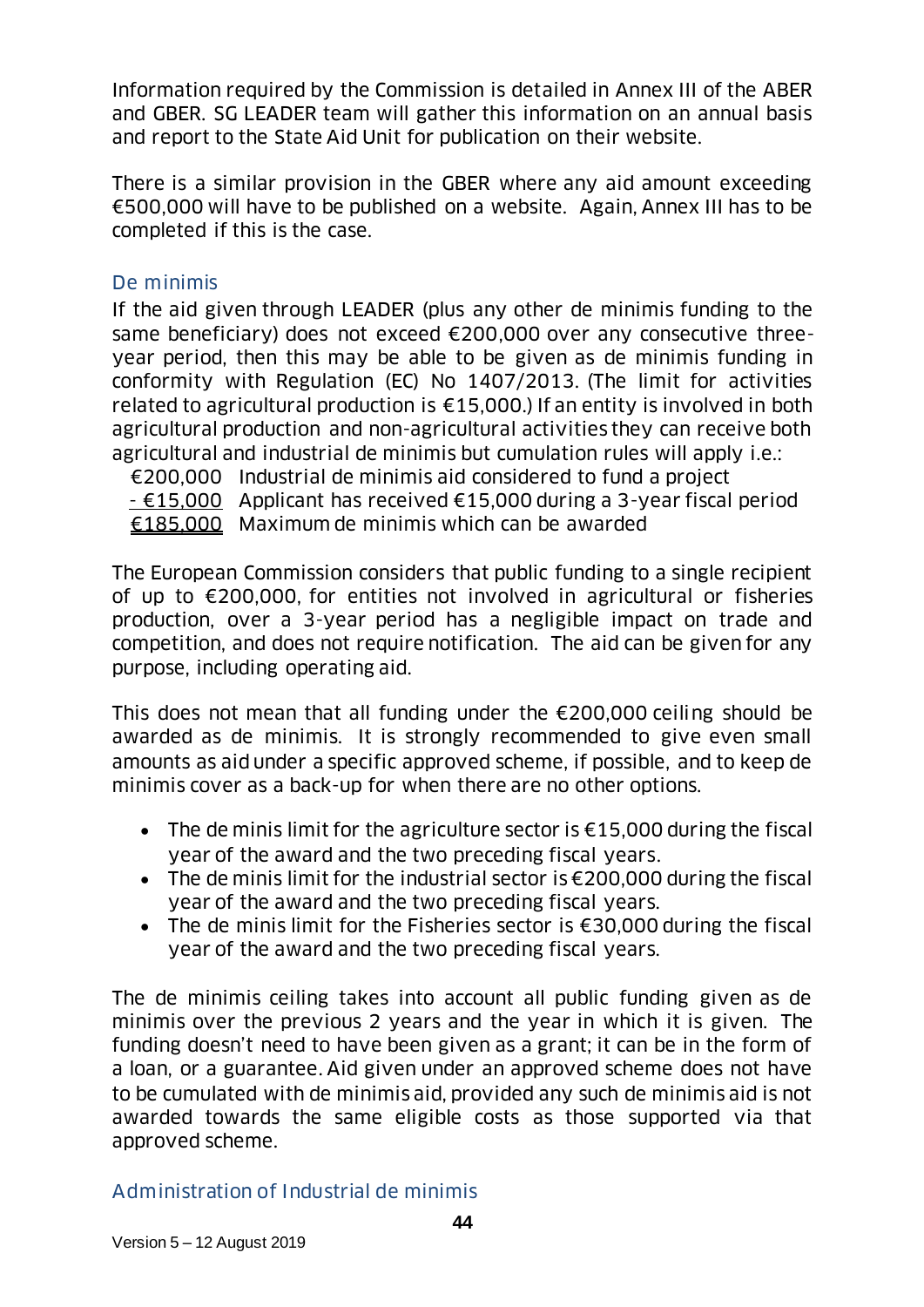When granting de minimis aid you must ensure that the new award does not breach the relevant ceiling over a 3-year fiscal period.

You must ask the beneficiary concerned about any de minimis aid received during their own current and the previous 2 years and determine how much de minimis aid can still be awarded without breaching the relevant ceiling.

You must also inform the recipient explicitly that it is de minimis aid you are giving them, for their future reference. The offer letter should include the value of the award in Euros and the following paragraph (which can be adapted depending on the relevant ceiling being employed):

"Under EC regulation No 1407/2013 (de minimis aid regulation); this is a de minimis aid. There is a ceiling of €200,000 for all de minimis aid provided to any one firm over a 3-year period. Any de minimis aid awarded to you under this offer letter will be relevant if you wish to apply, or have applied, for any other de minimis aid. For the purposes of the de minimis regulation, you must retain this letter for 3 years from the date on this letter and produce it on any request by the UK public authorities or the European Commission. (You may need to keep this letter for longer than three years for other purposes.)"

#### Agricultural de minimis

This regulation allows limited amounts of aid to be given for activities related to the production of agricultural products (e.g. live animals, meat, fruit, vegetables, etc.). It does not apply to the processing and/or marketing of these products. The maximum that can be given to any beneficiary is €15,000 over any consecutive three-year fiscal period. Each Member State also has a limit on the total amount of aid that can be given under this Regulation, which means that all agricultural de minimis awards must be registered with the State Aid Unit. It doesn't have to be given in the form of a grant, but must be in a form that is quantifiable in advance e.g. a loan. It cannot be given to 'top up' aid for the same activity under any other provision if the total aid breaches the maximum allowed under that provision.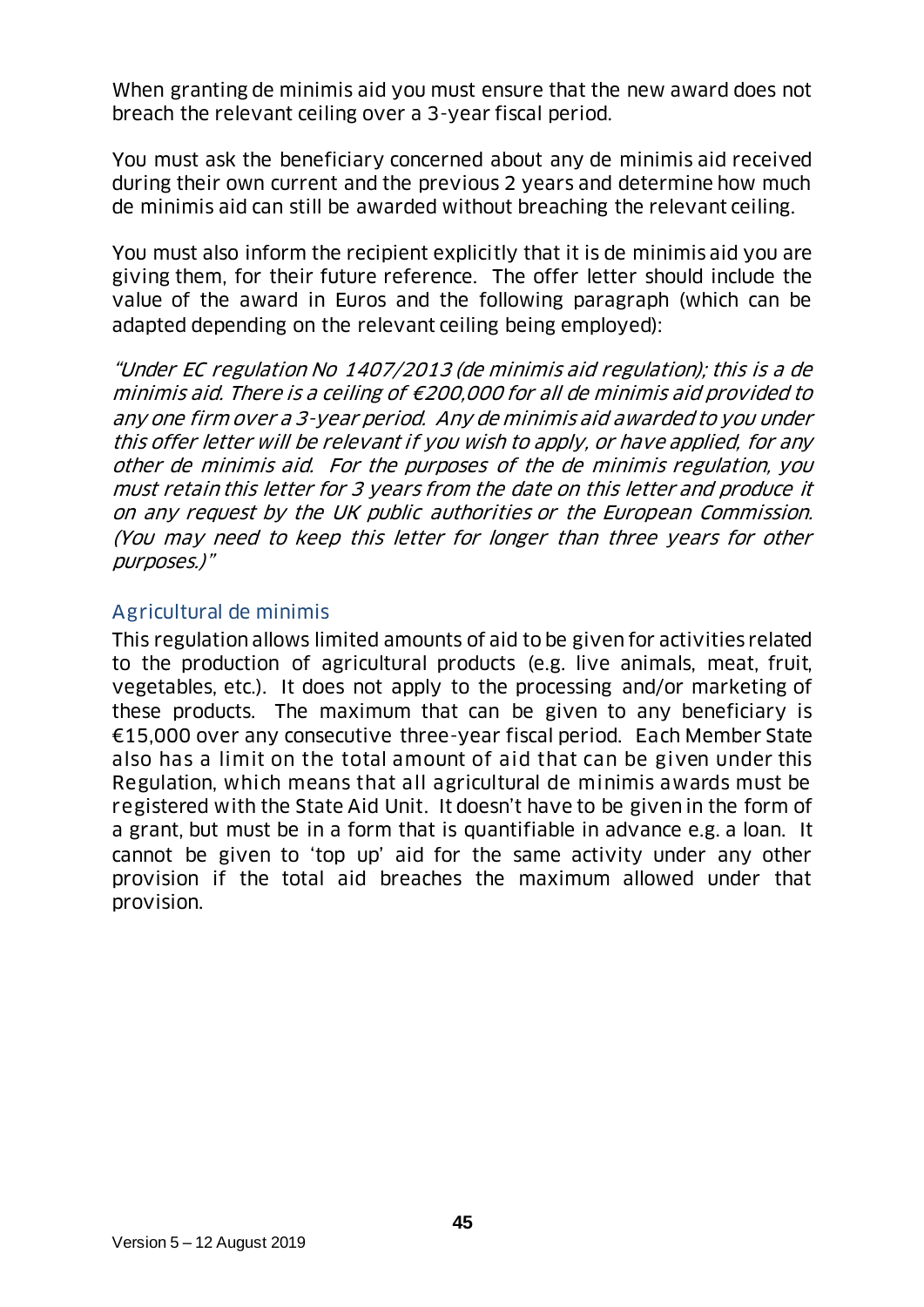#### LEADER - State Aid Process

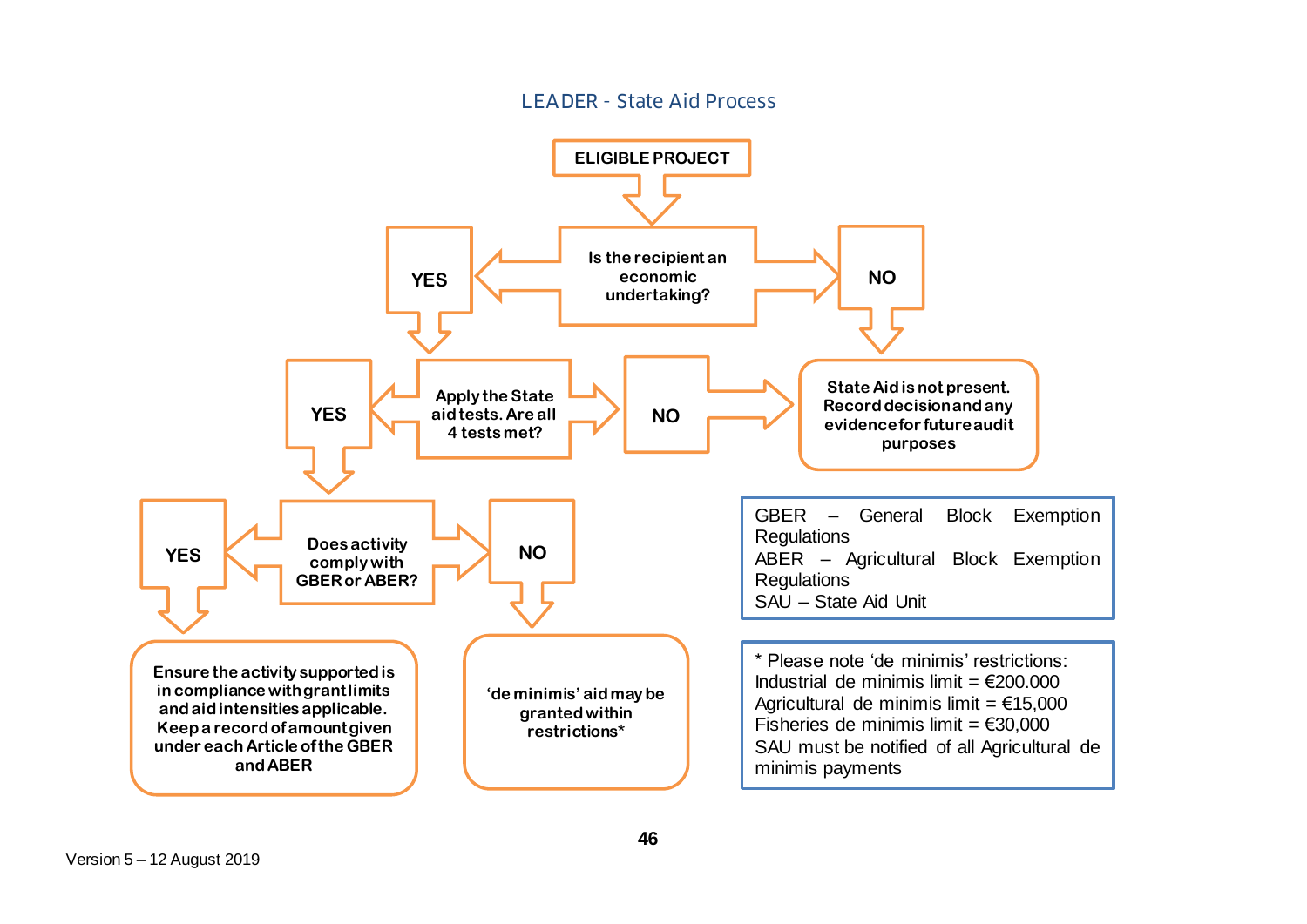<span id="page-46-0"></span>'No Aid' – Case Examples where the Commission decided that no State Aid was present:

1. Cultural Aid for multifunctional community cultural centres, museums, public libraries and complementary higher education centres (N293/2008 & SA 37043)

In this case the Hungarian authorities wanted to fund libraries, cultural centres (community centres) and museums. The Commission concluded that the following activities did not constitute aid:

"First, concerning cultural centres, aid will be available for the modernization, i.e. the extension, renovation and conversion of existing cultural centres. Exceptionally the creation of a new centre can also be financed. The scheme defines in detail the investments which may be supported by the aid. These are as follows: creation of spaces for hobby courses, classes, lectures for the popularisation of sciences; creation of spaces for ethnic and national minority cultural events; creation of audience halls for drama, dance, musical performances with the appropriate audio and lighting equipment; creation of rooms for practicing fine arts, i.e. painting, sculpting with necessary equipment; creation of rooms for free public education activities on health, environmental protection, family life; creation of classrooms and laboratories for extracurricular activities for elementary and secondary school students, which form a part of the state's public education obligations; installation of mobile stages with necessary audio and lighting equipment; creation of small libraries and other public collections; creation of spaces suitable for café and restaurant; creation of spaces and installation of tools necessary for interactive, free exhibitions on the regional innovation activities; provision of free internet access; creation of playing rooms for little children and bicycle storage facilities.

Concerning museums, aid will be available to finance the following investments: creation of lecture rooms, resting corners, children rooms; equipping museums with audio-visual demonstration tools; conversion of stocks into spectacle stocks open to the public; installation of interactive multimedia equipment for demonstration purposes; installation of computer terminals giving access to the digitalized content of the museum; the making available in a digital format the content of the museum on the internet."

Importantly the Commission distinguish between the activities which will not affect trade and those that will:

"Concerning the affectation of trade between Member States, the Commission acknowledges that many of the activities concerned are of a purely local nature. For example the improvement and upgrading of the community centre of a small village is very unlikely to affect intra-Community trade. However, support to these kinds of institutions is very different to public support going to large cultural and conference centres of large towns situated close to the border. The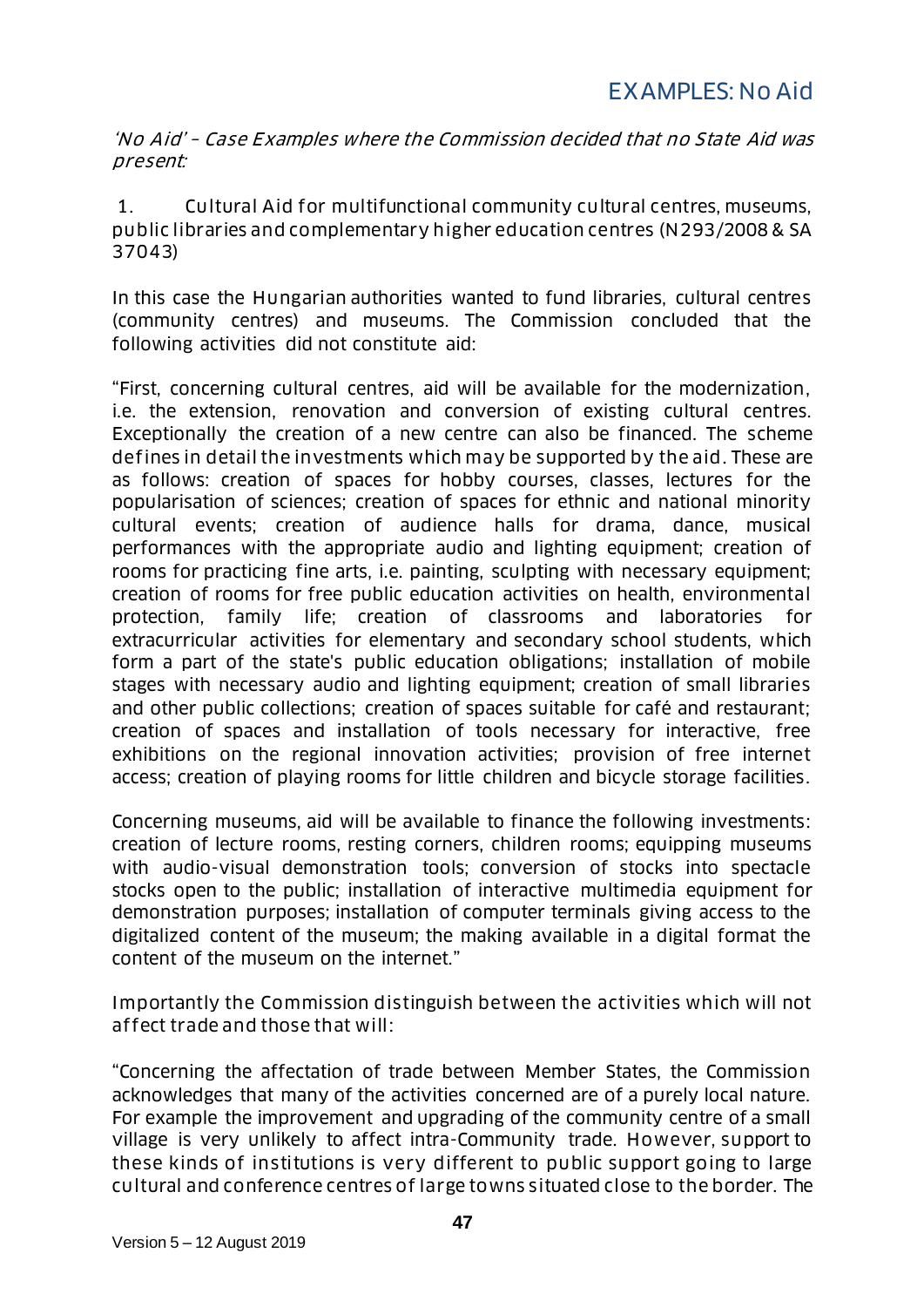performances (especially those not involving language barriers, i.e. music, dance), the exhibitions and the conferences can attract consumers from other Member States. Moreover the aid may hinder investments from abroad by undertakings that might consider providing similar services in Hungary."

In its assessment of a measure in Poland<sup>®</sup>, the European Commission found that public funding of commercially used infrastructure did not constitute State aid because they were of a scale (two rooms for training and conference purposes with a capacity of 20 people and accommodation facilities also with a capacity of 20) that wouldn't distort tourist flows from other Member States.

In another example<sup>®</sup>, when the Commission investigated several non-profit organisations (mostly sailing clubs) that had received public funding to improve marinas, it concluded that some local distortion of competition was probable but that this was not on a scale sufficient to distort intra-EU trade. The key criterion that assisted this conclusion was that foreign tourists used only 0.25% – 14% of moorings in these marinas.

#### 2. Irish Rural Development Programme (SA 34223)

This scheme was notified to cover 'basic services for the economy and rural population' and 'village renewal and development'. Fundable activities were listed as:

- amenity and leisure facilities
- support for cultural activities
- certain arts facilities
- general community and recreational infrastructure
- innovative activities in local communities, e.g. social and information networks, etc.

Examples of projects were listed as:

- the building or renovation of indoor multi-purpose facilities used by voluntary organisations for social, training, cultural and sporting activities
- Family and Community Resource Centres which provide meeting space for community groups and rooms for voluntary organisations to offer counselling
- environmental upgrading of parks, civic areas, river walks, etc.
- public utilities such as street lighting, etc.
- general surface upgrading and renovation of derelict buildings, excluding traditional farm buildings
- farmers' markets

The only activity which the Commission highlighted as being economic was the farmers' markets and even then they did not advise that it would be distortive. Helped by the fact that the Irish promised to limit any aid

l  $^{\circ}$  State aid case SA.34891 (2012/N) State support to Przemysl Stronghold

OJ C 69, 22.3.2003, p4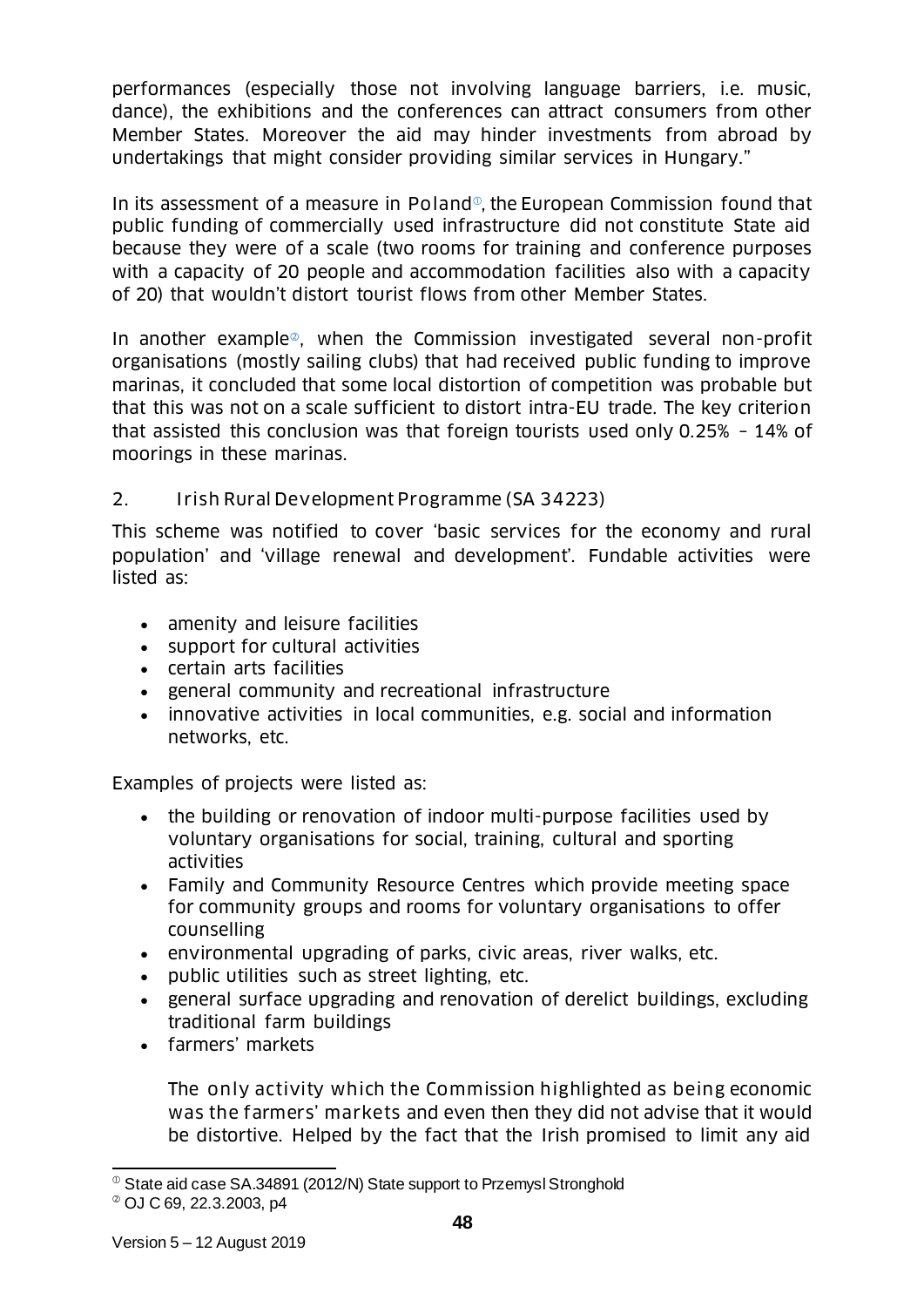to undertakings to de minimis levels €200,000, nevertheless, the Commission did not express any concern over distortion of trade. They specifically stated that the environmental upgrading of parks, civic areas, and river walks is not aid and neither is the provision of public utilities such as street lighting.

3. Czech Republic – Infrastructure for Tourism (SA 35909)

This scheme was notified in 2013 and runs until 2015. It has an annual budget of approximately €9m. The funding is for 4 different categories of aid:

1) Renovation of cultural monuments and developing them for tourism purposes

2) Reconstruction of access routes and building of parking areas, restrooms etc.

- 3) Nature trails and paths for hikers and cyclists
- 4) Centres for recreational, educational and leisure activities

All of the listed activities above were deemed not to be State Aid by the Commission. The construction and renovation of cultural monuments was seen as a non-commercial project and the planned number of visitors was on a small scale in the context of the EU internal market, and was not aimed at attracting visitors from outwith the Czech Republic. The associated infrastructure including a ticket office, a souvenir shop and a multifunctional space for rest and relaxation was also not deemed to be state aid.

The construction of nature trails and paths for cyclists and hikers, was not aid and neither was the construction of centres for recreational, educational and leisure activities. One such project, an eco-technic centre in Trebic, involved the construction of an interactive entertainment/educational centre with exhibitions focused on the development of the energy sector. The grant amounts vary from a minimum of €80,000 to €3.3m.

#### 4. Latvian Culture Programme (SA 34462)

This scheme supports civic centres, museums, cultural educational institutions, theatres and libraries.

The Commission believed that the funding which was going to large scale cultural institutions such as the National Opera and the New Theatre of Riga was state aid because "they were organising cultural events which may attract a wide number of foreign visitors e.g. the Latvian Song and Dance Festival" which could attract cross border tourism and therefore could have an impact on trade between Member States. The Commission concluded that funding towards these activities was compatible aid under the cultural derogation Article 107 3 (d).

Importantly the Commission concluded that many of the activities being supported were of a local nature, and the "probability that they would affect intra-EU trade, in particular by attracting cross border tourism, is negligible". They believed that the following activities fell into this category "cultural infrastructure of local significance, institutions of local municipalities such as civic centres, or local museums, libraries or local cultural events".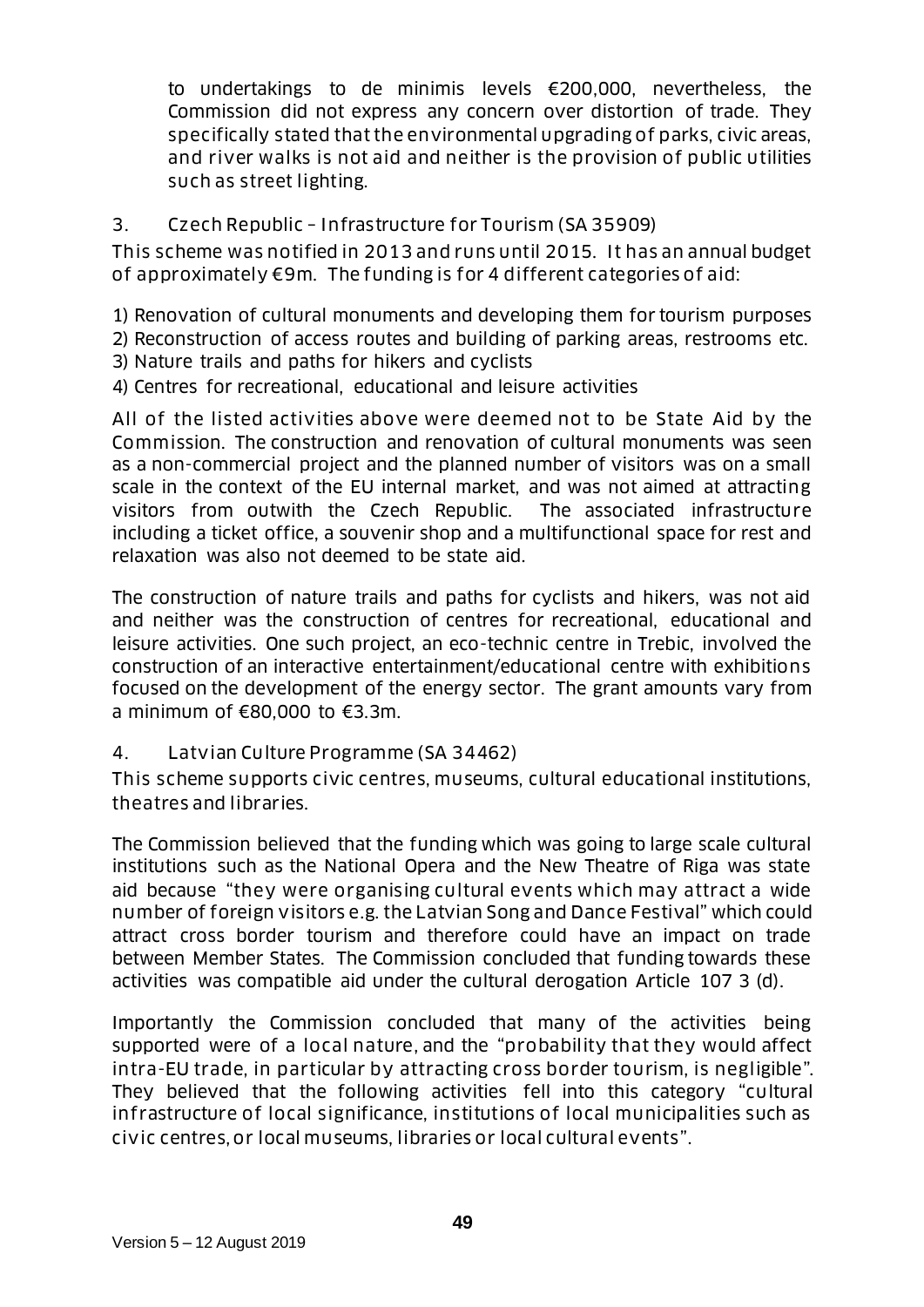#### 5. Glenmore Lodge (SA.37963)

Glenmore Lodge, which is operated and subsidised by SportScotland, a public body, is Scotland's "National Outdoor Training Centre". It is active in two areas: certification courses for mountain coaches and instructors, offering qualifications recognised by sports governing bodies in the UK and, to a lesser extent, training in mountain skills and mountain sports for the general public. The Commission found that the support from SportScotland does not have an effect on trade between Member States and therefore does not constitute State aid because the major part of Glenmore Lodge's activity is targeted at a regional or at most national customer base, and because there is no positive evidence of cross-border investments or establishment for the sort of services offered by Glenmore Lodge.

#### 6. Investment aid for Lauwersoog Port, The Netherlands (SA.39403)

The investment project in the port of Lauwersoog consists in a lengthening of the quay in its fishing port, modernising its marina for pleasure boats and constructing a floating platform for recreational fishing. Lauwersoog port is mainly used by small fishing vessels which choose a port mainly in view of its geographical proximity to the relevant fishing grounds. The investment will not lead to a significant increase in the port's capacities and, in particular, will not increase its capacity to cater for larger ships. Thus, the investment in the fishing port is targeted at a local market and will not have any significant effect on the patterns of trade between Member States in the sense that it would not provide incentives to fishermen from other Member States to use the Port of Lauwersoog rather than fishing ports in other Member States. The parts of the project aimed at recreational activities are also clearly targeted at a local market (the marina only has 60 moorings) and, as such, will not have any negative effect on crossborder trade.

#### 7. Germany, Urban project Society - Kiel" (SA.33149)

"Projektgesellschaft Kiel-Gaarden GmbH" is owned and run by the City of Kiel. It provides, on a very small scale, free information, advisory and consultancy services to interested individuals, newly created firms and SMEs in order to increase the attractiveness and economic activity in Kiel-Gaarden. Its services are exclusively provided locally, in Kiel-Gaarden, which is a disadvantaged part of Kiel benefitting from urban development measures. In addition, the Commission found that there was no evidence of relevant cross-border investments for such services which provide basic advice to very small businesses in socially disadvantaged urban areas.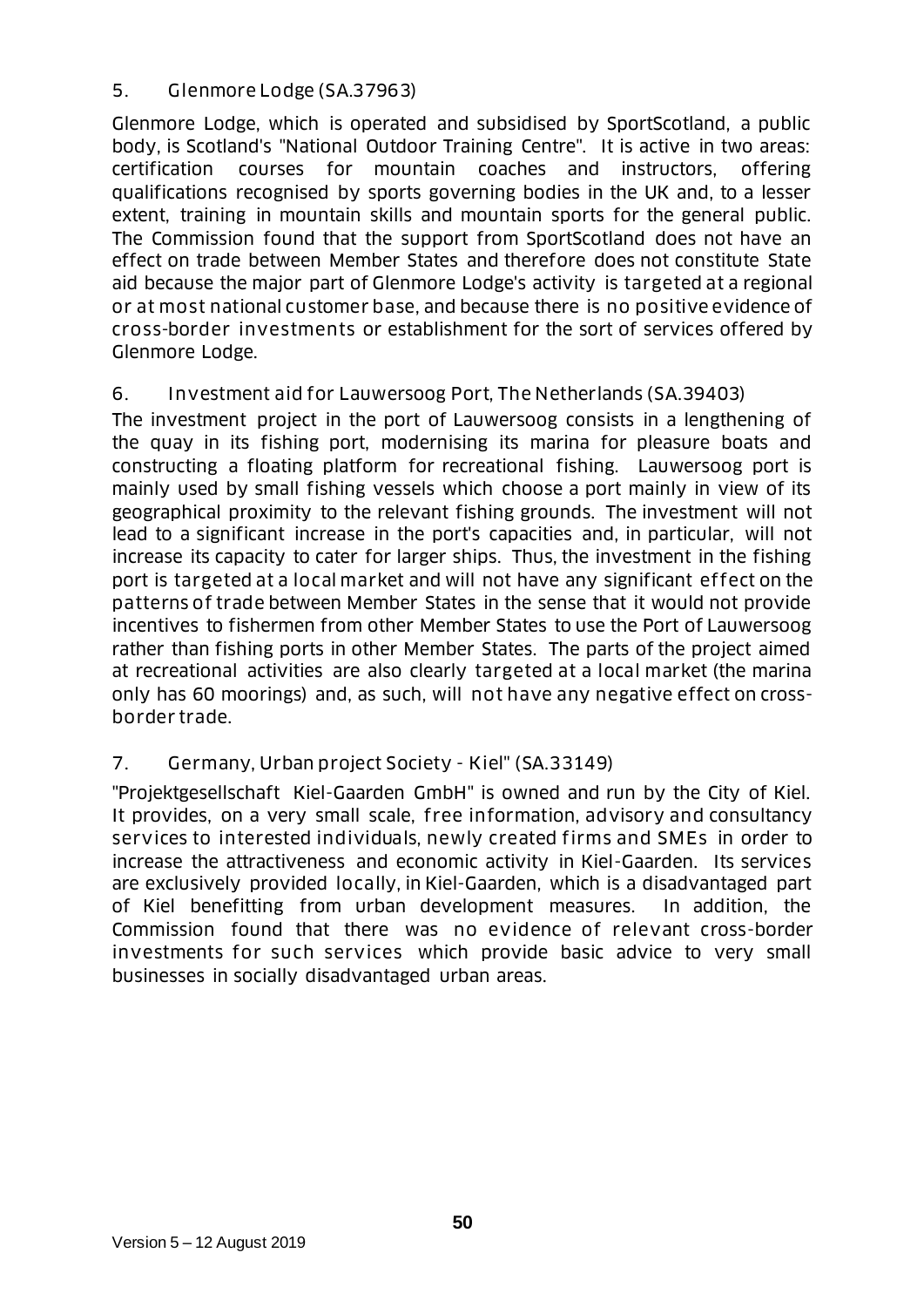#### <span id="page-50-0"></span>State Aid Example 1

Applicant Organisation: Independent Business Group Project: Developing a website Total Project Costs: £25,000 LEADER Grant: £12,500

Overview – To establish a marketing body to promote a local island area as a destination for leisure sailing by providing information on harbour, community facilities and attractions throughout the islands. Target market is the Scottish, UK and international leisure sailing market and other marine environment users.

Project Activities –To commission a marketing resource for six months to gather and collate community and facility information; develop web presence and undertake initial marketing launch activities; design and creation of map based brochure/flyer highlighting existing facilities and attractions and possible sailing routes around the islands. The brochure/flyer will be launched and available online and at key marketing outlets.

#### State Aid Tests

- 1. *State resource?* Leader funding is imputable (e.g. attributable) to the state. Test met.
- 2. Selective advantage? The business group are the sole recipients of the funding and the funding pays for the creation and publishing of a marketing resource for their business and geographic area. Test met.
- 3. *Distorts trade?* If the marketing tools provide information on all harbour and community facilities on a non-discriminatory basis, the opportunity to be part of the brochure/web presence is open to all, the activity is not profit making, entries are neutral with standard information and does not promote one facility over another, this could be deemed as public purpose destination marketing and information provision and will not distort trade as a private player would not provide the same level of information on a commercial market. However, if there are similar publications and websites that offer the same type and level of information on services without public funding, then the funded activity may distort the market and it may be challenged as to why public resources are required. Risk based decision.
- 4. Likely to affect intra-community trade? The activity targets the international leisure sailing market which is more likely to be deemed to have an effect on intra-community trade. However, it could be argued, as test 3 above, that there is no market for the level of information provision the funding supports. Also, the Commission has in several cases considered that, due to their specific circumstances, certain activities had a purely local impact and consequently did not affect trade between Member States. Common features of such decisions are that: there is at most a marginal effect on the markets and on consumers in neighbouring Member States so the activity may not be likely to affect intra community trade if data can be provided to show that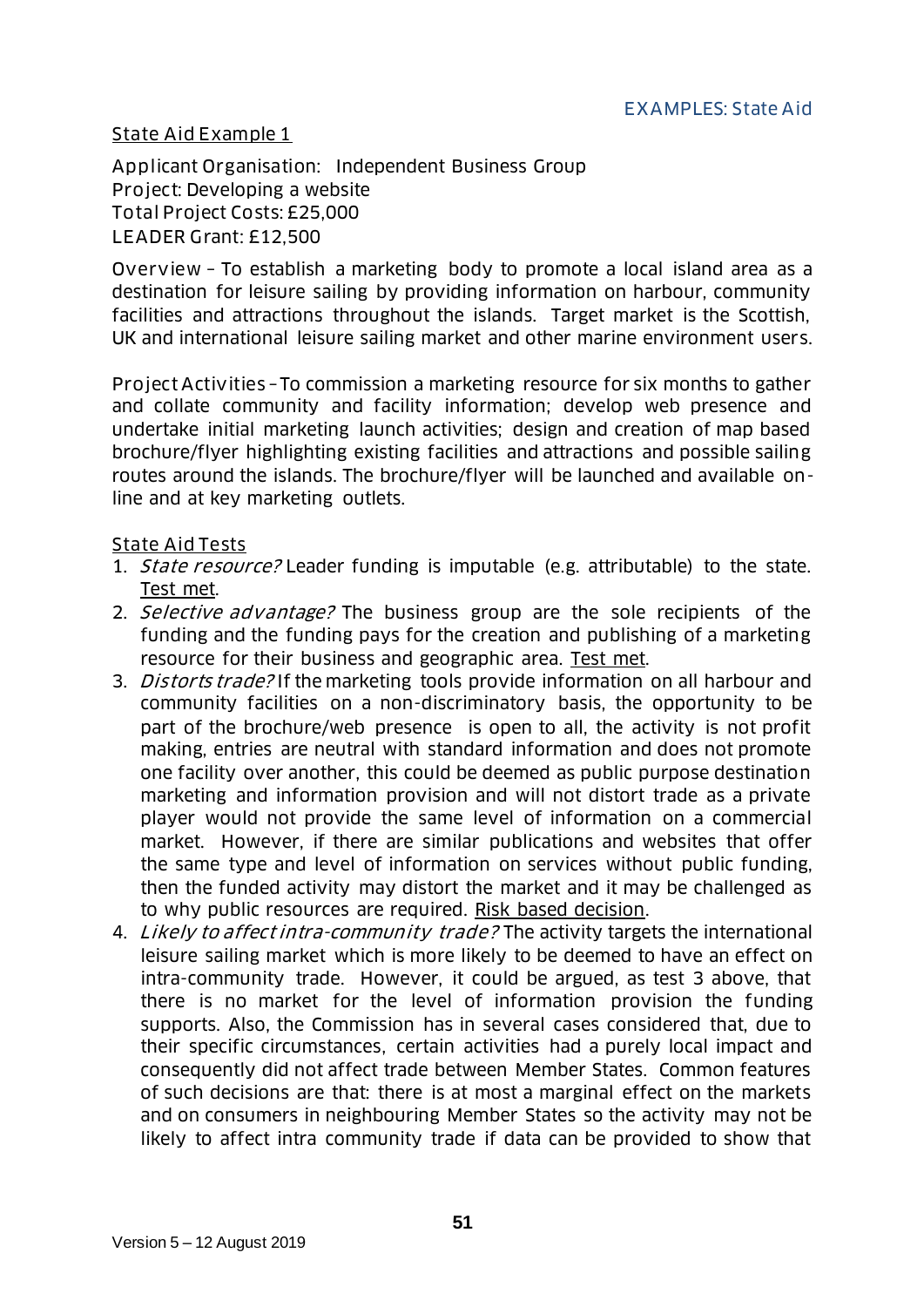international visitor numbers are expected to be very low. See Dutch Marina cases below<sup>®</sup>. Risk based decision.

#### State Aid advice

If the activity fits with and strengthens the authorities public purpose of destination marketing and information provision and the information provided covers all local facilities on a neutral basis, a 'no aid' position could be taken as the measure is unlikely to distort the market.

However, if the marketing materials and website include commercial activity that is not part of information provision or destination marketing e.g. offering online accommodation booking services or charging for advertising, this would distort the market for tourism/sailing goods and services and will be deemed as 'aid'. The activity may be able to be funded only if it is not provided by a commercial market and it complies with State Aid rules (see page 4 of this guidance for de minimis aid) or is on a wholly commercial basis with separation of accounts.

#### Risk of Aid - Low to Medium

Low – At least one of the four tests does not appear to be met and evidence supports this.

Medium – Possible presence of aid. State Aid cover may be appropriate but is a risk based decision dependent on available evidence.

#### State Aid Example 2

Organisation: Mountain biking Project: Mountain bike trails Total Project Costs: £387,556 LEADER Grant: £93,778

Overview: Mountain biking is a partnership organisation with Scottish Enterprise and Forestry Commission Scotland as founding members. The Mountain biking company run and maintains seven mountain biking centers spanning the south of Scotland, from the heart of the Scottish Borders to Dumfries and Galloway. It was established to sustain the future management of mountain biking in the South of Scotland.

Project Activities: The main aim of the project is to maintain and run the 7 mountain bike trails owned by FCS. The trails are open to all and are free to access. However, part of the project involves funding of an on-line shop and retail sales. Other companies can advertise on the website but they pay a market rate to do this. The aim of the website is to encourage more people to use the trails.

l

**Dutch Marina cases Marina** in the Netherlands improving pontoon infrastructure produced data to show that 14% of their moorings were used by international visitors. The Commission concluded that, even if some distortion of (local) competition is not excluded, the support (if any) to the alleged marina has no effect on trade. A link to the full decision can be found here: [http://ec.europa.eu/competition/publications/cpn/2004\\_1\\_86.pdf](http://ec.europa.eu/competition/publications/cpn/2004_1_86.pdf)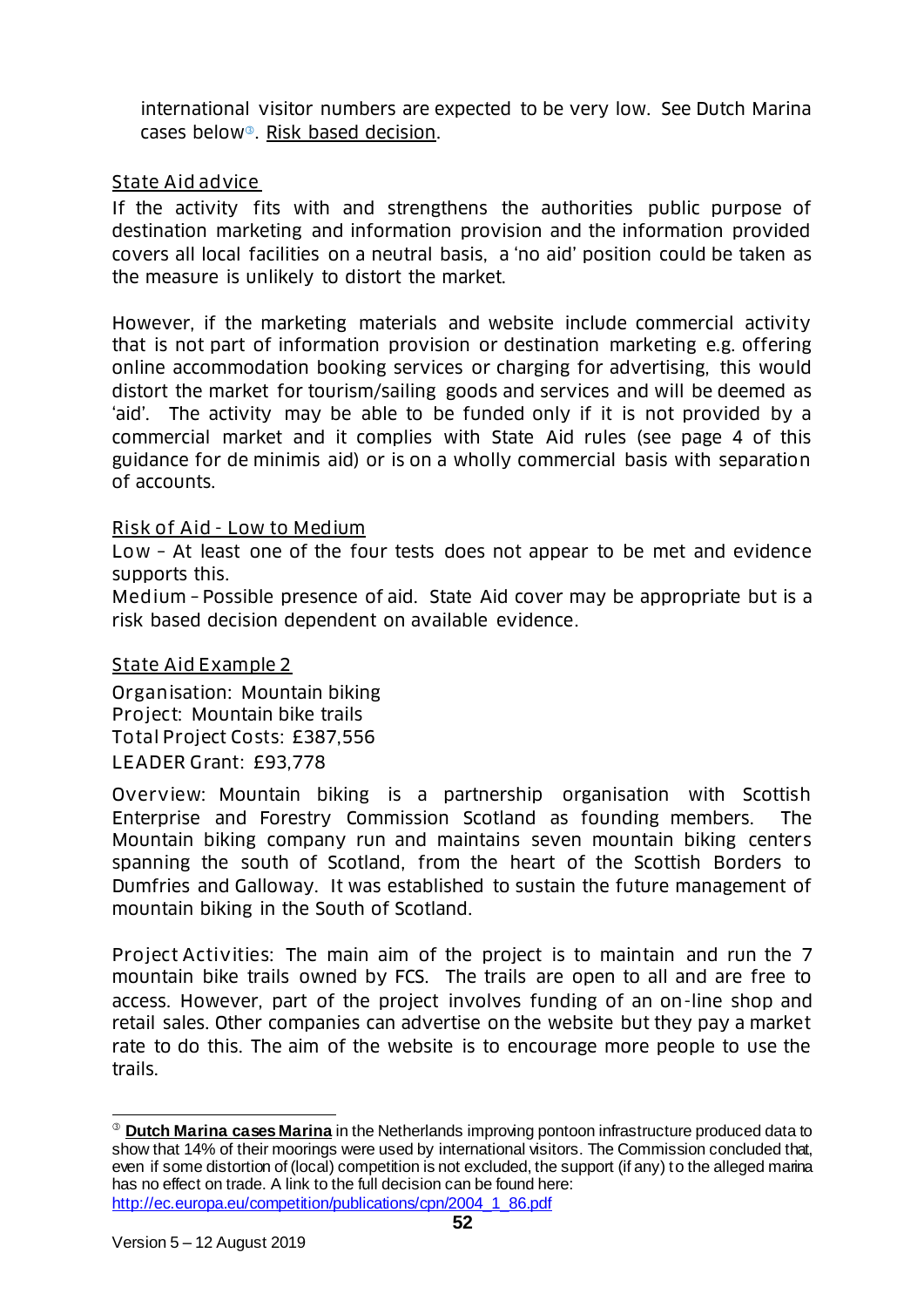#### State Aid Tests

- 1. *State resource?* Leader funding is imputable to the state. Test met.
- 2. Selective advantage? Mountain biking are the sole recipients of the funding and the funding pays for the maintenance of the trails, an online shop and retail activities. Test met.
- 3. *Distorts trade?* Much of what Mountain biking does could be classed as non-economic. Maintaining and operating the mountain bike trails with free access to all on behalf of the public funders is unlikely to be classed as economic. However the marketing and retail activities are economic. Risk based decision, for the retail activity this test is likely to be met.
- 4. Likely to affect intra-community trade? In relation to the retail activity and marketing if it is aimed at the local community and not overseas then there would be a strong case to suggest that this test would not be met. If overseas business was a tiny proportion of the overall custom then again it could be argued that this test was not met. However, overseas marketing would increase the risk of state aid being present. Risk based decision.

#### State Aid advice

Funding for the non-economic aspects of the organisation would not be classed as State aid. For the economic activities, retail, marketing, State Aid would have to be considered. If the marketing was solely aimed at the local area then a no aid argument would be possible. If it is aimed at attracting business from overseas it becomes more difficult to maintain a no aid position. For certainty the funding could be split into no aid for the non-economic activities and de minimis aid for the economic activities.

#### State Aid example 3

Organisation: Regeneration Ltd Project: CAN Regenerate Total project costs: £54,110 LEADER grant: £27,055

Overview: Regeneration Ltd is a social enterprise focusing on environmental projects, including recycling and local food growing. It became apparent to the organisation that furniture was a part of the waste stream that could be dealt with much better and that young people just starting out, are always in need of cheap but good quality furniture. Therefore, the obvious thing to do was to set up a furniture re-use center.

Project Activities: This project aims to offer workplace experience and train young unemployed people in electrical repairs and furniture restoration, by establishing a repair workshop. The project will employ an electrician and an assistant who will be trained in furniture restoration. The two recruited staff will organise training, workplace experience and volunteering for 20 young unemployed people. The project will produce furniture and domestic electrical appliances for sale at affordable prices to people on a low income.